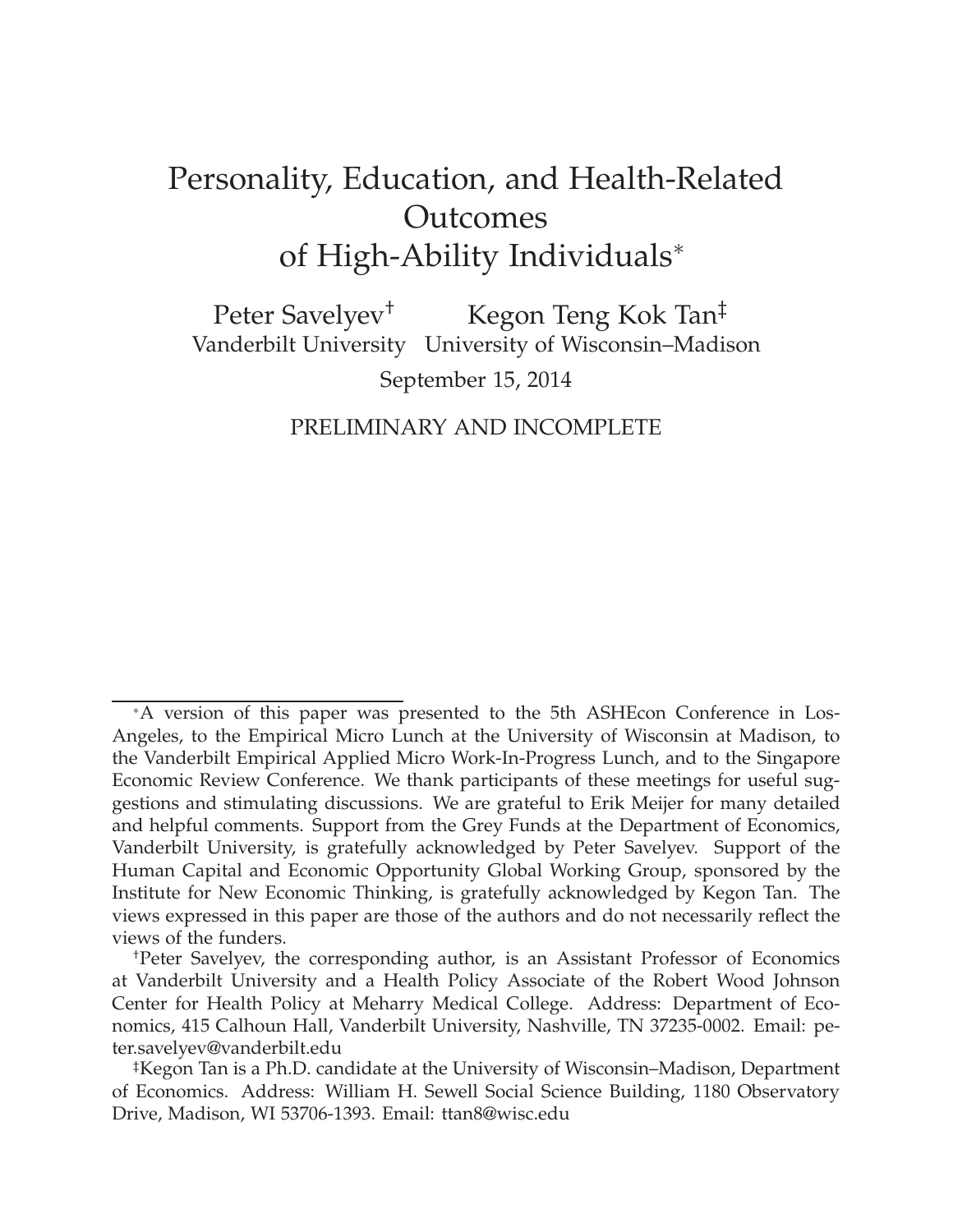#### **Abstract**

We estimate the effects of five latent personality skills and college education on determinants of longevity, including health behaviors, lifestyles, lifetime earnings, as well as general and mental health. The latent personality skills are closely related to the well-established contemporary Big Five taxonomy of personality. We motivate this study by a theoretical framework, which shows multiple channels through which personality and education may affect health behaviors and lifestyles. We employ the Terman life-cycle data of children with high ability (1922–1991), which is uniquely suited to studying the developmental and behavioral origins of health and longevity. We uncover plausible mechanisms behind strong treatment effects of personality and college education on longevity documented in [Savelyev](#page-48-0) [\(2014](#page-48-0)). We account for measurement error via factor-analytic methods and control for multiple hypotheses using a new version of the Holm-Bonferroni method with superior power proposed by [Romano and Wolf](#page-48-1) [\(2005](#page-48-1)). We find strong effects of personality skills and education on health and health-related outcomes. The effects of education and the five personality skills differ by gender and outcome, demonstrating substantial heterogeneity in the role of multiple human skills in generating health. Variance explained by the five latent personality skills is comparable to the variance explained by all observable determinants taken together including education, IQ, early health, and family background.

**Key words:** post-compulsory education, cognitive skills, personality skills, Big Five personality taxonomy, health, health behaviors, health-related consumption, lifestyles, earnings, multiple-hypothesis testing, stepdown procedure, Terman data of children with high ability, gender difference

**JEL codes:** D91, I12, J24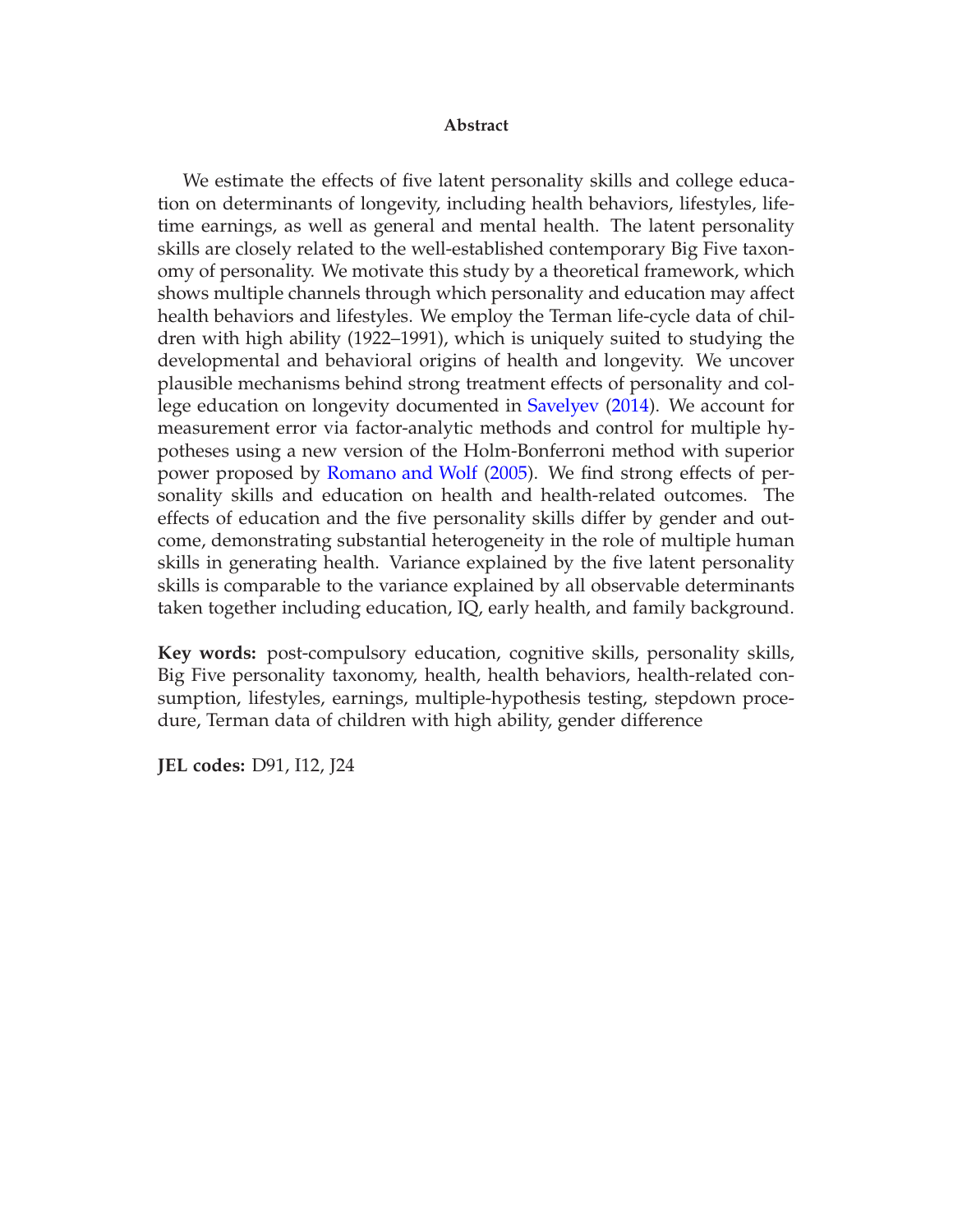# **Contents**

| $\mathbf{1}$            | <b>Introduction</b>                                                                                                                                                                                                             | $\mathbf{1}$                           |
|-------------------------|---------------------------------------------------------------------------------------------------------------------------------------------------------------------------------------------------------------------------------|----------------------------------------|
| $\overline{2}$          | <b>Data Description</b><br>Health Behaviors, Health Measures, and Lifestyle Characteristics<br>2.1<br>2.2                                                                                                                       | 4<br>5<br>$\overline{7}$               |
| $\overline{\mathbf{3}}$ | <b>Understanding Personality Skills</b>                                                                                                                                                                                         | 7                                      |
| $\overline{\mathbf{4}}$ | <b>Methodology</b><br>4.1<br>4.2<br>4.2.1<br>Linear Model for Health-Related Outcomes<br>4.2.2<br>Multiple-Hypothesis Testing Problem and the Stepdown Procedure<br>4.2.3<br>4.2.4                                              | 12<br>12<br>16<br>16<br>17<br>18<br>22 |
| 5                       | <b>Empirical Results</b><br>5.1<br>Personality, Education, and Health-Related Outcomes<br>5.2<br>Conscientiousness, Neuroticism, IQ, and Education<br>5.2.1<br>Openness, Agreeableness, and Extraversion<br>5.2.2<br>5.3<br>5.4 | 22<br>22<br>27<br>27<br>30<br>31<br>35 |
| 6                       | <b>Discussion</b>                                                                                                                                                                                                               | 35                                     |
| 7                       | <b>Conclusions</b>                                                                                                                                                                                                              | 41                                     |
|                         | <b>References</b>                                                                                                                                                                                                               | 41                                     |
|                         | A Appendix                                                                                                                                                                                                                      | 47                                     |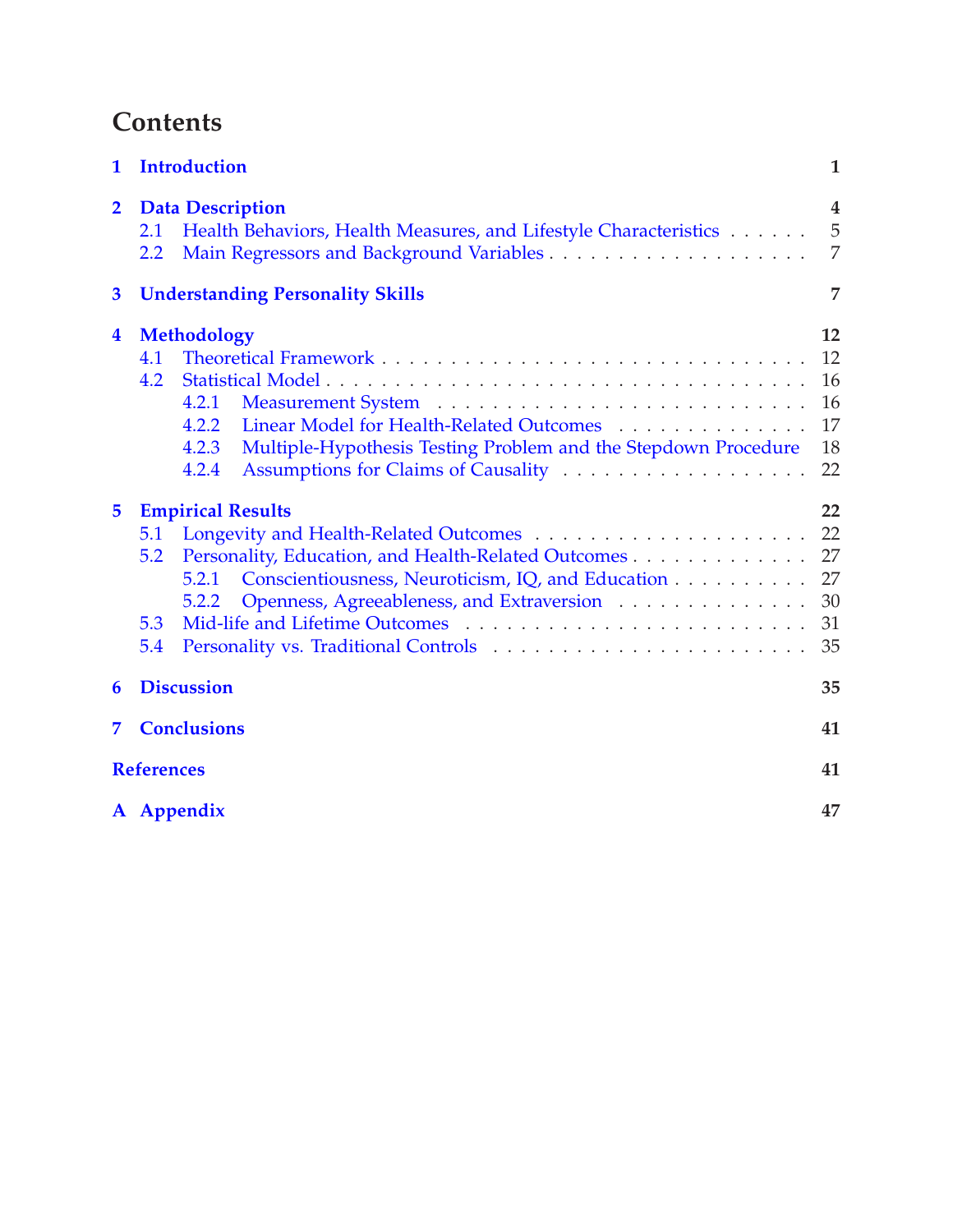# **List of Figures**

| $\mathbf{1}$   | Survival by Health Behaviors and Their Proxies 23    |  |
|----------------|------------------------------------------------------|--|
| 2 <sup>1</sup> |                                                      |  |
| 3 <sup>1</sup> | Survival by Lifestyle Choices - Social and Family 25 |  |
|                |                                                      |  |
|                | 5 Coefficient of Determination $(R^2)$ Comparison 36 |  |
| 6              |                                                      |  |
|                |                                                      |  |

# **List of Tables**

|    |                                                                    | 6   |
|----|--------------------------------------------------------------------|-----|
| 2  | Description of Main Variables <sup>(a)</sup> , Background Controls | - 8 |
| 3  |                                                                    | 9   |
| 4  |                                                                    | 11  |
| 5. | Summary of Effects on Health-Related Outcomes, Males               | 28  |
| 6  | Summary of Effects on Health-Related Outcomes, Females             | 29  |
|    | Lifetime and 1960 Outcomes and Proxies, Males 33                   |     |
| 8  | Lifetime and 1960 Outcomes and Proxies, Females                    | 34  |
| 9  | Lifetime Outcomes and Proxies, Stepdown Comparison                 | 40  |
| 10 |                                                                    |     |
| 11 |                                                                    | 50  |
| 12 |                                                                    | 51  |
| 13 |                                                                    | 52  |
| 14 |                                                                    | 53  |
| 15 |                                                                    |     |
| 16 |                                                                    |     |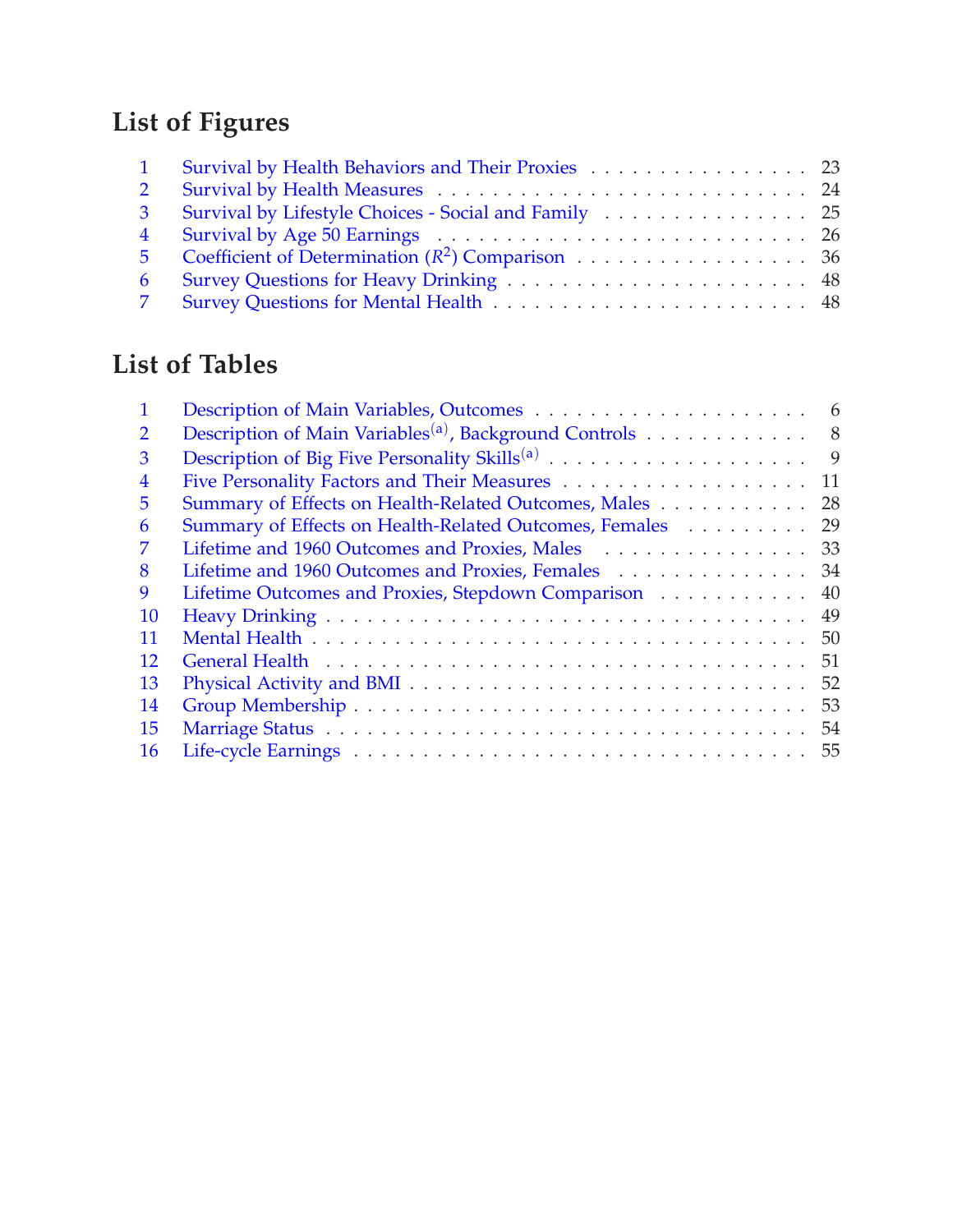# <span id="page-4-0"></span>**1 Introduction**

There is evidence documented in the literature that both cognitive and personality skills, as well as college education have an effect on longevity (e.g., [Buckles et al.](#page-45-0), [2013](#page-45-0); [Savelyev,](#page-48-0) [2014\)](#page-48-0). However, the mechanisms of such effects are still not well understood, especially those for personality skills. This paper offers a theoretical framework and empirical results that shed light on the mechanisms. We establish the effects of postcompulsory education, IQ, and personality skills on the following various outcomes that, according to the literature, are plausible determinants of longevity: health-related consumption, lifestyles, and earnings. Effects on these outcomes are of interest both in their own right and as part of longevity production.

Health economics papers examining the causal effect of education on health, healthrelated outcomes, or longevity largely use various natural experiments as a source of identification. A number of these papers are at odds with each other even though they use the same identification strategy. For instance, while some papers claim a causal effect of education on health or longevity [\(Grossman](#page-47-0), [2004;](#page-47-0) [Grossman and Kaestner,](#page-47-1) [1997](#page-47-1); [Lleras-Muney,](#page-48-2) [2005](#page-48-2); [van Kippersluis et al.,](#page-49-0) [2011\)](#page-49-0), some others find that there is hardly any effect [\(Albouy and Lequien,](#page-45-1) [2009;](#page-45-1) [Clark and Royer](#page-45-2), [2013](#page-45-2); [Mazumder](#page-48-3), [2008\)](#page-48-3). The contradiction is partly due to the serious limitations of natural experiments. Indeed, validity and monotonicity of instrumental variables are often strong assumptions.<sup>1</sup> Instruments are often weak. Loss of estimation precision relative to OLS is substantial. Also, effect is identified only for a specific sub-population that is induced by the instruments to change behavior, leading to an estimation of the effect that is not necessarily policy-relevant [\(Heckman and Vytlacil,](#page-47-2) [2007](#page-47-2)).

In this paper we take an approach that is an alternative to natural experiments, which we believe to be a useful source of additional information, given the limitations of natural experiments and the existing controversy. Our identification strategy is based on explicit factor modeling of latent skills that may contribute to the ability bias. Similar to [Heckman et al.](#page-47-3) [\(2006](#page-47-3)), we assume that, conditional on cognitive skills, five latent person-

 $<sup>1</sup>$ As we know, the regression discontinuity estimator is a special case of IV.</sup>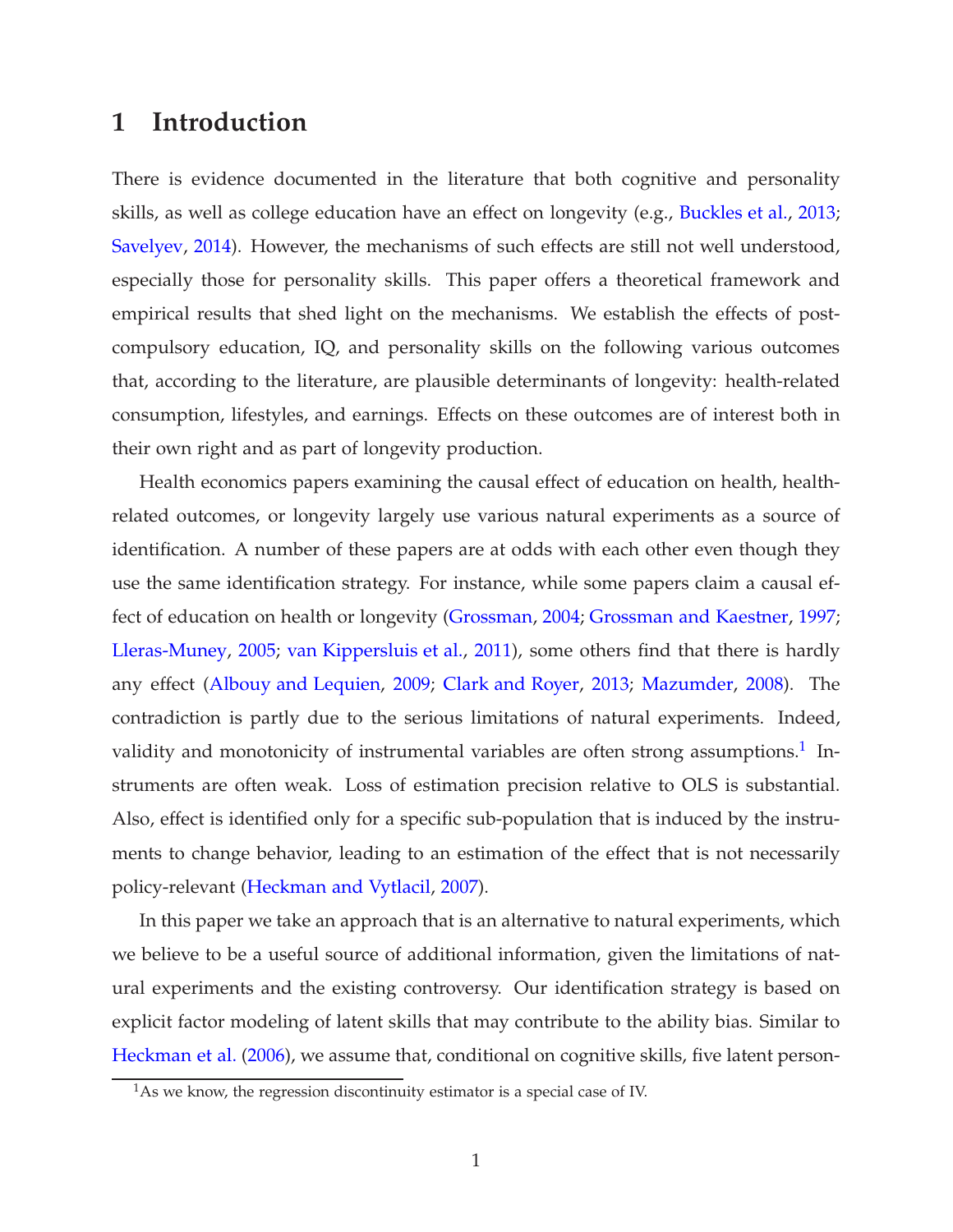ality skills, and an extensive set of theoretically relevant controls, $^2$  the choice of education is independent of health-related potential outcomes for those uneducated and educated. The conditional independence assumption invoked for the identification of causal effects is similar to the one used in the matching literature; but, unlike in matching, which only controls for observables, we additionally control for a set of comprehensive multidimensional latent personality skills using factor-analytic methods.<sup>3</sup> We acknowledge limitations of this approach.

Recent papers by Conti, Heckman, and Urzúa [\(2010a](#page-46-0)[,b](#page-46-1)) present results regarding the relationship between education, personality, and a similar set of health outcomes using data from the British Cohort Study. The authors calculate the causal effects of education, cognition, and a one-dimensional representation of personality skills on health behaviors. We join Conti, Heckman, and Urzúa [\(2010a](#page-46-0)[,b\)](#page-46-1) in supporting the claim that personality skills play a key role in determining health-related outcomes, and complement their research by emphasizing the multi-dimensional aspect of personality and the heterogeneity of the effects of personality skills that is not captured by lower dimension representations. Further, we address the issue of multiple-hypothesis testing due to the large number of similar outcomes explored. We also analyze a dataset with richer background information and with a much longer follow-up (ages 86 in the Terman data vs. 42 in the British Cohort Study).

Literature in psychology reports multiple correlations between the Big Five personality skills and health-related outcomes. $^4$  In particular, Conscientiousness is strongly correlated with beneficial health behaviors and other health-related outcomes, while Neuroticism is strongly correlated with harmful health behaviors (Friedman, [2000](#page-46-2); Goodwin and Friedman, [2006](#page-47-4)). Our work supplements this literature by providing estimates that can be interpreted as causal, by accounting for measurement error and multiple-hypothesis testing.

 $2$ Our uniquely detailed controls include parental occupation, employment, and education information; early parental and private tutoring; early health measures; health rating in childhood; early divorce or death of parents; ratings of family well-being; and social status (see Table [2\)](#page-11-0).

 $3$ The Big Five is one of the most established taxonomies of personality that attempts to reduce multiple human skills to several latent factors [\(John and Srivastava,](#page-48-4) [1999\)](#page-48-4).

<sup>&</sup>lt;sup>4</sup>See, e.g, [Friedman](#page-46-2) [\(2000,](#page-46-2) [2008](#page-46-3)); [Friedman et al.](#page-46-4) [\(1994,](#page-46-4) [1995,](#page-46-5) [1993\)](#page-46-6); [Hampson and Friedman](#page-47-5) [\(2008](#page-47-5)); [Martin et al.](#page-48-5) [\(2007,](#page-48-5) [2002\)](#page-48-6).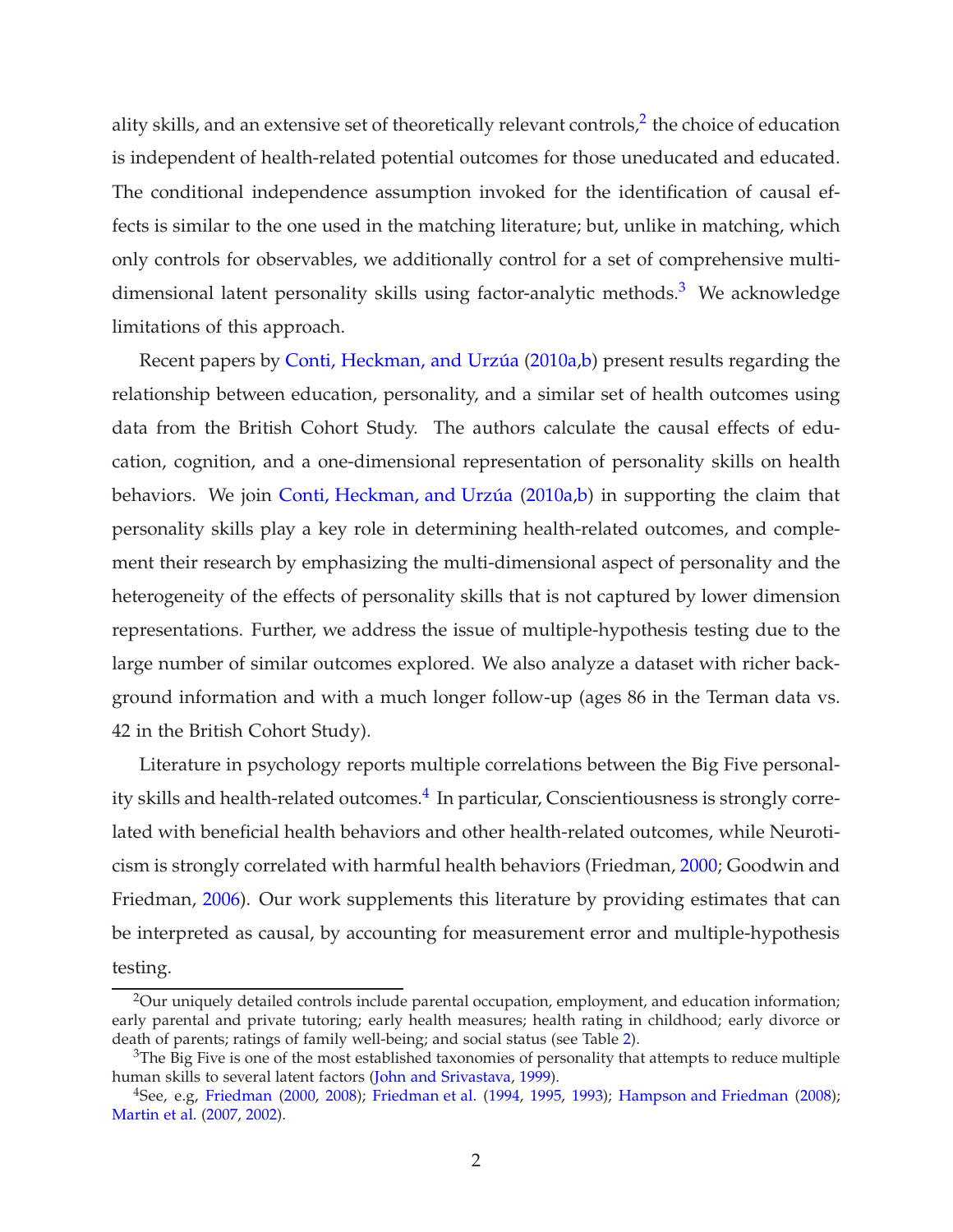We use the Terman life-cycle data of children with high ability. Boys and girls born around 1910 were selected from schools in California for their high IQ (above 140). The data prospectively covers the period from 1922 to 1991, and combines high-quality measures of IQ and personality obtained around age 12 with life-cycle measurements of health-related outcomes. The combination of early measures of psychological skills with a life-cycle follow-up is unique and ideally suited for studying developmental origins of health.

For each outcome of interest, we estimate a linear in parameters outcome equation that accounts for education, IQ, latent personality skills, and a set of observable controls together with a system of factor measurement equations that links latent skills to multiple noisy psychological measures. We account for the childhood personality skills of Conscientiousness, Openness, and Extraversion using a set of ratings given by teachers and parents; and we augment those with self-reported early adulthood Agreeableness and Neuroticism to complete the Big Five model of personality. While in the economics literature the problem of multiple-hypothesis testing is largely ignored, in this paper we adjust each single *p*-value to strongly account for family-wise error rate following [Romano and Wolf](#page-48-1) [\(2005\)](#page-48-1).

We find that the effects of personality and education differ considerably across genders. For males we find many effects of each skill on multiple health-related outcomes and health behaviors. Overall, at least for behaviors and measures that we observe, we can see that Conscientiousness and Education are good for heath through multiple health-related outcomes, while Neuroticism is bad. Extraversion shows mixed effects by increasing earnings and mental health, while also increasing heavy drinking. IQ for this high-ability group shows only small, mixed effects. The only strong potential link between Agreeableness and health is its negative effect on earnings. For females we observe smaller number of strong and statistically significant links between skills and health. The links through multiple channels for females are observed only for Education and Neuroticism, but the number of potential mediators is smaller than for males.

The rest of the paper is organized as follows: Section [2](#page-7-0) describes the data , Section [3](#page-10-1) elaborates on the Big Five taxonomy of personality, Section [4](#page-15-0) introduces the theoretical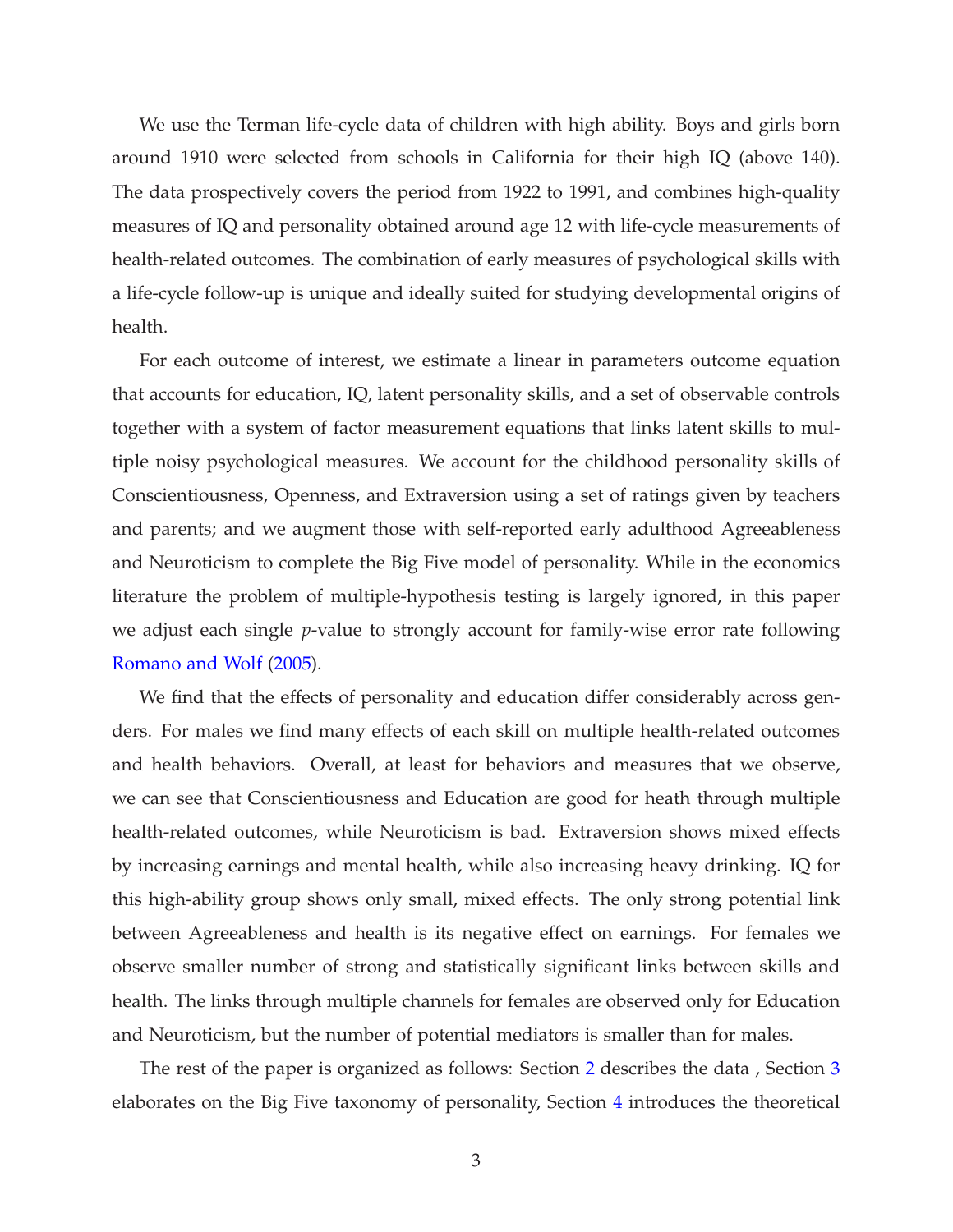<span id="page-7-0"></span>and statistical framework for our estimations, Section [5](#page-25-1) presents the results, Section [6](#page-38-1) provides a discussion of empirical findings, and Section [7](#page-44-0) concludes.

# **2 Data Description**

Research presented in this paper is based on the Terman Life-Cycle Data of Children with High Ability [\(Terman,](#page-49-1) [1986](#page-49-1)). This dataset prospectively follows a group of 1,583 high-IQ individuals from 1922 to 1991. It thus allows us to look at the effect of education and personality on essential health-related outcomes at multiple points in the life cycle. The availability of early childhood and early adulthood personality measures enables the construction of personality skills that are close to the contemporary and wellestablished Big Five taxonomy of personality [\(Martin and Friedman](#page-48-7), [2000\)](#page-48-7). The subjects were also surveyed for education data several times over the life cycle, which helps us construct reliable education data with minimal possible measurement error. The dataset includes detailed life histories, early childhood and adolescent health conditions, as well as information on parental and private tutoring and family background.

The Terman sample consists of 856 males and 672 females from public schools in California. The subjects were selected for an IQ of above 140, representing roughly the top 0.4% of the general population.<sup>5</sup> While the sample is homogenous in that the subjects are all highly intelligent, the personality skills show a wide variation. In fact, there is no evidence that the subjects differ significantly from the general population with regards to measures of personality [\(Friedman et al.,](#page-46-6) [1993;](#page-46-6) [Terman and Sears,](#page-49-2) [2002a\)](#page-49-2). The possible exception is Openness, which is known to be linked to IQ, unlike other personality skills [\(Ackerman and Heggestad](#page-45-3), [1997;](#page-45-3) [Borghans et al.](#page-45-4), [2011;](#page-45-4) [DeYoung et al.](#page-46-7), [2005](#page-46-7)). The Terman study has an attrition of less than 10%, which is low for a 70-year-long prospective study.

The wealth of information in the Terman data, like its low attrition, is remarkable. Some 4,500 measurements made in the period 1922–1991 describe the family back-

<sup>5</sup>To be more precise, 187 children had an IQ in the range 126–139, with most of them being in the range 135–139 (180 children).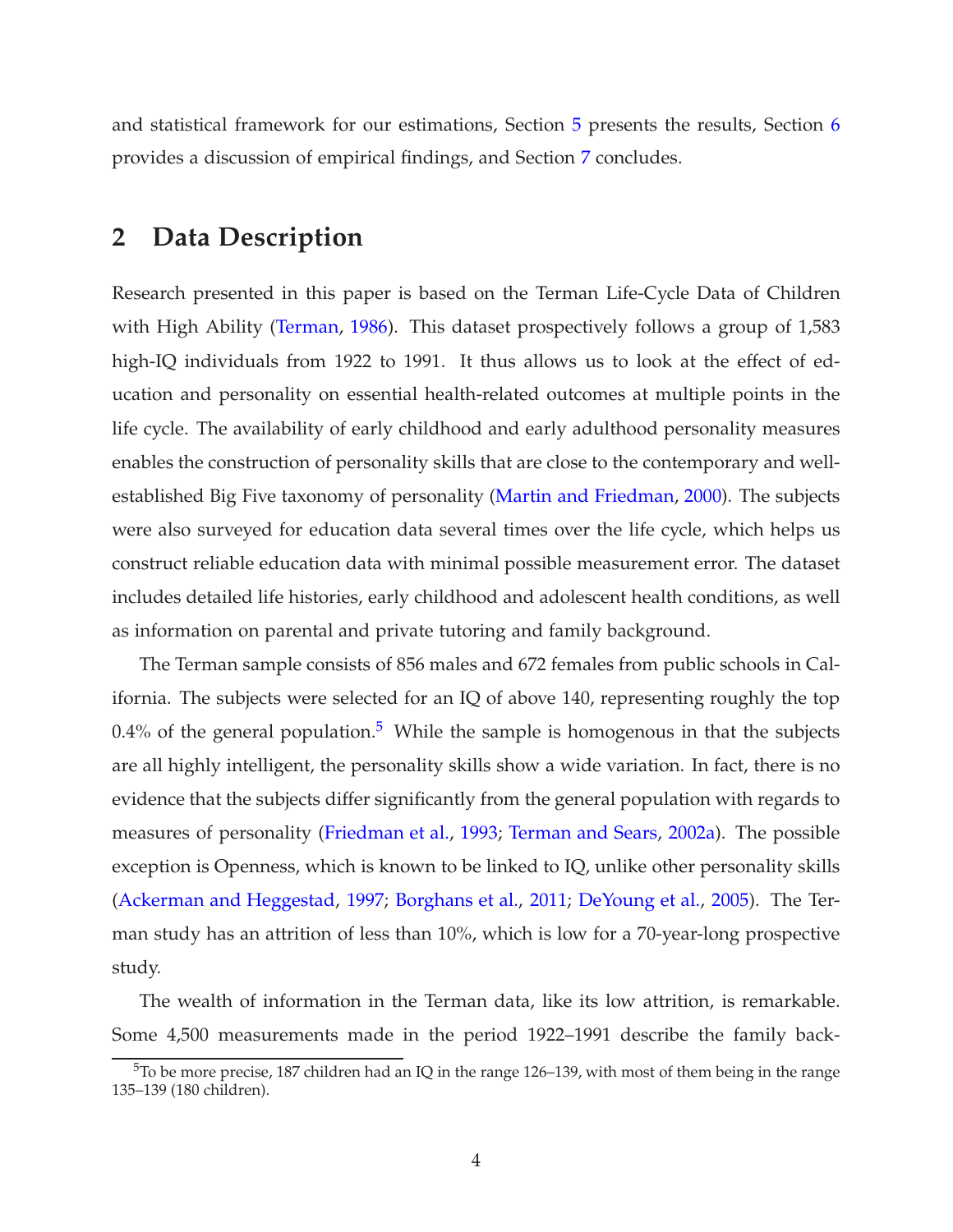ground, parental investment, personality, early health, and household economic status, among other important determinants of health behavior and education attainment of the subjects [\(Burks et al.,](#page-45-5) [1930](#page-45-5); [Terman et al.](#page-49-3), [1925](#page-49-3); [Terman and Oden](#page-49-4), [1959;](#page-49-4) [Terman et al.](#page-49-5), [1947;](#page-49-5) [Terman and Sears](#page-49-2), [2002a](#page-49-2)[,b;](#page-49-6) [Terman et al.,](#page-49-7) [2002](#page-49-7)).

## <span id="page-8-0"></span>**2.1 Health Behaviors, Health Measures, and Lifestyle Characteristics**

Table [1](#page-9-0) presents health-related outcomes that we explore in this paper including health behaviors and their proxies, lifestyles, earnings, and general heath measures. Many of these outcomes were observed at multiple points of the life cycle.<sup>6</sup> We also use longitudinal data to construct aggregate measures of outcomes over the life cycle such as "ever drank heavily."

Education in this paper refers to whether or not the subject received a Bachelor's degree or above, an outcome that we shortly refer to as "college degree" or "college education." Although this was a particularly high-IQ sample, there was still a sizeable number of subjects (about 30% of the sample) who did not achieve a college degree.<sup>7</sup> The average IQ is approximately 149 for both genders. Subjects were tested using either the Stanford Binet Test or the Terman Group Test. The IQ variable is constructed by survey organizers from the two tests used and corrects for differences between them, as well as for the age of subjects at the time of testing. The rest of the variables are the background controls, which cover a wide range of underlying characteristics of the subjects, including early childhood health, key parental characteristics, parental investment in children, and cohort.

We restrict the regression sample the same way as in [Savelyev](#page-48-0) [\(2014\)](#page-48-0). The exclusions determined prior to estimation are as follows: subjects who were not born in the period 1904–1915; subjects who never participated or were lost or dropped out before

 $6$ We thank Miriam Gensowski for providing her calculations of earnings profiles. The life-cycle earnings measures that we use are net of tuition paid for schooling and taxes and are expressed in 2010 US dollars (see the Web Appendix of [Gensowski](#page-47-6) [\(2013\)](#page-47-6) for more details).

 $^7$ [Savelyev](#page-48-0) [\(2014](#page-48-0)) argues that for the Terman subjects' generation, the high school threshold was similar to today's college threshold in terms of the percentile of the population above this threshold. Back in 1920-1930s, high school was perceived as a relatively high education level and was competitive for many jobs.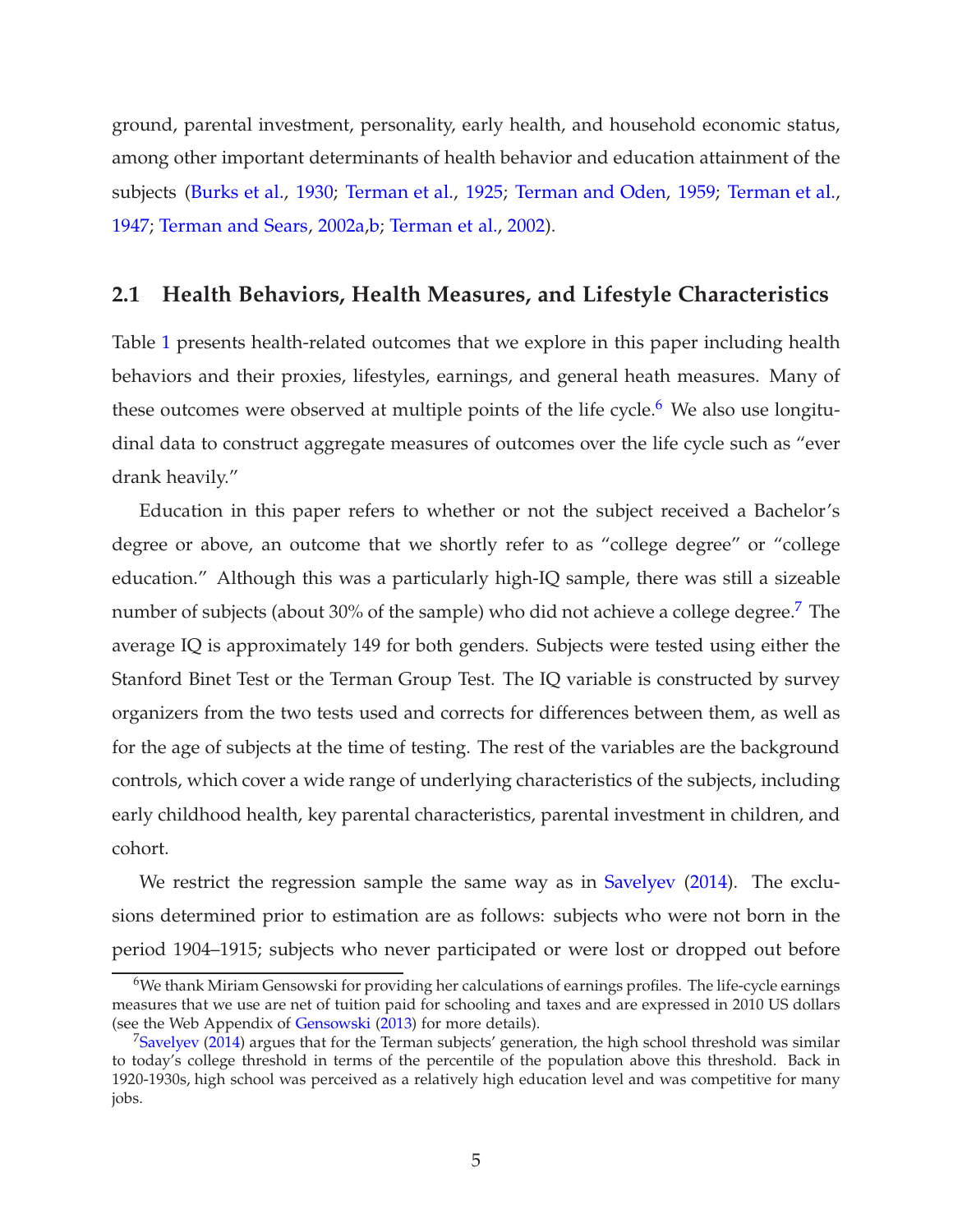<span id="page-9-0"></span>

|                                             |         | Females    |             |                | Males   |            |          |                |
|---------------------------------------------|---------|------------|-------------|----------------|---------|------------|----------|----------------|
| variable                                    | mean    | std. error | min         | max            | mean    | std. error | min      | max            |
| Health Behaviors and proxies                |         |            |             |                |         |            |          |                |
| Havy Drinking of Alcohol in 1940            | .102    | .014       | 0           | 1              | .267    | .018       | 0        | 1              |
| Havy Drinking of Alcohol in 1950            | .038    | .009       | $\mathbf 0$ | $1\,$          | .118    | .013       | 0        | $\mathbf{1}$   |
| Havy Drinking of Alcohol in 1960            | .167    | .018       | 0           | $\mathbf{1}$   | .347    | .021       | 0        | $\mathbf{1}$   |
| Ever drank heavily, 1940-60                 | .205    | .018       | 0           | 1              | .394    | .019       | $\Omega$ | $\mathbf{1}$   |
| Ever smoked, 1991                           | .425    | .036       | 0           | 1              | .521    | .037       | 0        | 1              |
| Excercise, 1982                             | .173    | .021       | 0           | $\mathbf{1}$   | .176    | .021       | $\Omega$ | $\mathbf{1}$   |
| Abnormal BMI, 1940                          | .160    | .017       | 0           | $\mathbf{1}$   | .225    | .017       | 0        | $\mathbf{1}$   |
| Lifestyles                                  |         |            |             |                |         |            |          |                |
| Never married, 1922-86                      | .085    | .012       | 0           | 1              | .061    | .009       | 0        | 1              |
| Married once and still married, 1922-86     | .417    | .022       | 0           | $\mathbf{1}$   | .576    | .019       | 0        | $\mathbf{1}$   |
| Ended up divorced, 1922-86                  | .121    | .014       | 0           | $\mathbf{1}$   | .064    | .009       | 0        | $\mathbf{1}$   |
| Ever divorced, 1922-86                      | .253    | .018       | 0           | $\mathbf{1}$   | .267    | .017       | 0        | $\mathbf{1}$   |
| Divorsed at least twice, 1922-86            | .059    | .010       | 0           | $\mathbf{1}$   | .063    | .009       | $\Omega$ | $\mathbf{1}$   |
| # of organizations in 1940                  | 2.506   | .083       | 0           | $\overline{4}$ | 2.435   | .069       | 0        | $\overline{4}$ |
| # of organizations in 1950                  | 1.565   | .078       | 0           | 10             | 2.714   | .090       | 0        | 10             |
| # of organizations in 1960                  | 2.567   | .124       | 0           | 10             | 3.423   | .112       | $\Omega$ | 10             |
| Ever a member of any organization, 1940-60  | .900    | .014       | 0           | $\mathbf{1}$   | .937    | .010       | 0        | 1              |
| Earnings                                    |         |            |             |                |         |            |          |                |
| Earnings at age 40, 1945-57                 | 11.54   | .80        | .00         | 116.71         | 62.23   | 1.84       | .00.     | 335.74         |
| Earnings at age 50, 1955-67                 | 16.08   | 1.01       | .00         | 104.18         | 71.50   | 2.17       | .00.     | 294.10         |
| Earnings at age 60, 1965-77                 | 15.33   | 1.12       | .00         | 138.82         | 62.00   | 2.58       | .00.     | 409.45         |
| Lifetime earnings discounted at 3%, 1922-86 | 272.00  | 12.26      | $-18.24$    | 1687.78        | 1115.88 | 26.16      | .00.     | 4189.50        |
| <b>Health Measures</b>                      |         |            |             |                |         |            |          |                |
| Mental difficulty in 1940                   | .328    | .022       | 0           | $\mathbf{1}$   | .278    | .018       | 0        | 1              |
| Mental difficulty in 1950                   | .333    | .023       | 0           | $\mathbf{1}$   | .272    | .019       | 0        | $\mathbf{1}$   |
| Mental difficulty in 1960                   | .344    | .023       | 0           | $\mathbf{1}$   | .294    | .020       | 0        | $\mathbf{1}$   |
| Ever had mental difficulty, 1940-60         | .463    | .022       | $\Omega$    | $\mathbf{1}$   | .415    | .019       | $\Omega$ | $\mathbf{1}$   |
| General Health in 1940                      | $-.016$ | .048       | $-4.24$     | 1.11           | .029    | .043       | $-5.19$  | 1.03           |
| General Health in 1940                      | $-.005$ | .046       | $-4.91$     | 1.03           | $-.004$ | .042       | $-5.44$  | .92            |
| General Health in 1940                      | .006    | .048       | $-3.77$     | 1.06           | $-.012$ | .045       | $-5.74$  | .97            |
| Never poor or fair health, 1940-60          | .873    | .015       | 0           | $\mathbf{1}$   | .926    | .010       | 0        | 1              |
| <b>Base Estimation Sample</b>               |         | 527        |             |                |         | 680        |          |                |

### Table 1: Description of Main Variables, Outcomes

Notes: <sup>(a)</sup>Calculations are based on the Terman data. Multi-period observations of heavy drinking, mental difficulty, and general health are summarized into binary indicators which equal 1 when negative outcomes are observed in any point in time of the life cycle, and 0 otherwise. Earnings are annual, in thousands of 2010 US dollars, net of tuition and taxes. General health variable is a standardized average of standardized general health and energy self-ratings.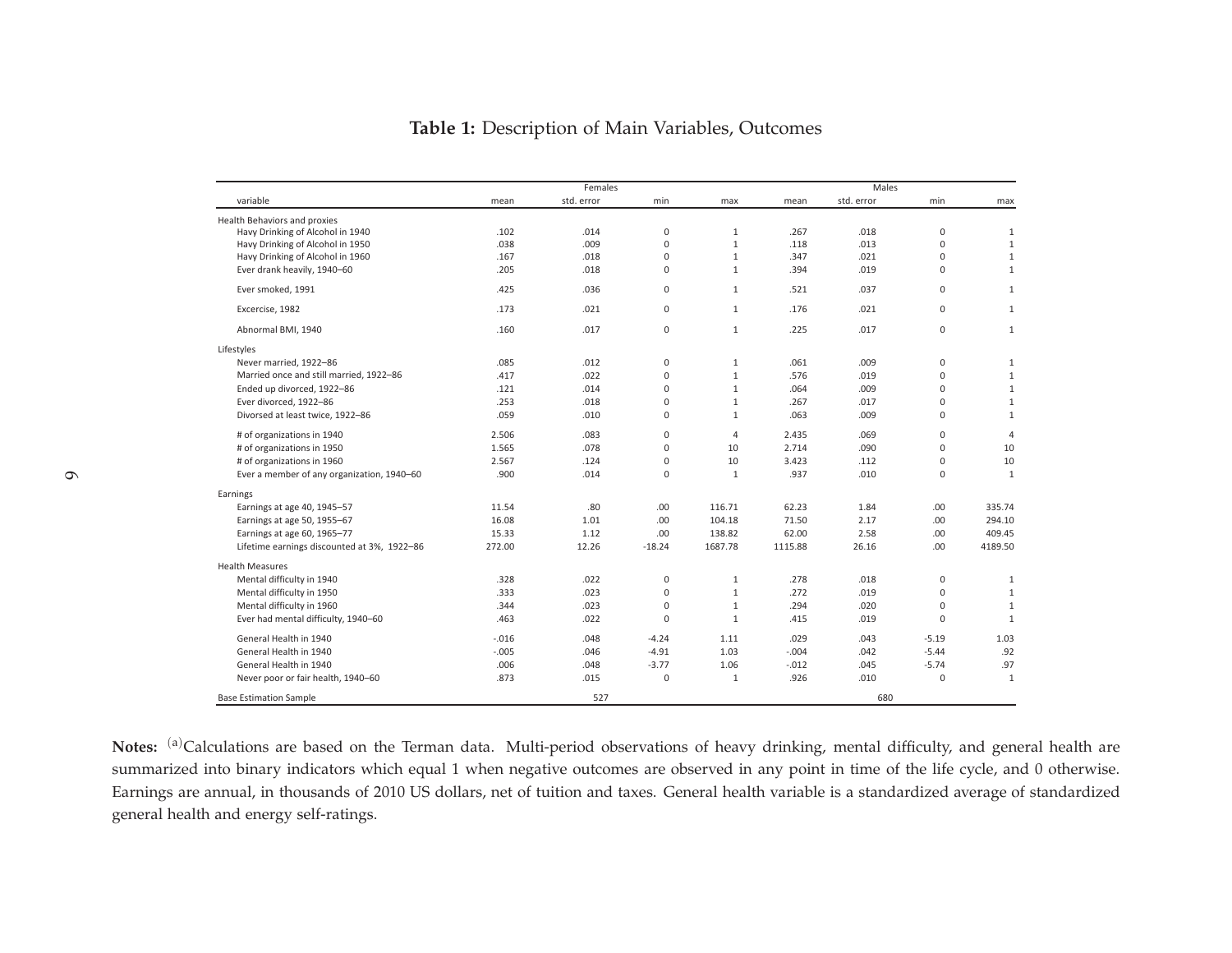1940; subjects who are missing both parent and teacher personality trait ratings in 1922; subjects who are high-school dropouts; subjects who died in service during World War II; subjects with serious diseases in their early life, such as chorea or Hodgkin's disease; subjects without education level information; and subjects who did not survive to age 30. Aside from subjects excluded due to missing data, these restrictions remove outliers<sup>8</sup> in the sample and help reduce reverse causality<sup>9</sup> between education and health.<sup>10</sup>

The base estimation sample contains 680 males and 529 females. All models are estimated using this base sample, but the actual estimation sample may be smaller and may vary from regression to regression due to missing information in left-hand side variables.

### <span id="page-10-0"></span>**2.2 Main Regressors and Background Variables**

The right-hand side variables are described in Table [2,](#page-11-0) which includes education, IQ, and background variables, but excludes personality measures, which are to be discussed in Section [3.](#page-10-1)

# <span id="page-10-1"></span>**3 Understanding Personality Skills**

The literature in personality psychology explores many ideas of what personality is and how to measure it. However, perhaps the most established contemporary categorization of personality is the Big Five taxonomy [\(John and Srivastava,](#page-48-4) [1999\)](#page-48-4).<sup>11</sup> This taxonomy reduces the dimensionality of human personality to just five latent factors: Openness, Conscientiousness, Extraversion, Agreeableness, and Neuroticism (see Table [3](#page-12-0) for descriptions). This system of five personality skills is comprehensive enough to capture the multi-faceted nature of human personality, whilst remaining computationally tractable.

<sup>8</sup>For example, a few subjects who were high school dropouts despite extraordinary IQ.

 $9$ For example, subjects with serious early health problems that may have severely affected schooling choice.

<sup>&</sup>lt;sup>10</sup>See [Savelyev](#page-48-0) [\(2014](#page-48-0)) for more details.

<sup>&</sup>lt;sup>11</sup>See also [Digman](#page-46-8) [\(1990\)](#page-46-8) and [McCrae et al.](#page-48-8) [\(1986](#page-48-8)) for evidence regarding the comprehensive and rigorous nature of this taxonomy.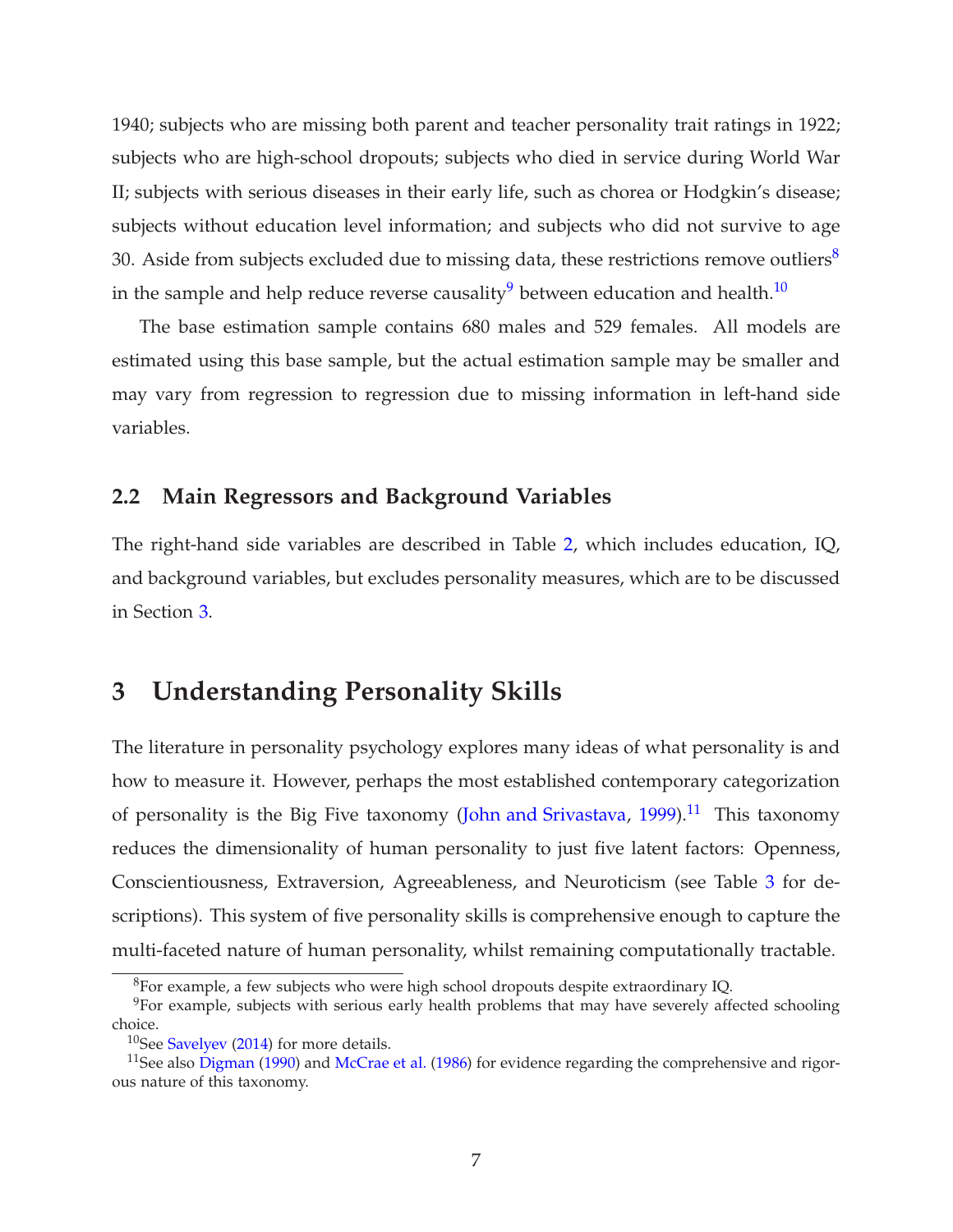<span id="page-11-0"></span>

|                                                     |         |         | Females    |             |                          | Males   |            |             |              |  |
|-----------------------------------------------------|---------|---------|------------|-------------|--------------------------|---------|------------|-------------|--------------|--|
| variable                                            | year    | mean    | std. error | min         | max                      | mean    | std. error | min         | max          |  |
| Subject's Background                                |         |         |            |             |                          |         |            |             |              |  |
| IQ                                                  | 1922    | 148.482 | .446       | 135         | 201                      | 149.288 | .405       | 126         | 200          |  |
| Bachelor's degree or above                          | 1922-68 | .686    | .020       | 0           | $\mathbf{1}$             | .734    | .017       | 0           | 1            |  |
| Extraordinary birth                                 | 1922    | .629    | .021       | $\Omega$    | $\mathbf{1}$             | .571    | .019       | $\mathbf 0$ | 1            |  |
| No breastfeeding                                    | 1922    | .085    | .012       | $\mathbf 0$ | 1                        | .091    | .011       | $\mathbf 0$ | 1            |  |
| Childhood health                                    | 1922    | 9.027   | .083       | 4.5         | 13                       | 8.526   | .075       | 3           | 13           |  |
| Childhood energy                                    | 1922    | 8.834   | .078       | 4.5         | 13                       | 8.219   | .073       | 3           | 13           |  |
| Age at 1922                                         | 1922    | 11.800  | .122       | 7           | 18                       | 11.838  | .112       | 6           | 18           |  |
| Cohort 1915-1918                                    | 1922    | .172    | .016       | 0           | 1                        | .237    | .016       | $\mathbf 0$ | 1            |  |
| Cohort 1907-1910                                    | 1922    | .361    | .021       | 0           | $\mathbf{1}$             | .296    | .018       | $\mathbf 0$ | 1            |  |
| Participation in World War II                       | 1945    | ÷.      |            |             | $\overline{\phantom{a}}$ | .410    | .019       | $\mathbf 0$ | $\mathbf{1}$ |  |
| Combatant in World War II                           | 1945    |         |            |             | $\overline{a}$           | .093    | .011       | $\mathbf 0$ | $\mathbf{1}$ |  |
| Parental Background                                 |         |         |            |             |                          |         |            |             |              |  |
| Mother dead                                         | 1922    | .032    | .008       | 0           | 1                        | .028    | .006       | $\mathbf 0$ | 1            |  |
| Father dead                                         | 1922    | .074    | .011       | $\Omega$    | $\mathbf{1}$             | .081    | .010       | $\Omega$    | $\mathbf{1}$ |  |
| Parents divorced                                    | 1922    | .047    | .009       | $\Omega$    | $\mathbf{1}$             | .050    | .008       | $\mathbf 0$ | 1            |  |
| Father's education                                  | 1922    | .253    | .019       | 0           | $\mathbf{1}$             | .291    | .017       | $\mathbf 0$ | $\mathbf{1}$ |  |
| Parental finances                                   | 1922    | .384    | .021       | $\Omega$    | $\mathbf{1}$             | .371    | .019       | $\Omega$    | $\mathbf{1}$ |  |
| Parental social standing                            | 1922    | .153    | .016       | 0           | $\mathbf{1}$             | .253    | .017       | $\mathbf 0$ | $\mathbf{1}$ |  |
| Mother working                                      | 1922    | .132    | .015       | 0           | 1                        | .126    | .013       | $\Omega$    | $\mathbf{1}$ |  |
| Father high-skilled                                 | 1922    | .276    | .019       | $\Omega$    | $\mathbf{1}$             | .243    | .016       | $\Omega$    |              |  |
| Parent born abroad                                  | 1922    | .267    | .019       | 0           | $\mathbf{1}$             | .304    | .018       | $\mathbf 0$ |              |  |
| Parent born in Europe                               | 1922    | .202    | .017       | $\Omega$    | 1                        | .218    | .016       | $\Omega$    | $\mathbf{1}$ |  |
| Duration of private tutoring (weeks) <sup>(b)</sup> | 1922    | .344    | .026       | .000        | 5.743                    | .105    | .014       | .000        | 4.247        |  |
| Home investment (hours) <sup>(b)</sup>              | 1922    | .409    | .016       | .000        | 1.839                    | .450    | .014       | .000        | 1.771        |  |
| <b>Estimation Sample</b>                            |         |         | 527        |             |                          |         | 680        |             |              |  |

# Table 2: Description of Main Variables<sup>(a)</sup>, Background Controls

Notes: <sup>(a)</sup>Calculations are based on the Terman data. <sup>(b)</sup>Durations are transformed using natural logarithm:  $ln(1 + duration)$ .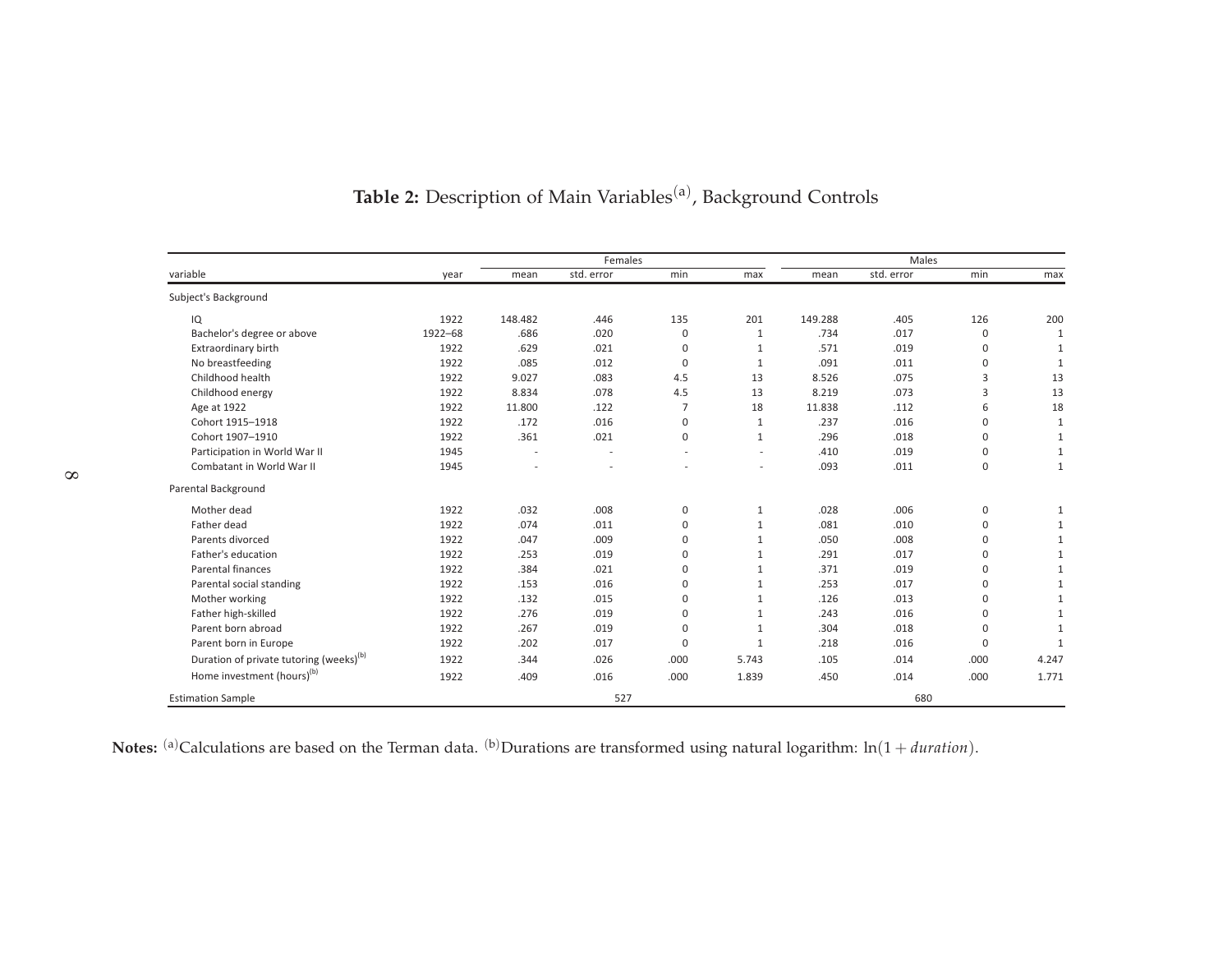<span id="page-12-0"></span>

| Trait                                    | Definition                                                                                                                                                                       |
|------------------------------------------|----------------------------------------------------------------------------------------------------------------------------------------------------------------------------------|
| 1. Openness to Experience<br>(Intellect) | The breadth, depth, originality, and complexity of individual's mental and<br>experimental life                                                                                  |
| 2. Conscientiousness                     | A propensity to follow socially prescribed norms for impulse control, to be task-<br>and goal-directed, to be planfull, to delay gratification, and to follow norms and<br>rules |
| 3. Extraversion                          | An energetic approach to the social and material world, which includes traits such<br>as sociability, activity, assertiveness, and positive emotionality                         |
| 4. Agreeableness                         | A prosocial and communal orientation towards others (as opposed to antagonism),<br>which includs traits such altruism, tender-mindedness, trust, and modesty                     |
| 5. Neuroticism<br>(Emotional Stability)  | An emotional stability and even-temperedness as opposed to negative<br>emotionality, such as feeling anxious, nervous, sad, and tense                                            |

**Notes:** (a)Description taken from John and [Srivastava](#page-48-9) [\(1999](#page-48-9)).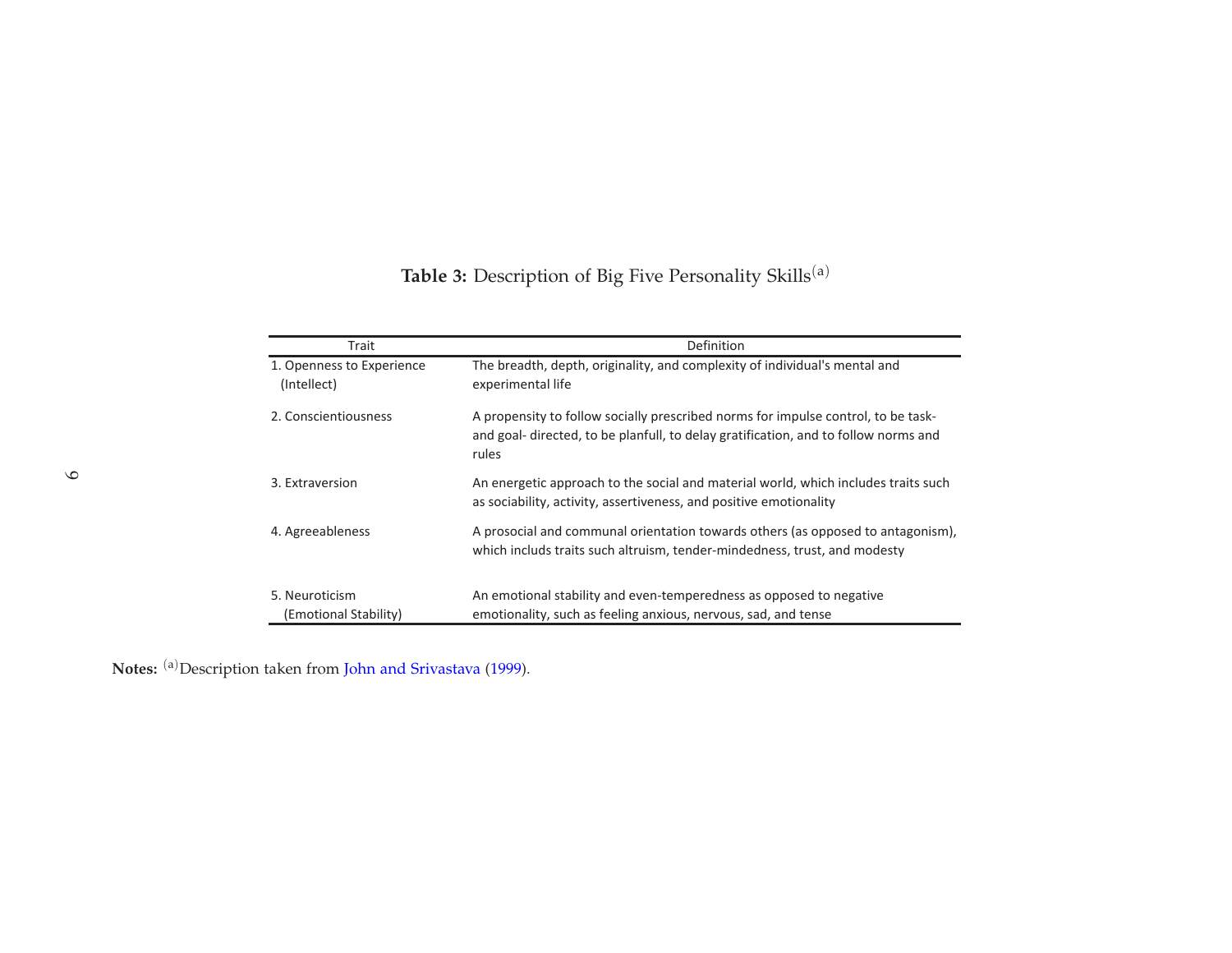Personality skills are not directly observed and are therefore modelled as latent factors. They are proxied by multiple psychological ratings, which are measures of specific behaviors that are deemed to be manifestations of the latent factors. In this paper, in line with previous research based on the same data [\(Friedman et al.,](#page-46-9) [2010](#page-46-9), [1995,](#page-46-5) [1993](#page-46-6); [Savelyev,](#page-48-0) [2014\)](#page-48-0), we use a set of measures that are constructed as an average of parent and teacher ratings of child behavior and measures from early adulthood that are self-reported.<sup>12</sup> We present the list of measures of the five latent factors in Table [4.](#page-14-0)

These measures are summarized into five groups based on established psychometric techniques of exploratory and confirmatory factor analysis (see [Heckman et al.](#page-47-7) [\(2013](#page-47-7)) and [Savelyev](#page-48-0) [\(2014](#page-48-0)) for descriptions of the EFA and CFA approaches directed at economists, as well as classical references by [Gorsuch](#page-47-8) [\(1983\)](#page-47-8) and [Bollen](#page-45-6) [\(1989](#page-45-6))). This paper uses the childhood measures that were justified by [Savelyev](#page-48-0) [\(2014\)](#page-48-0) to best represent Conscientiousness, Openness and Extraversion<sup>13</sup> and further augments these with early adult personality skills represented by Agreeableness and Neuroticism to complete the Big Five system of personality.<sup>14</sup> Skills of Conscientiousness, Agreeableness and Neuroticism that are used in this paper strongly correlate with those used by [Martin and Friedman](#page-48-7) [\(2000](#page-48-7)) based on the same data and are empirically shown to be closely related to their Big Five counterparts. [Martin and Friedman](#page-48-7) [\(2000](#page-48-7)) also establish a strong link between a factor they call "Sociability" with Big Five Extraversion. [Savelyev](#page-48-0) [\(2014\)](#page-48-0) argues that the Extraversion factor as defined in this paper is close to Sociability and should therefore also be related to the Big Five Extraversion. Openness in this paper is theoretically related to Big Five Openness, but no empirical evidence is available to support this hypothesis yet. The constructed personality skills are similar in internal consistency reliability<sup>15</sup> to those used by [Martin and Friedman](#page-48-7) [\(2000](#page-48-7)).

 $12$ As argued in [Savelyev](#page-48-0) [\(2014\)](#page-48-0), the average of ratings accounts for all available sources of information.  $13$ See [Savelyev](#page-48-0) [\(2014](#page-48-0)), Web Appendix, for a detailed analysis.

 $14$ Personality measures during childhood were not rich enough to account for Agreeableness and Neuroticism, so we use the early adulthood measures as the best available substitutes. EFA and CFA including Agreeableness and Neuroticism are available from authors upon request.

<sup>&</sup>lt;sup>15</sup>Measured by Cronbach's Alpha (see Web Appendix A to [Savelyev](#page-48-0)  $(2014)$ ).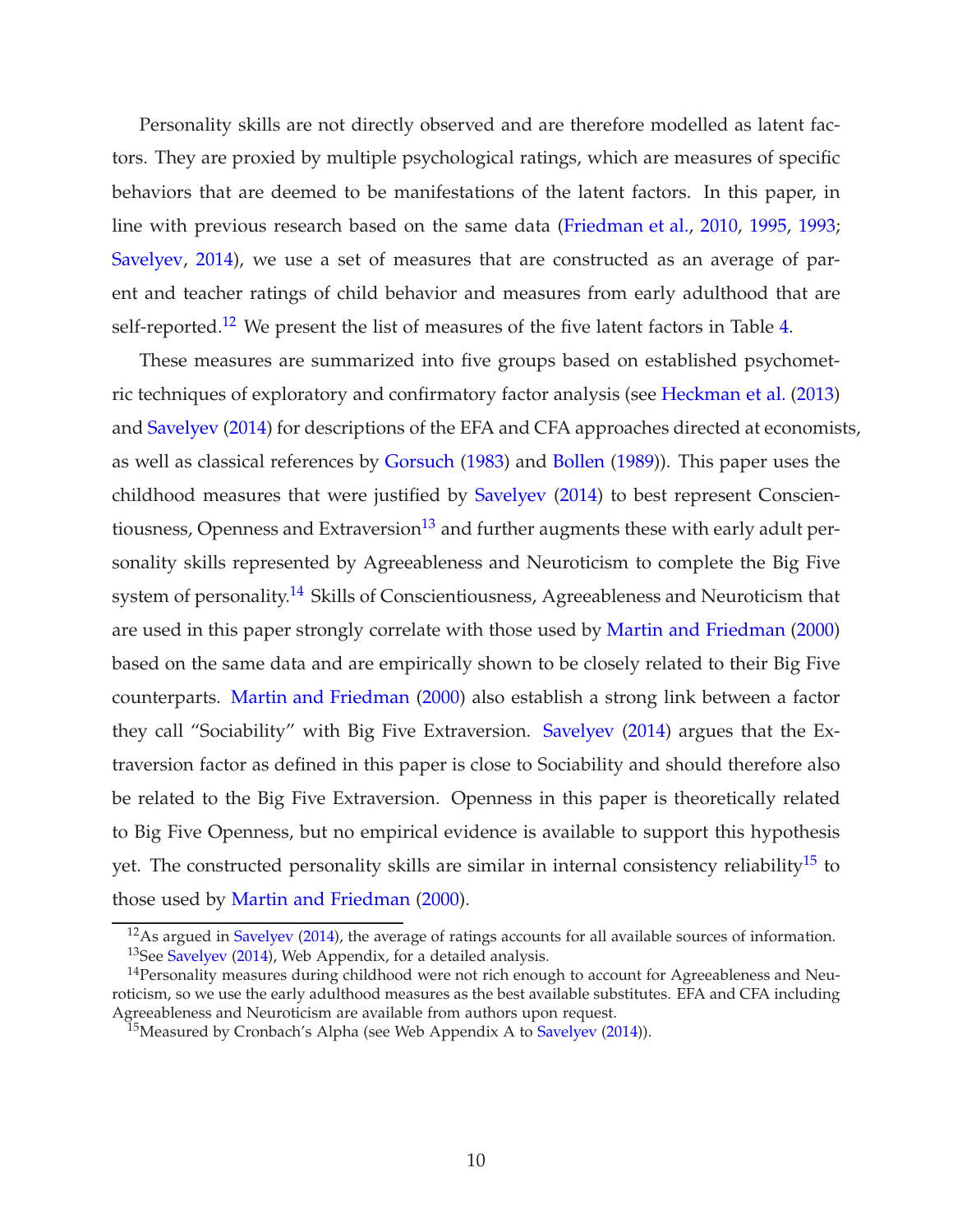<span id="page-14-0"></span>

|                                     |      | Females |            |                     |              | <b>Males</b> |            |                |              |
|-------------------------------------|------|---------|------------|---------------------|--------------|--------------|------------|----------------|--------------|
| variable                            | year | mean    | std. error | min                 | max          | mean         | std. error | min            | max          |
| Openness                            |      |         |            |                     |              |              |            |                |              |
| Knowledge                           | 1922 | 10.091  | .096       | $\mathbf{1}$        | 13           | 10.386       | .077       | 3              | 13           |
| Originality                         | 1922 | 9.291   | .102       | $\mathbf{1}$        | 13           | 9.563        | .088       | $\overline{2}$ | 13           |
| Intelligence                        | 1922 | 10.677  | .078       | 6                   | 13           | 10.789       | .069       | $\mathbf{1}$   | 13           |
| Conscientiousness                   |      |         |            |                     |              |              |            |                |              |
| Prudence                            | 1922 | 9.187   | .104       | $\mathbf{1}$        | 13           | 8.554        | .096       | $\mathbf{1}$   | 13           |
| Conscientiousness                   | 1922 | 10.253  | .101       | $\overline{2}$      | 13           | 9.410        | .101       | $\mathbf{1}$   | 13           |
| Trustworthiness                     | 1922 | 9.975   | .106       | $\overline{2}$      | 13           | 9.750        | .097       | $\mathbf{1}$   | 13           |
| Extraversion                        |      |         |            |                     |              |              |            |                |              |
| Friendliness                        | 1922 | 8.163   | .111       | 1                   | 13           | 7.582        | .099       | $\mathbf{1}$   | 13           |
| Leadership                          | 1922 | 8.038   | .098       | $\overline{2}$      | 13           | 7.481        | .086       | $\mathbf 2$    | 13           |
| Popularity                          | 1922 | 8.162   | .101       | $\overline{2}$      | 13           | 7.488        | .086       | $\overline{2}$ | 13           |
| Agreeableness                       |      |         |            |                     |              |              |            |                |              |
| Easy to get along with              | 1940 | 7.147   | .077       | $\overline{2}$      | 11           | 7.263        | .068       | $\overline{2}$ | 11           |
| Avoids arguments                    | 1940 | .694    | .022       | $\mathsf{O}\xspace$ | $\mathbf{1}$ | .525         | .021       | $\mathbf 0$    | $\mathbf{1}$ |
| Critical                            | 1940 | .447    | .025       | $\pmb{0}$           | $\,1\,$      | .594         | .022       | $\mathbf 0$    | $1\,$        |
| Tactful                             | 1940 | .698    | .023       | $\Omega$            | $1\,$        | .561         | .022       | $\mathbf 0$    | $1\,$        |
| Unfeeling                           | 1940 | .278    | .022       | $\mathbf 0$         | $1\,$        | .449         | .022       | $\mathbf 0$    | $1\,$        |
| Domineering                         | 1940 | .289    | .023       | $\mathbf 0$         | $1\,$        | .412         | .022       | $\pmb{0}$      | $\mathbf{1}$ |
| Inflated opinion of self            | 1940 | .239    | .025       | $\mathbf 0$         | $1\,$        | .360         | .025       | $\mathbf 0$    | $\,1\,$      |
| Neuroticism                         |      |         |            |                     |              |              |            |                |              |
| Miserable                           | 1940 | .249    | .021       | $\mathbf 0$         | $1\,$        | .215         | .018       | $\mathbf 0$    | $1\,$        |
| Touchy                              | 1940 | .355    | .023       | $\pmb{0}$           | $1\,$        | .373         | .021       | $\mathbf 0$    | $1\,$        |
| Periods of loneliness               | 1940 | .273    | .021       | $\mathbf 0$         | $\mathbf{1}$ | .250         | .018       | $\mathbf 0$    | $1\,$        |
| Lonely when with others             | 1940 | .228    | .020       | $\Omega$            | $1\,$        | .230         | .018       | $\mathbf 0$    | $\mathbf{1}$ |
| Remorseful and regretful            | 1940 | .228    | .020       | $\mathbf 0$         | $1\,$        | .194         | .017       | $\bf 0$        | $\,1\,$      |
| Lack self-confidence                | 1940 | .470    | .025       | $\mathbf 0$         | $1\,$        | .242         | .019       | $\bf 0$        | $\mathbf{1}$ |
| Worry about humiliating experiences | 1940 | .401    | .023       | $\mathbf 0$         | $1\,$        | .352         | .020       | $\mathbf 0$    | $\,1\,$      |
| <b>Emotionally unstable</b>         | 1940 | .279    | .022       | $\mathbf 0$         | $1\,$        | .203         | .017       | $\mathbf 0$    | $\mathbf{1}$ |
| Easily hurt                         | 1940 | .448    | .024       | $\mathbf 0$         | $1\,$        | .404         | .022       | $\mathbf 0$    | $\,1\,$      |
| Hard to be serene                   | 1940 | .101    | .015       | $\mathbf 0$         | $\mathbf{1}$ | .094         | .013       | $\mathbf 0$    | $\mathbf{1}$ |
| Moody                               | 1940 | 6.215   | .093       | $\mathbf{1}$        | 11           | 5.870        | .080       | 1              | 10           |
| Sensitive                           | 1940 | 6.890   | .076       | 3                   | 11           | 6.614        | .074       | $1\,$          | 10           |
| <b>Estimation Sample</b>            |      |         | 527        |                     |              |              | 680        |                |              |

## **Table 4:** Five Personality Factors and Their Measures

**Notes:** Calculations are based on Terman data.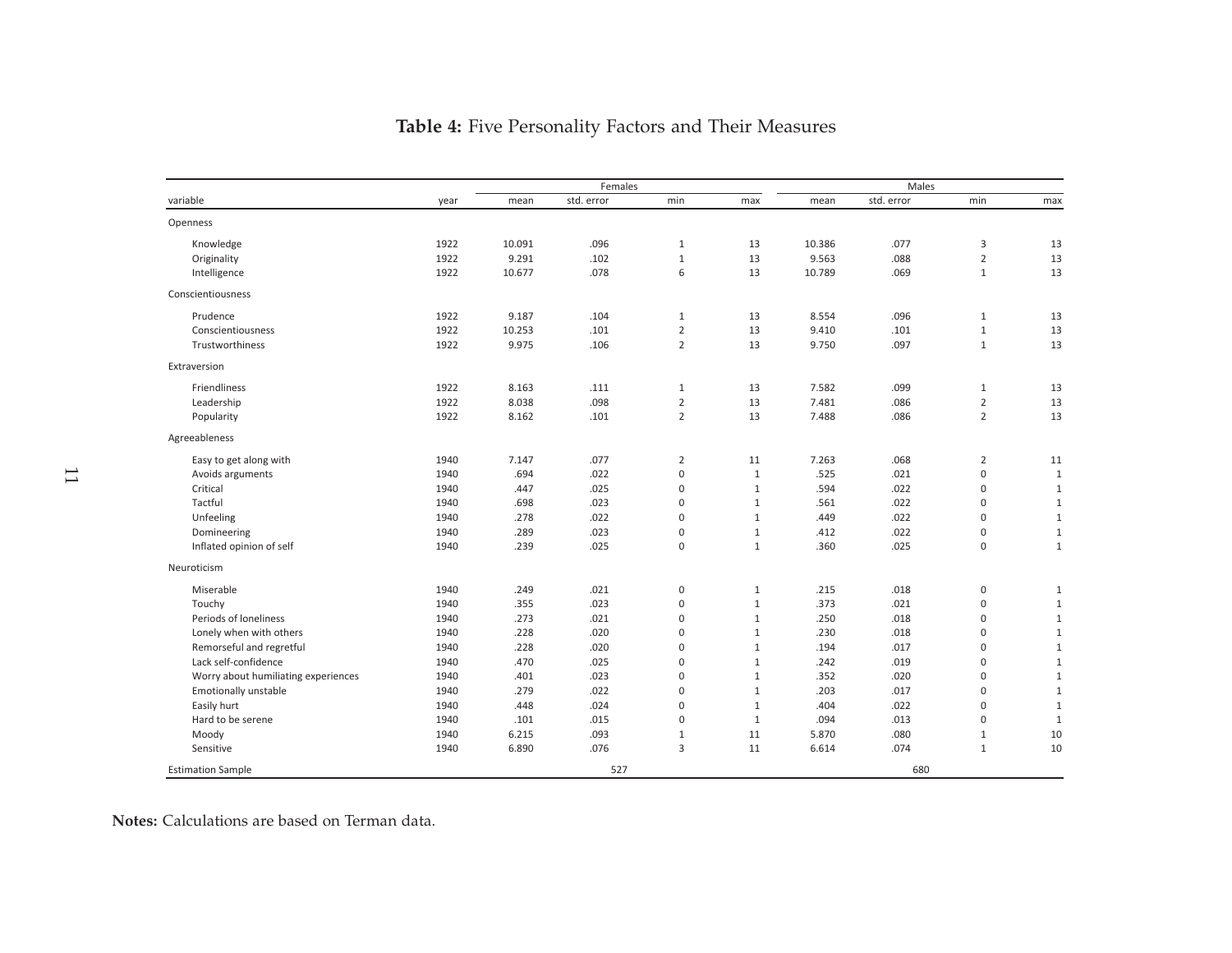# <span id="page-15-1"></span><span id="page-15-0"></span>**4 Methodology**

#### **4.1 Theoretical Framework**

In line with Becker's [\(2007\)](#page-45-7) approach, this project can be motivated by a generalization of a model suggested in [Savelyev](#page-48-0) [\(2014](#page-48-0)) by explicitly modeling the key health-related economic choices: education, health-related consumption, and health investments.

Economic theories of demand for health usually do not investigate the role of personality (e.g., Grossman, [1972](#page-47-9); Galama and Kippersluis, [2013](#page-47-10)). An exception is a recent paper-in-progress by Hai and Heckman [\(2014](#page-47-11)). Both this paper and the paper by Hai and Heckman take a similar approach of allowing a number of model parameters to depend on multi-dimensional personality (justified based on the literature), but models are different and have different focus. The model presented here contributes to the literature by summarizing multiple links between psychological skills and health-related economic decisions, namely health-related consumption, education, and health investments, thus linking psychology and economics. The paper by Hai and Heckman investigates the role of credit constraints and rational addiction among other aims. The main role of the model in this paper is a theoretical justification of causal links between skills and health-related outcomes that we estimate. We leave a more detailed analysis including generalization and calibration of this model to future research.

Consider a two-period model with time-separable utility.<sup>16</sup> A young adult makes decisions about college education, health investment, and consumption over the life cycle. There are only two periods of life that the young adult has ahead. She survives to the first period with certainty, but the probability *S* of surviving to the second period is below 1. In this simple model, IQ and personality are exogenous variables that can be influenced by parents, teachers, peers, specific interventions, or other factors of the environment prior to the education, health investment, and consumption decisions.<sup>17</sup>

<sup>&</sup>lt;sup>16</sup>The model is easily generalizable to more periods, but a two-period model is sufficient to demonstrate the key features of the relevant economic decisions, which is the purpose of this paper.

 $17$ The model can be generalized in line with [Becker and Mulligan](#page-45-8) [\(1997\)](#page-45-8), who suggested that individuals may rationally invest in their imagination capital with the aim of reducing the discount on future utilities. In principle, individuals may likewise invest in their psychological skills, which may directly affect not only the discount rate but also the productivity of health investment, education cost, and wages. Via more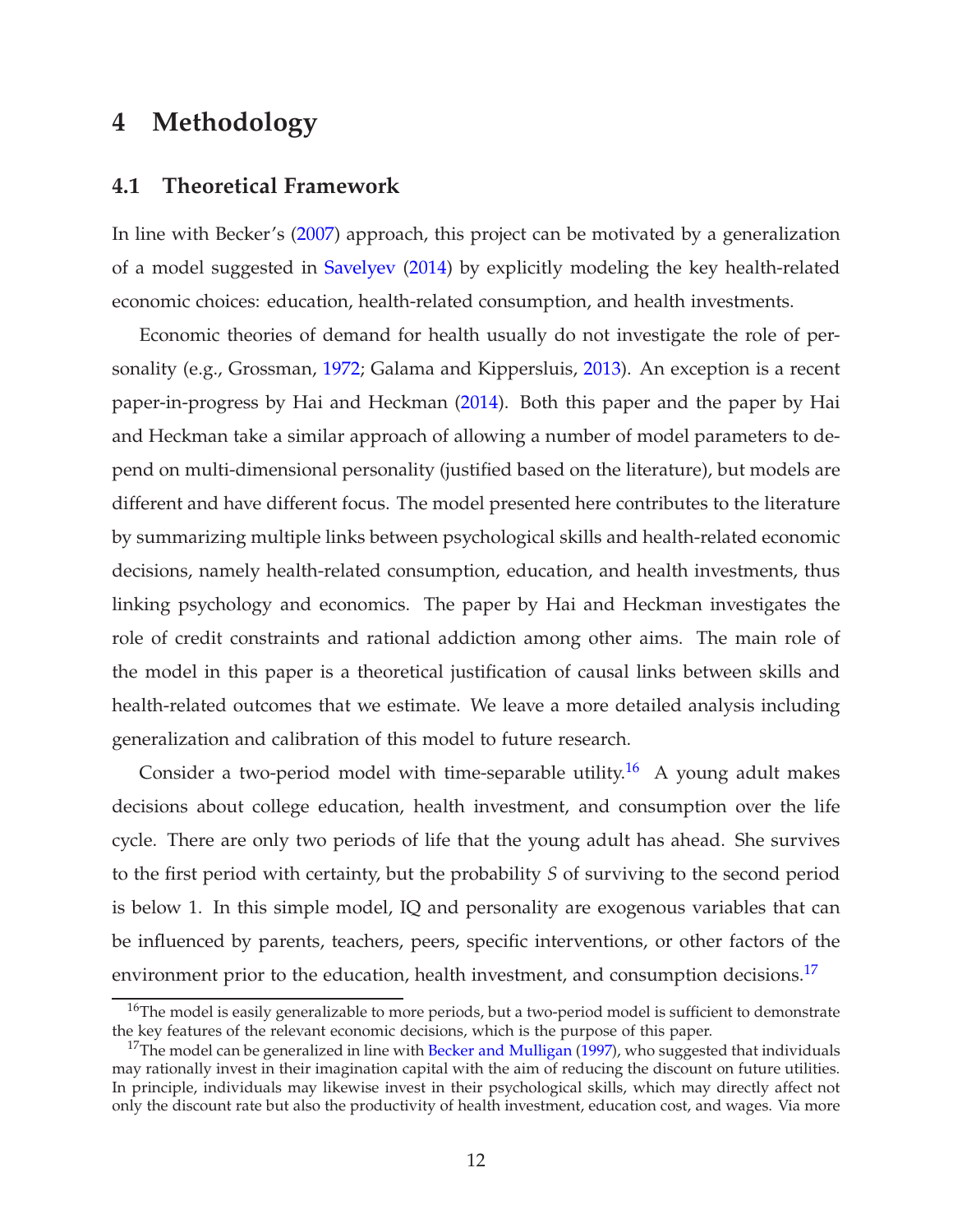Let utility in both periods depend on health-related consumption *C <sup>H</sup>*, health-neutral consumption *C <sup>N</sup>*, and health stock *H*. In addition, due to the possibility of addiction to the health-related good, utility in the second period also depends on health-related con-sumption in the first period as in [Becker](#page-45-7) [\(2007](#page-45-7)). The second period utility is discounted with discount factor *B*, which is assumed to depend on psychological skills **Θ**, and the survival function *S*, which is assumed to depend on health stock in the second period of life,  $H_2$ . The lifetime expected utility is given by

<span id="page-16-0"></span>
$$
u_1(C_1^N, C_1^H, H_1) + B(\mathbf{\Theta}) \cdot S(H_2) \cdot u_2(C_2^N, C_2^H, H_2, C_1^H), \tag{1}
$$

where  $H_2 = f(I, D, \mathbf{\Theta}) + (1 - \delta(C_1^H))$  $\binom{H}{1}$ ) $H_1$ , in which  $f$  is the health production function, which depends on health investment *I*, education *D*, and personality skills **Θ**. The dependence on education is in line with the [Grossman](#page-47-9) [\(1972\)](#page-47-9) hypothesis, suggesting that education increases the efficiency of health production. The dependence on **Θ** is in line with recent evidence from the literature, such as the productive role of Conscientiousness in treating diseases that require patients to follow complex treatment rules at home [\(Almlund et al.](#page-45-9), [2011\)](#page-45-9). It is also well known that health-related consumption  $C_1^H$  $_1^H$  affects how long people stay healthy and so determines health depreciation rate *δ*. For instance, smoking tobacco and heavy drinking of alcohol increase the deterioration of health, while good diet and physical exercise help to keep the health stock high.

Assume perfect capital and annuity markets. Let the cost of educational investment *f* depend on the chosen highest education level *D*, health in the first period *H*1, and psychological skills  $\Theta$ .<sup>18</sup> Let earnings depend on health and skills.<sup>19</sup> In the second pe-

<sup>19</sup>Clearly, greater health leads to greater productivity. [Gensowski](#page-47-6)  $(2013)$  suggests that earnings are

effective health investment, skills may affect future health, longevity, and utility if alive.

<sup>&</sup>lt;sup>18</sup>With education level *D*, both forgone earnings and the price of education become increasingly higher: compare costs of attending high school, college, and a professional school. Poor health is an obstacle for effective study. Among cognitive and personality skills, Cognition, Conscientiousness, and Openness are expected to lower the cost of education through lower tuition fees (e.g. higher probability of winning a scholarship), lower psychic costs, and greater time-efficiency in acquiring knowledge. Indeed, we can expect that Cognition helps to be effective at processing new information, Conscientiousness helps in staying organized and following rules, and Openness helps in creativity and by sustaining an interest in learning. We may also expect Extraversion to contribute to costs since studying implies forgone socializing. Neuroticism may increase psychic costs and reduce the efficiency in acquiring knowledge. It is unclear from theoretical considerations whether we should expect any effect of Agreeableness on college education.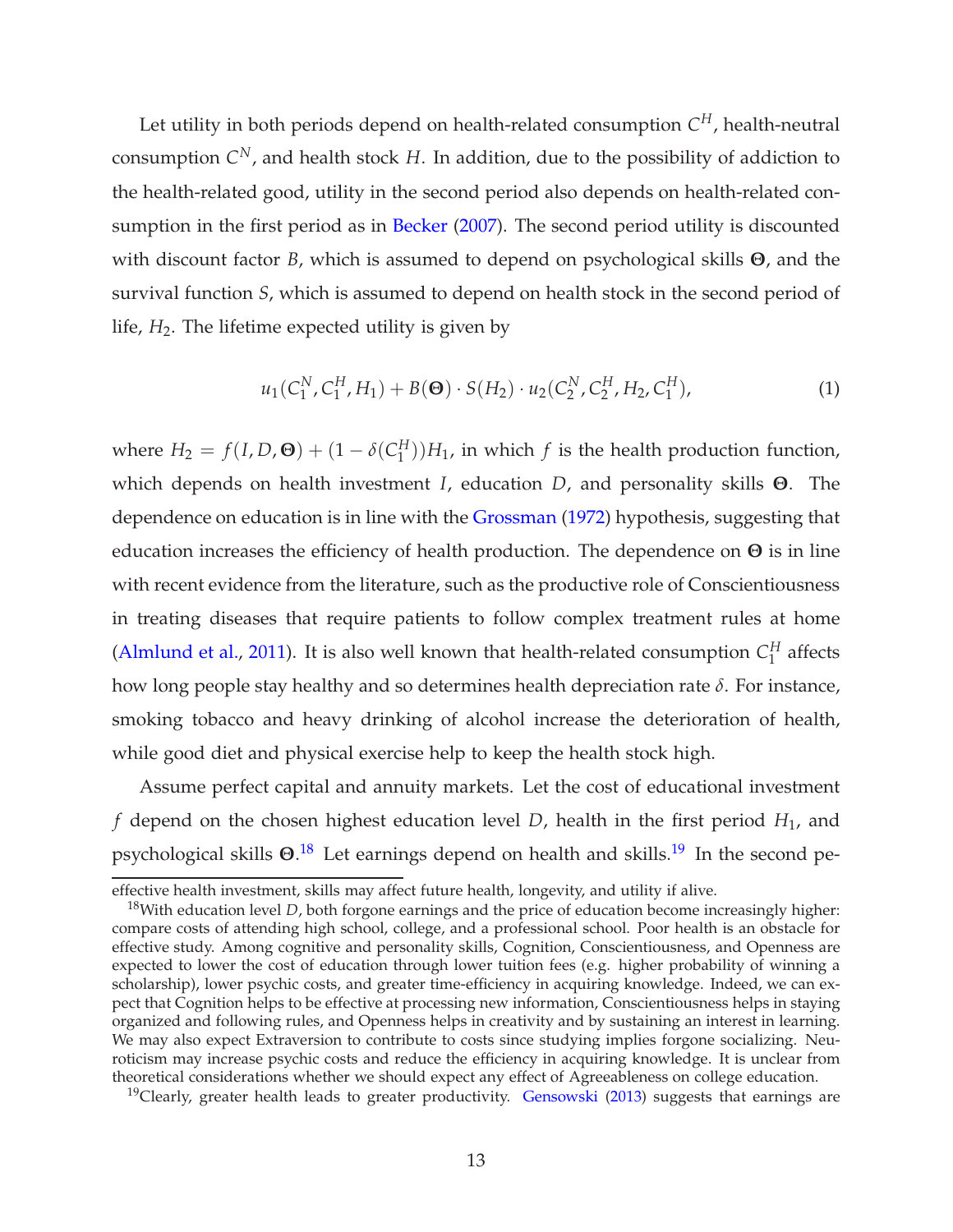riod let earnings also depend on education level. The individual maximizes the expected utility [\(1\)](#page-16-0) subject to budget constraint

$$
C_1^N + p^H C_1^H + g(D, H_1, \mathbf{\Theta}) + p^I I + \frac{S(H_2)}{1+r} (C_2^N + p^H C_2^H) =
$$
  

$$
A + Y_1(H_1, \mathbf{\Theta}) + \frac{S(H_2)}{1+r} Y_2(D, H_2, \mathbf{\Theta}).
$$
 (2)

First order conditions (FOC) with respect to  $C_1^N$  $_1^N$ ,  $C_2^N$  $C_2^N$  and  $C_2^H$  $_2^H$  are standard and are discussed in the Web Appendix. FOC with respect to health-related consumption, health investments, and education are more thought-provoking since they allow us to summarize theoretically expected inputs of psychological skills into marginal costs and benefits of the corresponding economic decisions. In line with the aim of the paper, we emphasise the FOC with respect to health-related consumption:

<span id="page-17-0"></span>
$$
\frac{\partial u_1}{\partial C_1^H} \underbrace{-B(\Theta)S'(H_2)\delta'(C_1^H)H_1u_2}_{\text{longevity benefit}} -B(\Theta)S(H_2)\frac{\partial u_2}{\partial H_2}\delta'(C_1^H)H_1
$$
\n
$$
+B(\Theta)S(H_2)\frac{\partial u_2}{\partial C_1^H} + \lambda \underbrace{S(H_2)}_{\text{hadiction benefit}} \frac{\partial Y_2}{\partial H_2}\delta'(C_1^H)H_1
$$
\n
$$
= \lambda \underbrace{(p^H + \frac{S'(H_2)\delta'(C_1^H)H_1}{1+r}(C_2^H)C_2^H - Y_2(D, H_2, \Theta))}_{\text{budget deficit}}),
$$
\n(3)

where  $\lambda = \partial u_1 / \partial C_1^N$  $_1^N$  is the shadow price of wealth. We can see that multiple marginal costs and marginal benefits contribute to equilibrium health-related consumption.

Generally, health-related consumption is a vector of multiple consumption types. Some of them, such as heavy drinking, smoking, or taking hard drugs have adverse effects on health depreciation, while others such as consuming healthy food or using gym services are beneficial. Consumption that is complementary with family stability (e.g., family trips) or with socialization (e.g., club or church memberships) are examples of both health-related consumption and beneficial addictions. For the ease of presentation

affected by Big Five skills and IQ, a result that we confirm in this paper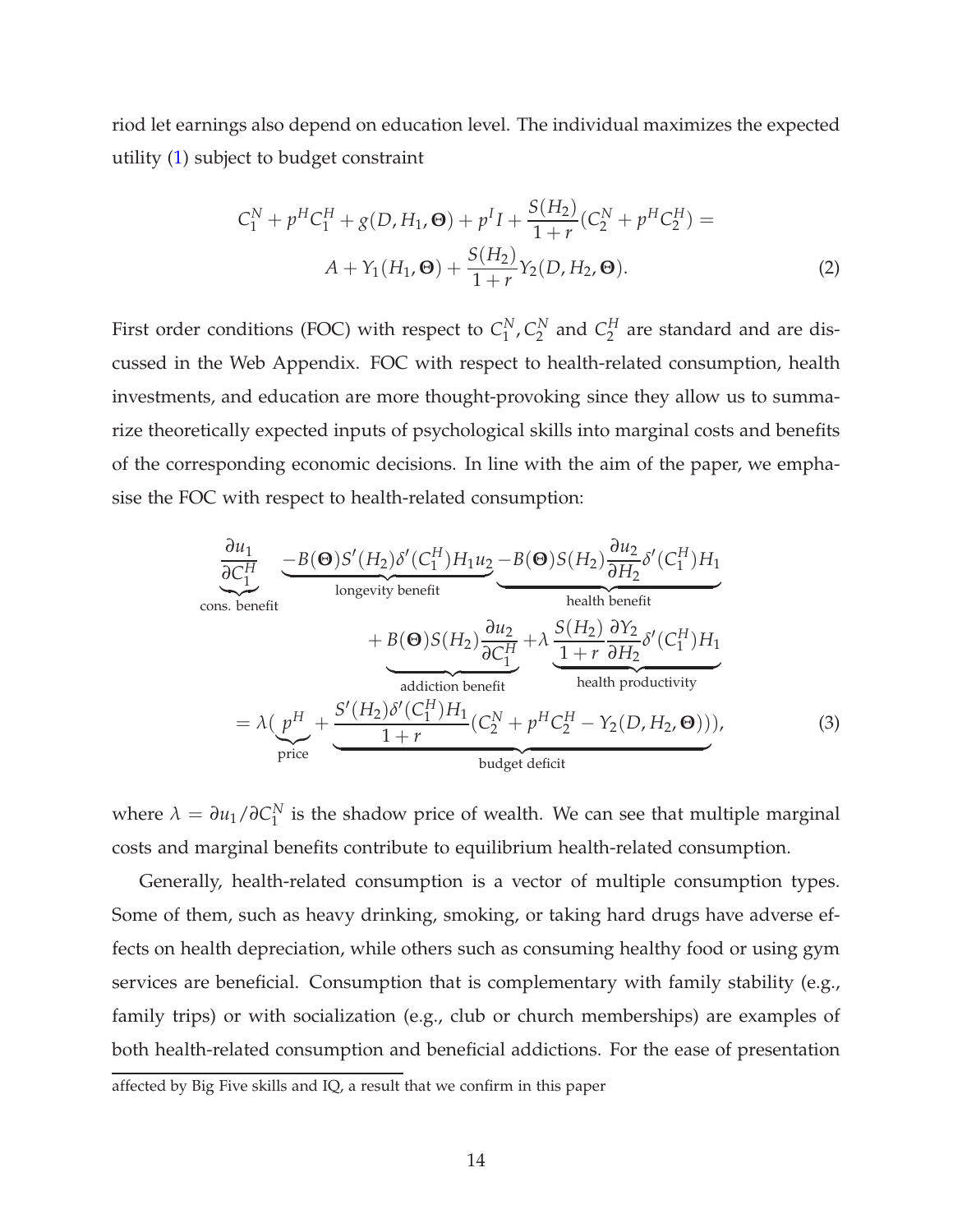we treat health-related consumption as a composite consumption good that is a benefi-cial addiction in the sense of Becker's [\(2007](#page-45-7)) definition ( $\partial u_2/\partial C_1^H > 0$ ), and has positive effects on health. Considering an adverse composite health-related consumption and generalizing to the case of multidimensional consumption is straightforward.

As it is clear from equation [\(3\)](#page-17-0), marginal benefits are produced through enjoying health-related consumption ("consumption benefit"), higher probability to enjoy life in the second period ("longevity benefit"), greater expected utility in the second period due to better health ("health benefit"), greater expected utility in the second period due to beneficial addictions ("addiction benefit"), and greater earnings in the second period due to better health ("health productivity"). The marginal cost is the price of health-related consumption ("price") and additional spending (or revenues) due to a higher expected positive (or negative) budget deficit in the second period due to a higher probability of survival ("budget deficit"). We discuss other FOCs in the Web Appendix.

From this model we can see multiple links between psychological skills, education, health-related consumption, health investments, health, and longevity. In order to understand the multiple determinants of health-related consumption, it is productive to analyze major determinants of marginal costs and benefits shown in equation [\(3\)](#page-17-0). Through *B*(**Θ**), skills affect longevity, health, and addiction marginal benefits. In addition, personality skills and education directly boost earnings, which increases  $u_1$  through the wealth effect, thus contributing to the longevity benefit on all three margins. Moreover, complementarities may play a strong role [\(Becker](#page-45-7), [2007](#page-45-7)). In this model, productive skills **Θ** boost *D* and *I*, while *D* and *I* boost *H*2, *Y*2, *S* and *u*2, thus further incentivizing healthier consumption. Similar complementarities are associated with an exogenous increase in *D*.

We therefore can conclude that mechanisms linking **Θ**, *D*, and *C <sup>H</sup>* are numerous. While leaving detailed investigation of these mechanisms for future research, we concentrate in this paper on understanding a number of basic causal relationships implied by this model: the effect of education and psychological skills on health-related consumption and other health-related outcomes such as earnings.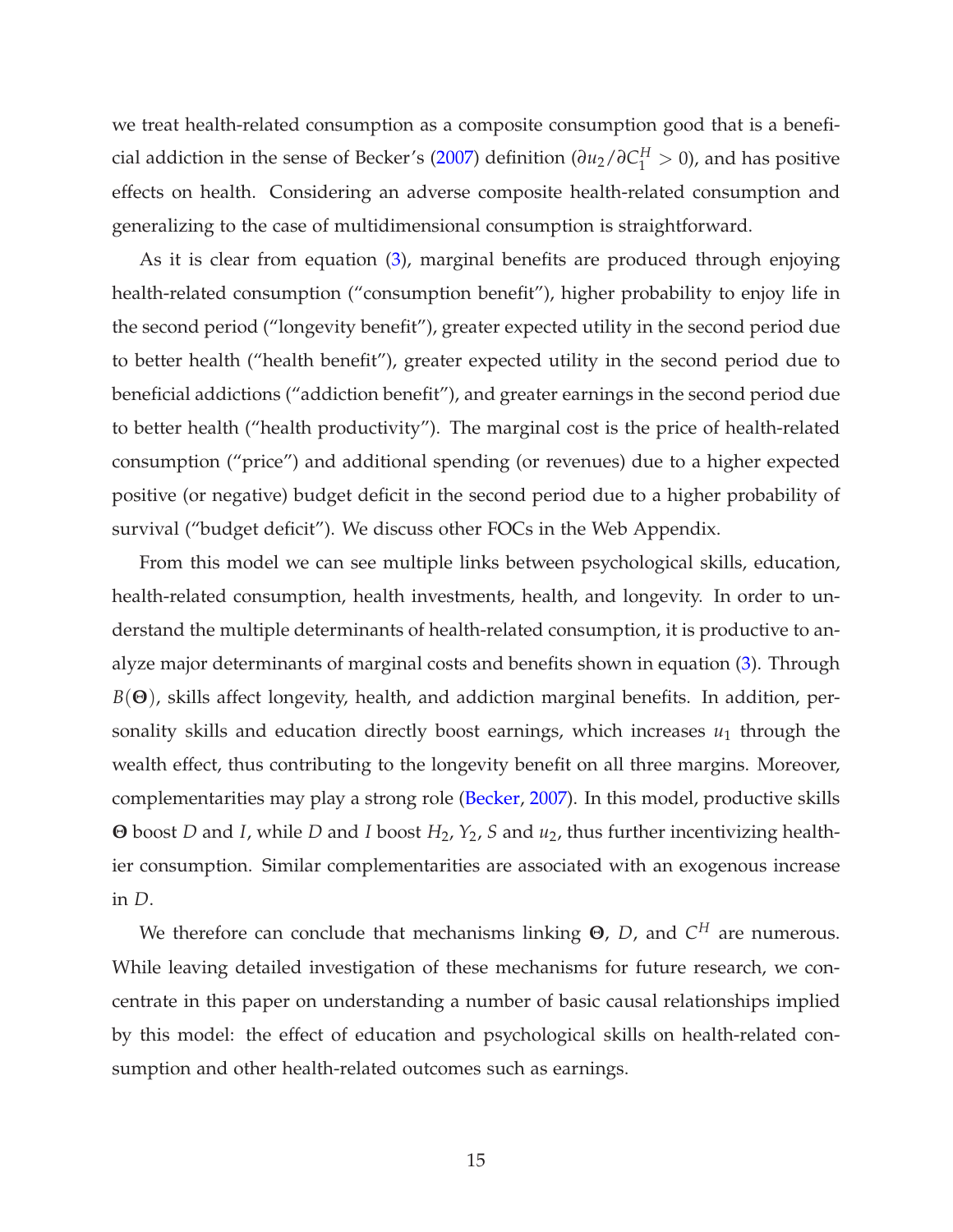### <span id="page-19-0"></span>**4.2 Statistical Model**

We estimate effects for education *D*, IQ ( $\Theta$ <sup>G</sup>), and five latent personality factors (Openness, Θ*O*; Conscientiousness, Θ*C*; Extraversion, Θ*<sup>E</sup>* ; Agreeableness, Θ*A*; and Neuroticism, Θ*N*) on each health-related outcome. Unlike in the theoretical model, vector **Θ** in this section excludes IQ. The reason for this somewhat inconsistent notation is different approaches to estimating effects of skills and effects of IQ despite their similar role in theory. On one hand, IQ is a part of the set of psychological skills and so should be labeled as  $(\Theta^G)$ . On the other hand, given available measures in the Terman data, we cannot model IQ as a latent skill, but only as an observable variable.<sup>20</sup> Additionally, we want to separate the role of personality skills from the role of IQ, since IQ has become a traditional control, while personality is relatively new in economics literature.

We first identify all available health-related outcomes in the data, for which we expect a relationship with longevity based on theoretical considerations and literature results. We proceed with regression analysis, showing effects of education and latent psychological skills on various health-related outcomes, and adjust inference to account for multiple-hypothesis testing. To identify the effect of latent skills on an outcome, we need to estimate each outcome equation simultaneously with a system of measurement equations often referred to as a "measurement system."

#### <span id="page-19-1"></span>**4.2.1 Measurement System**

The factors  $i \in \mathcal{I} = \{O, C, E, A, N\}$  enter into a set of measurement equations, one for each psychological measure  $M^j$ ,  $j \in \mathcal{J} = \{1, \ldots, J\}$ .<sup>21</sup> The factor model is thus defined

 $20$ There is only one reliable measure of IQ in the Terman data, which is not enough to identify a factor model involving the IQ as a latent factor.

<sup>&</sup>lt;sup>21</sup>For example, "knowledge," "originality," "intelligence," "prudence," and so on (see Table [4\)](#page-14-0).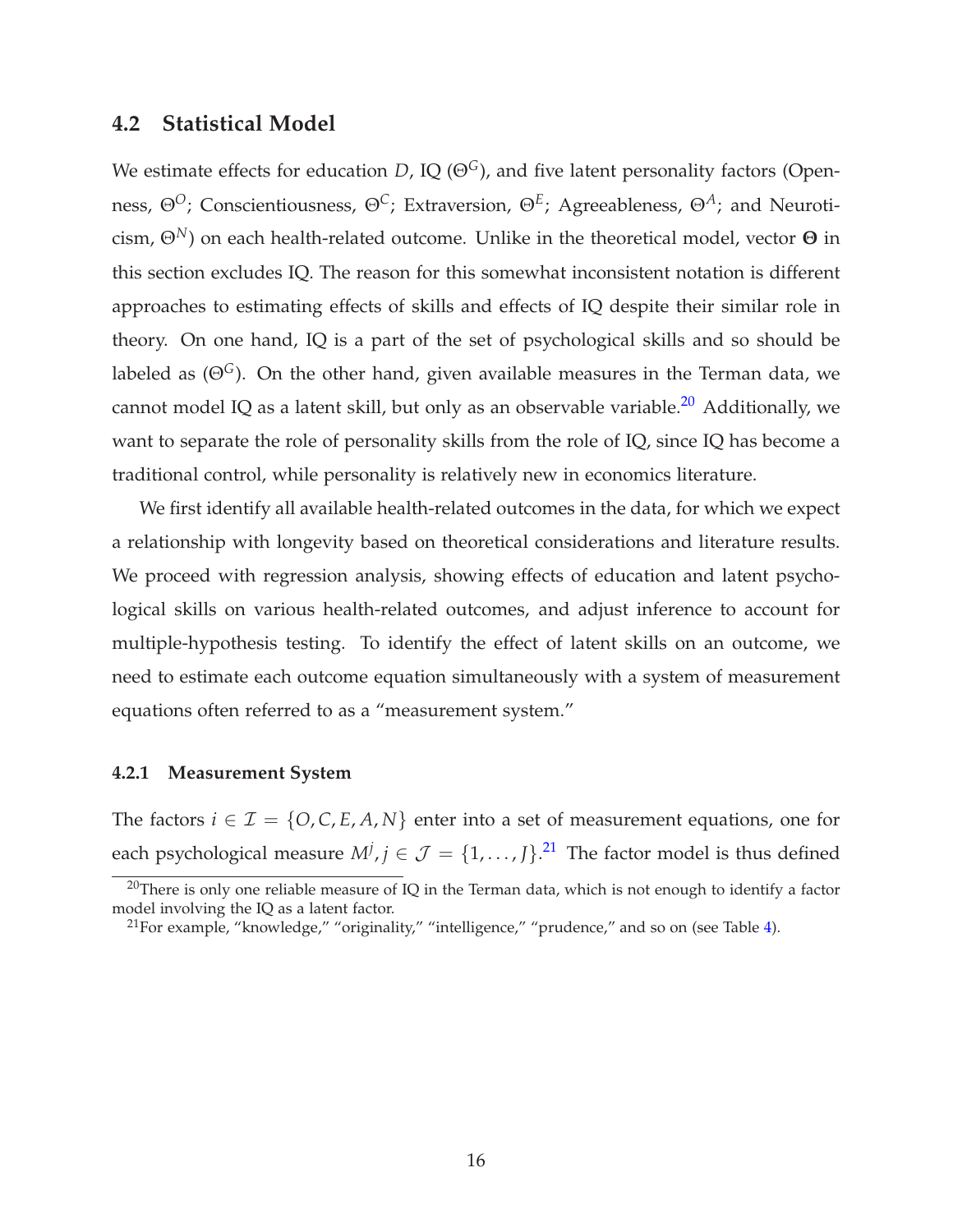by the following equations:

<span id="page-20-1"></span>
$$
M_1 = \alpha_1 + \beta_1 \Theta + \gamma_1 A + \delta_1 X + \eta_1
$$
  
\n:  
\n
$$
M_j = \alpha_j + \beta_j \Theta + \gamma_j A + \delta_j X + \eta_j
$$
  
\n:  
\n
$$
M_J = \alpha_J + \beta_J \Theta + \gamma_J A + \delta_J X + \eta_J
$$
  
\n(4)

where *A* refers to age in 1922 in order to control for differences in age at which personality was evaluated, and **X** represents background variables.<sup>22</sup> We use standard factor model identifying assumptions:  $\Theta^i \perp\!\!\!\perp \eta_j$ , for all  $i \in \mathcal{I}$ , and all  $j \in \mathcal{J}$ ;  $\eta_j \perp\!\!\!\perp \eta_{j'}$ , for all  $j$ and *j'* such that  $j \neq j'$ . In addition, for all  $i \in \mathcal{I}$  and  $j \in \mathcal{J}$ ,  $\mathbb{E}(\eta^{j}) = 0$  and  $\mathbb{E}(\Theta^{i}) = 0$ . Finally, we normalize the variance of each latent factor to one  $(Var(\Theta^i) = 1, i \in \mathcal{I})$ , and impose a set of exclusion restrictions for each measurement equation ( $\beta_j^i = 0$  for a number of pairs  $(j, i)$ ). The variance normalization is a standard technique that allows us to identify the model and interpret factor loadings as the effect of changing the factor by one standard deviation. The exclusion restrictions are grounded in our EFA and CFA analysis and are in line with the theory of the Big Five.<sup>23</sup> Since human skills including the Big Five correlate, we relax the assumption of orthogonality among skills:  $\Theta^i$   $\not\perp\!\!\!\perp \Theta^{i'}$  for  $i \neq i'$ . Identification of this standard factor model is discussed in detail in many papers including the classic [Anderson and Rubin](#page-45-10) [\(1956\)](#page-45-10), as well as more recent [Heckman, Pinto, and Savelyev](#page-47-7) [\(2013](#page-47-7)), [Heckman et al.](#page-47-12) [\(2014](#page-47-12)), and [Williams](#page-49-8) [\(2011](#page-49-8)).

#### <span id="page-20-0"></span>**4.2.2 Linear Model for Health-Related Outcomes**

We use a linear model to examine the effect of education and personality skills on healthrelated outcomes. Let *H<sup>k</sup>* be the *k*th health-related outcome available in the Terman data,

<sup>&</sup>lt;sup>22</sup>Controlling for *A* does add to the factor model, as discussed in [Savelyev](#page-48-0) [\(2014](#page-48-0)), and linear approximation is adequate.

<sup>&</sup>lt;sup>23</sup>See Web Appendix A to [Savelyev](#page-48-0) [\(2014](#page-48-0)) for the EFA and CFA based on the Terman data uncovering exclusion restrictions for the childhood personality skills of Conscientiousness, Extraversion, and Openness. Supplementary EFA-CFA documentation specific to early adulthood personality of Agreeableness and Neuroticism is available from the authors upon request.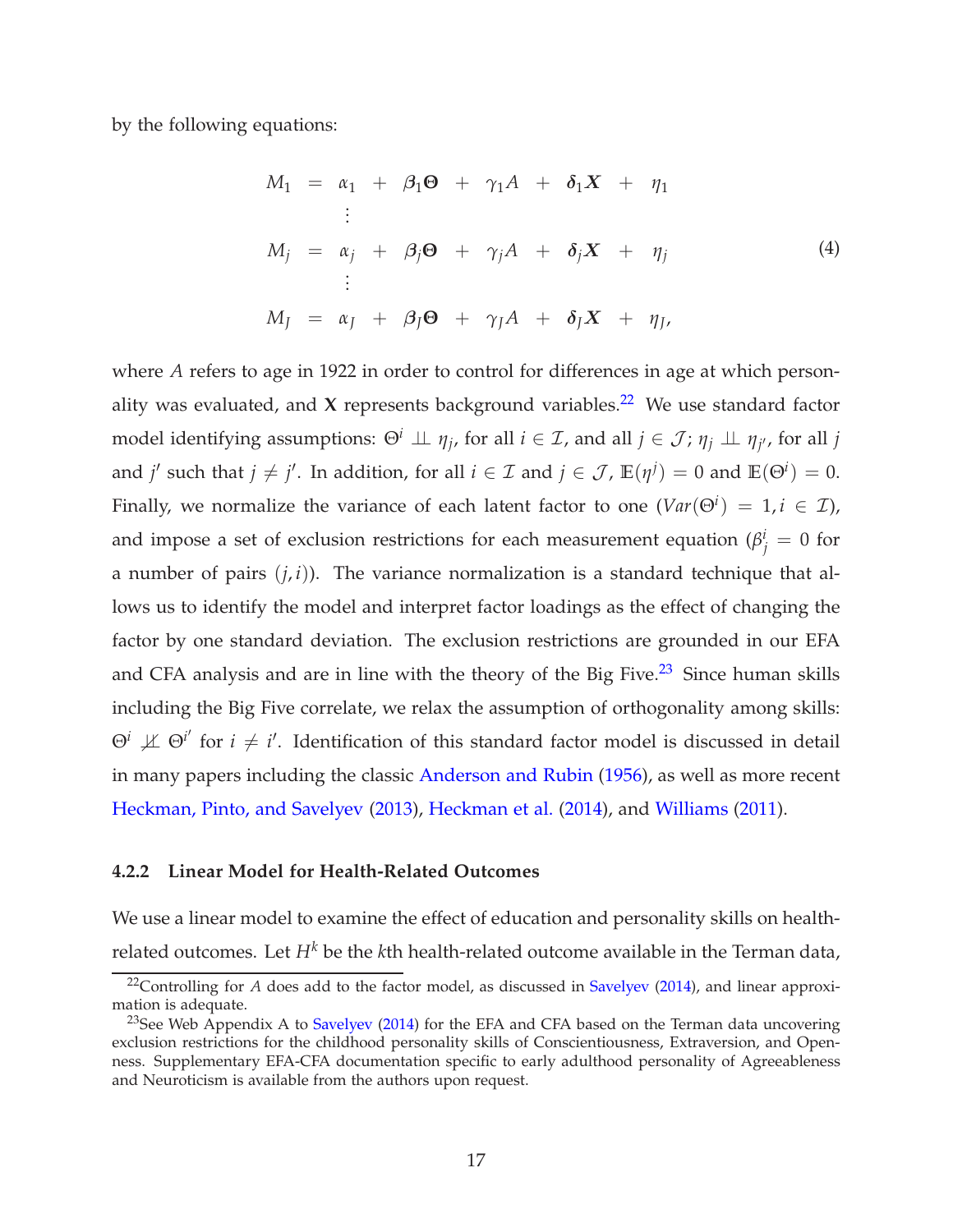$k \in 1, ..., K$ . We are interested in relationship

<span id="page-21-1"></span>
$$
H^{k} = a^{k}D + b^{k}\Theta + c^{k}\Theta^{G} + d^{k}X + \epsilon^{k},
$$
\n(5)

where letters represent: *D*, the education indicator; **Θ**, the five personality skills; Θ*G*, the IQ;  $X$ , the control variables; and  $\epsilon$ , the i.i.d. error term. For each  $k$ , we estimate equation [\(5\)](#page-21-1) simultaneously with the measurement system [\(4\)](#page-20-1), allowing us to identify the effect of latent factor **Θ** whilst controlling for measurement error in measures, which is explicitly modelled in [\(4\)](#page-20-1).

We further estimate two restricted models to understand the explanatory power of personality skills relative to that of other background controls and human capital measures traditionally employed by the literature. We estimate a model controlling only for personality skills:

<span id="page-21-2"></span>
$$
H^k = \mathbf{b}_p^k \mathbf{\Theta}^u + \boldsymbol{\epsilon}_{p'}^k \tag{6}
$$

where **Θ***<sup>u</sup>* are personality skills defined by a measurement system similar to [\(4\)](#page-20-1), but without conditioning on  $X$ . In this specification, neither  $D$  nor  $X$  enters any equation of the system, and so we explore the explanatory power of personality skills as we observe them.

We also estimate a model omitting the personality skills:

<span id="page-21-3"></span>
$$
H^k = a_r^k \mathcal{D} + c_r^k \Theta^G + \mathbf{d}_r^k \mathbf{X} + \epsilon_r^k. \tag{7}
$$

We compare the coefficient of determination  $(R^2)$  of models  $(5)$ ,  $(6)$ , and  $(7)$  in Section [5](#page-25-1) and argue that, at least for the Terman sample, personality alone explains about as much variation as Education, IQ, and background variables taken together.

#### <span id="page-21-0"></span>**4.2.3 Multiple-Hypothesis Testing Problem and the Stepdown Procedure**

A major challenge in exploring treatment effects on multiple outcomes is accounting for false rejections due to the multiplicity of single hypotheses being tested (e.g., [Westfall and Young](#page-49-9), [1993\)](#page-49-9). As the number of single hypotheses under consideration increases, the probability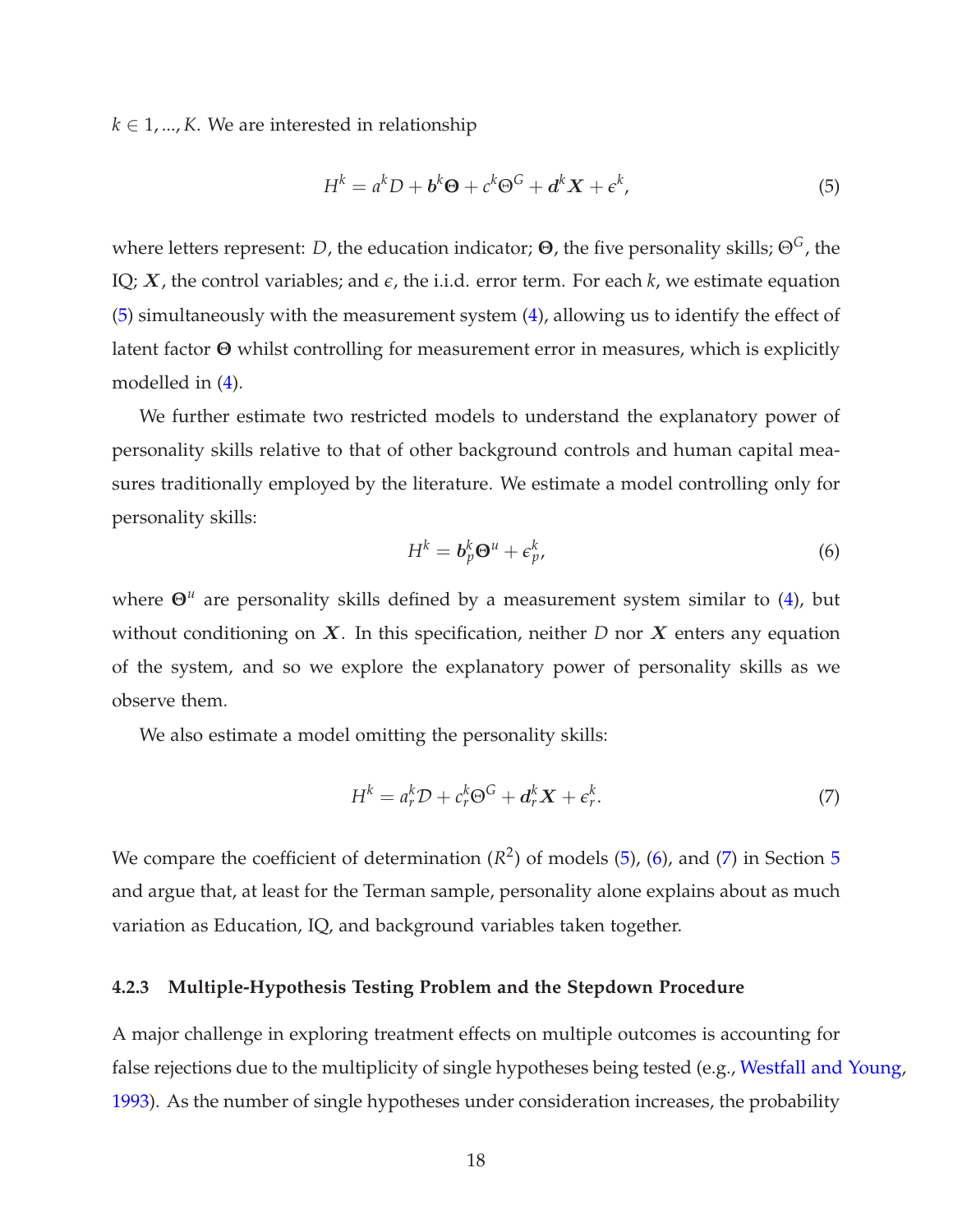that at least one of them is falsely rejected given that all of them are true, the (family-wise error rate) quickly increases. While this problem is well-recognized in genetic research, in which thousands of single hypotheses related to single genes are tested, in economics literature, this problem is largely neglected despite substantial probabilities of false rejection. Some researchers dealing with multiple-hypothesis testing provide arguments such as: "the number of single hypotheses in this study rejected at 5% level greatly exceeds 5%." While this is a valid argument to support the claim that a majority of rejected hypotheses are not rejected falsely, it provides no information on *which* specific inferences are to be trusted, creating an uncertainty about the validity of each single result of the study. Standard joint tests only provide limited help; by rejecting the hypothesis that all coefficients are jointly zero, all one knows is that at least one unknown effect is non-zero.

The problem with multiple-hypothesis testing in the literature is even worse than non-adjustment for FWE because of the related problem of selectively reporting statistically significant outcomes, which is also called "cherry-picking." The reader is not aware of the large number of unreported individual hypotheses, which authors consider and later selectively drop from consideration after finding out that they yield no statistically significant results.

In order to introduce some formal notation and definitions, consider a family of single tests. Let the chance of false rejection for every single test be  $\alpha = P(H_1|H_0)$ . The problem is that the chance of *at least one* false rejection in the family is substantially higher than *α*. Define family-wise error rate, FWE= *P*(Reject at least one *H<sup>i</sup>* | all *H<sup>i</sup>* are true). For instance, let *α* be 0.05 for each single test. Then, for a family of four independent tests, the FWE(4)= $1 - (1 - 0.05)^4$ =0.19. Likewise, FWE(7)=0.30; FWE(10)=0.40; FWE(60)=0.95; FWE(90)=0.99. In words, in a family of four single hypotheses at least one false rejection is not unlikely. In a family of 7–10 hypotheses such false rejection is likely. Finally, if there are 60 or more hypotheses, at least one false rejection happens almost for sure.

In line with the above analysis, given the multiplicity of outcomes explored in this paper, it would be overoptimistic to accept calculated single-hypothesis *p*-values at their face value. We need to account for the fact that testing a group of several hypotheses makes false rejection of at least one of them more likely. The question is how to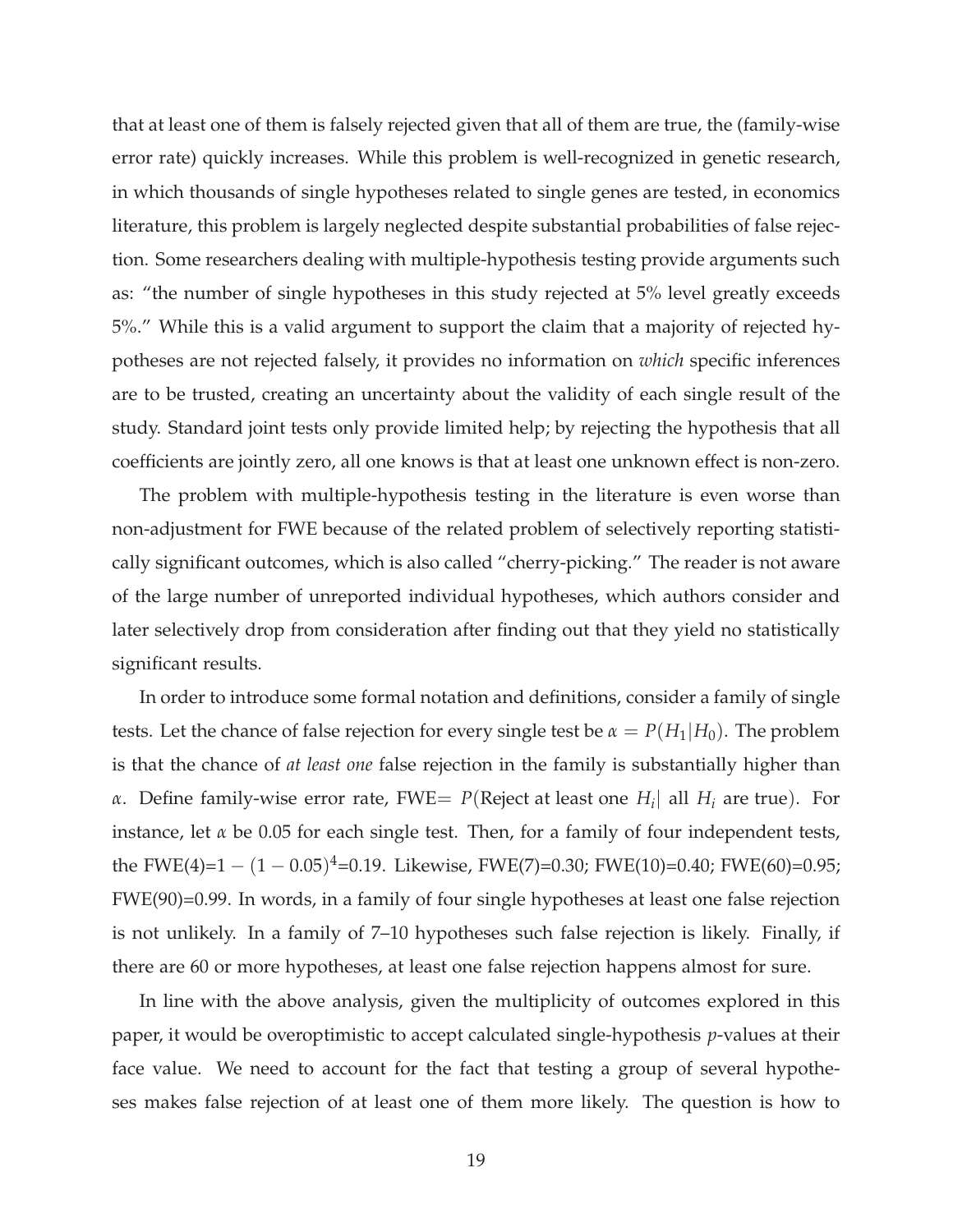select the group of hypotheses. In principle, we could consider a group that contains all numerous single hypotheses that were ever tested in this paper, but this approach is overly-conservative, leading to the opposite problem: we risk adjusting inference in such a conservative way that many truly-rejected hypotheses will be labeled as falsely rejected.

Fortunately, we can make the procedure less conservative by using a-priori information and by asking a more precise question. Following Heckman, Moon, Pinto, Savelyev, and Yavitz [\(2010](#page-47-13)), we account for multiple-hypothesis testing within each group of single hypotheses that are clustered a-priori by type. For example, we wish to test whether education has a statistically significant negative effect on heavy alcohol consumption at each observed stage of the life cycle. Based on evidence from the literature we have prior knowledge that education should affect heavy drinking, but we are not sure whether this effect would persist over the entire life cycle. It is possible that random variation in sample size from follow-up to follow-up combined with multiple-hypothesis testing may lead to some false rejections. We therefore group all single hypotheses on the effect of education on heavy drinking at different years and perform the stepdown adjustment. For the single tests that survive the stepdown adjustment (so that the effect is still statistically significant after stepdown correction), we are sure that the result is not a false rejection due to the multiplicity of heavy-drinking measurements over the life cycle.

Since we are less sure about a-priori knowledge concerning certain other outcomes such as number of memberships, we supplement stepdown adjustment in groups by type of outcomes with a more conservative stepdown adjustment on the full set of aggregated health-related outcomes of various types. If a rejected individual test survives this adjustment, we conclude that the rejection did not occur falsely due to testing multiple single hypotheses on a set of aggregated health-related outcomes.

Let there be *K* individual hypotheses in a family. Then, adaptation of the general stepdown algorithm by [Romano and Wolf](#page-48-1) [\(2005\)](#page-48-1) to particular needs of this paper leads to the following procedure:

1. For each individual hypothesis in the family, obtain the true *t*-statistic and *B* bootstrap *t*-statistics. (Use absolute values of *t*-statistics since all tests are double-sided.)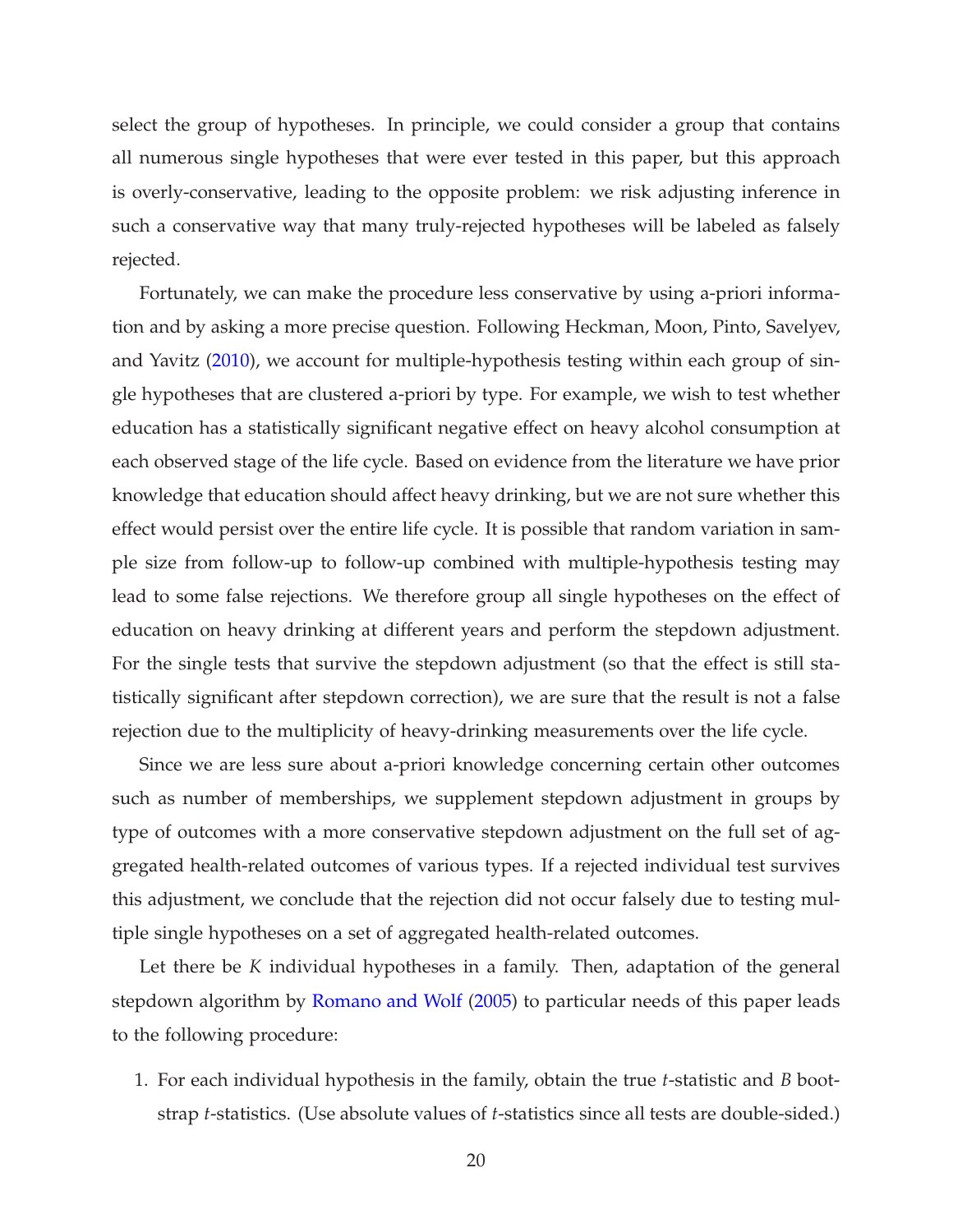- 2. Find the maximal *t*-statistic among *K* true *t*-statistics. Do the same for each pseudosample to get a bootstrap distribution of maximal *t*-statistics.
- 3. Use the distribution of maximal bootstrap *t*-statistics to test the hypothesis associated with the maximal true *t*-statistic. The *p*-value of this test is the stepdownadjusted individual hypothesis *p*-value for that hypothesis.
- 3. If the test cannot be rejected at the chosen significance level, then stop the procedure and conclude that none of the remaining tests can be rejected either.
- 4. If the test can be rejected, then record the result and exclude the rejected hypothesis from the family for further steps. If only one hypothesis is left after the exclusion then test the hypothesis individually and stop the procedure. If multiple hypotheses are left then repeat the procedure starting from (2).

We discuss stepdown-adjusted results in Section [5.](#page-25-1)

Advantages of the stepdown procedure are the following. First, it strongly controls for the FWE. Strong control holds regardless of which subset of hypotheses happen to be true (any partial null), while weak control holds only if all hypotheses are true (the complete null) [\(Westfall and Young,](#page-49-9) [1993](#page-49-9)). Second, it tests for adjusted statistical significance of every single hypothesis, unlike standard joint tests. Finally, it is a more powerful method than the computationally simpler Bonferroni and Holm-Bonferroni methods. Gains in power come from accounting for statistical dependencies among individual test statistics using resampling [\(Romano and Wolf](#page-48-1), [2005\)](#page-48-1).

A big computational advantage of the stepdown procedure is the lack of a need to resample *t*-statistics again for the subsequent stages of stepdown. Despite this computational advantage, calculations for this paper still took us weeks because of the use of computationally-intensive five-factor models, multiplicity of outcomes modelled separately for each gender, and the need to calculate bootstrap distributions of all relevant statistics.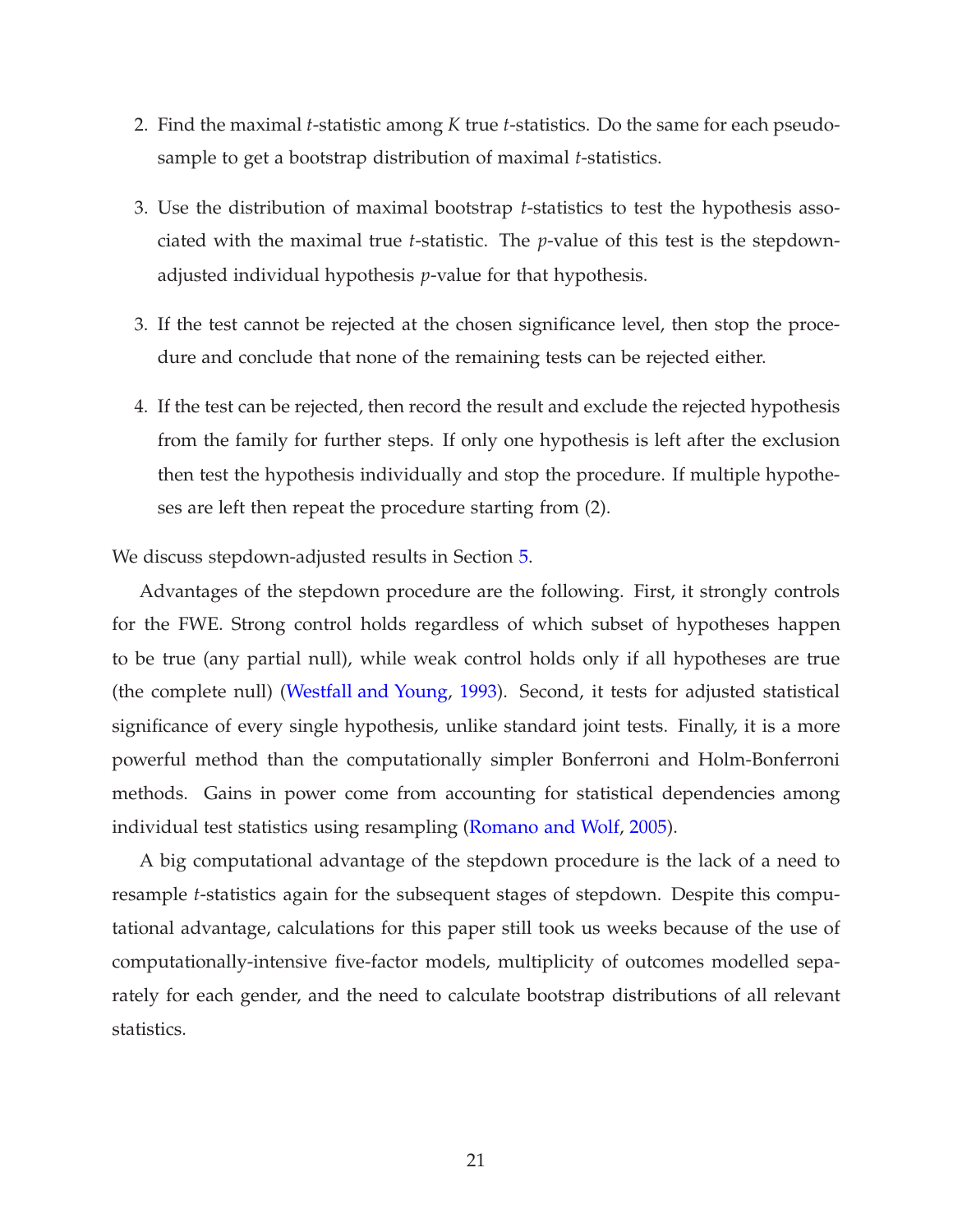#### <span id="page-25-0"></span>**4.2.4 Assumptions for Claims of Causality**

Similar to [Heckman et al.](#page-47-3) [\(2006](#page-47-3)), we assume that conditional on detailed and theoretically relevant childhood and parental characteristics, the dependence across education choices and health-related outcomes comes from cognitive and personality skills. The richness of the Terman data and the comprehensive nature of the personality controls (as argued in the Big Five theory) give additional credibility to this assumption. The conditional independence assumption is the key assumption of the matching literature with the difference that we additionally control for latent ability via factor analysis. We acknowledge that it is impossible to control for all causes, but we hope that our relevant and elaborate set of controls makes the bias due to endogeneity of education negligible.

# <span id="page-25-2"></span><span id="page-25-1"></span>**5 Empirical Results**

#### **5.1 Longevity and Health-Related Outcomes**

We first perform a life-table descriptive analysis on a range of health-related adult outcomes. This exercise confirms that most of the adult outcomes thought to be important for predicting longevity are associated with longevity in the Terman sample, at least for males (see Figure [1](#page-26-0) for health behaviors, Figure [2](#page-27-0) for health measures, Figure [3](#page-28-0) for lifestyle choices, and Figure [4](#page-29-0) for earnings). $^{24}$  In particular, measures of general health, mental health, later life earnings, abnormal BMI, and heavy drinking exhibit strong correlations with survival probabilities for males, while the other health-related outcomes show smaller but still distinct differences in survival probabilities (divorce, group memberships). For females, differences in health behaviors, health measures, and lifestyle choices generally translate to a much smaller, if any, gradient in longevity as compared to males.

 $24$ We summarize the multi-period observations of heavy drinking, mental difficulty, and general health into binary indicators which equal 1 when negative outcomes are observed in any point in time of the life cycle, and 0 otherwise. We also present just a subset of marriage statuses and earnings measures in the interest of brevity.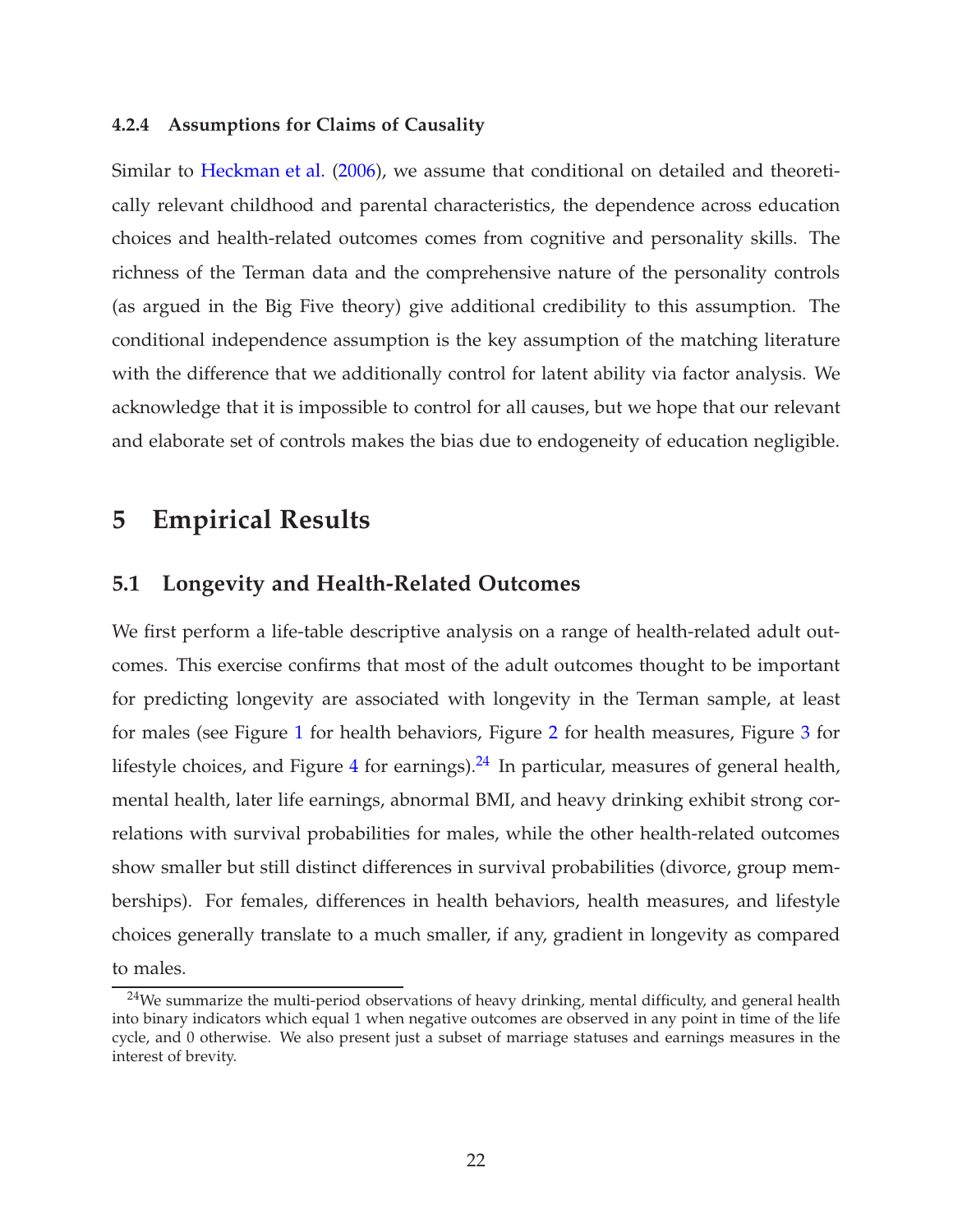<span id="page-26-0"></span>

**Notes:** Heavy drinking in this graph is one if the subject has ever reported drinking heavily over the period of 1940–1960 and zero otherwise. Physical activity indicates whether or not the subject engaged in physical activity frequently in 1982. BMI indicates whether or not the subject had abnormal BMI in 1940, where abnormal means underweight or overweight. Overweight refers to subjects who had a BMI above 25. Underweight subjects had a BMI below 18.5, but the role of underweight BMI is negligible. Survival graphs are based on life-table calculations; standard errors above and below the estimate are represented by the thinner lines.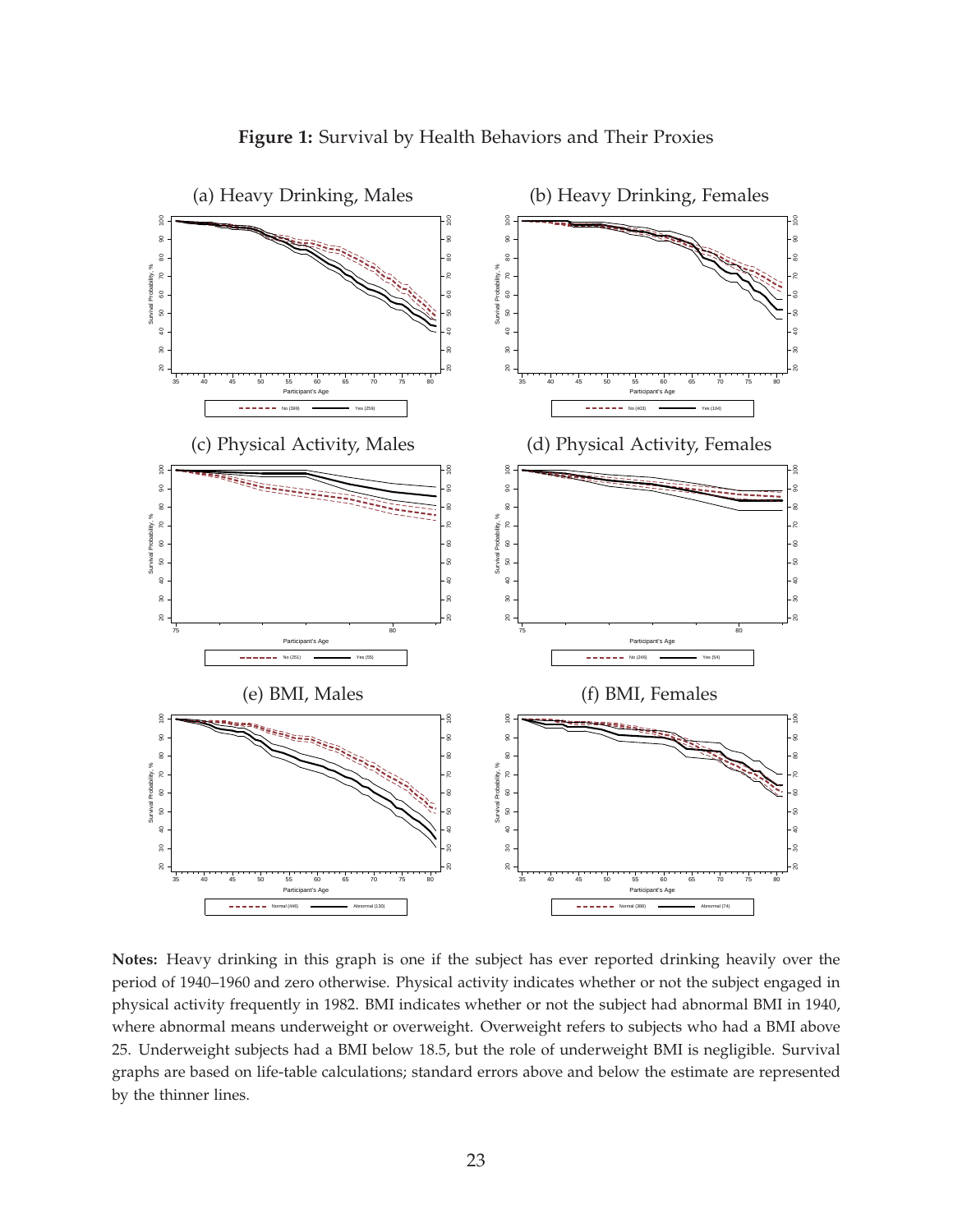<span id="page-27-0"></span>

**Figure 2:** Survival by Health Measures

**Notes:** General health is an index constructed from various self-reported health measures including "energy level", "vitality", and "physical health". It indicates whether the subject experienced poor or fair health over the years 1940–1960. Mental difficulty indicates whether or not the subject experienced any mental difficulty over the years 1950–1960. Survival graphs are based on life-table calculations; standard errors above and below the estimate are represented by the thinner lines.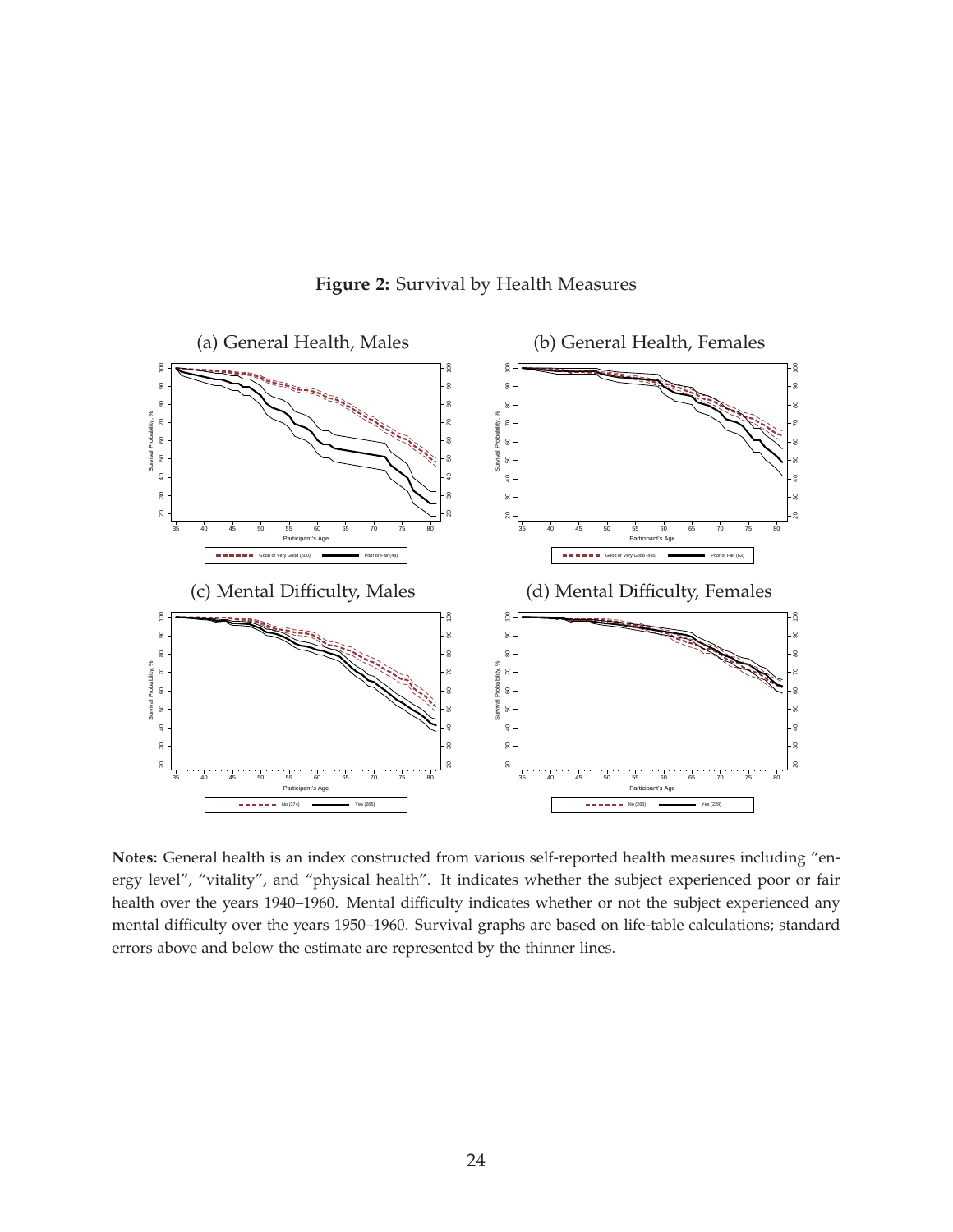<span id="page-28-0"></span>

**Figure 3:** Survival by Lifestyle Choices - Social and Family

**Notes:** Lifestyle choices refer to group membership in 1950 and marriage status. 'High' membership refers to subjects having a greater number of organization memberships than the median. 'Low' membership refers to subjects at or below the median number of organization memberships. "Ever divorced" indicates whether the subject was divorced at least once. Survival graphs are based on life-table calculations; standard errors above and below are represented by the thinner lines.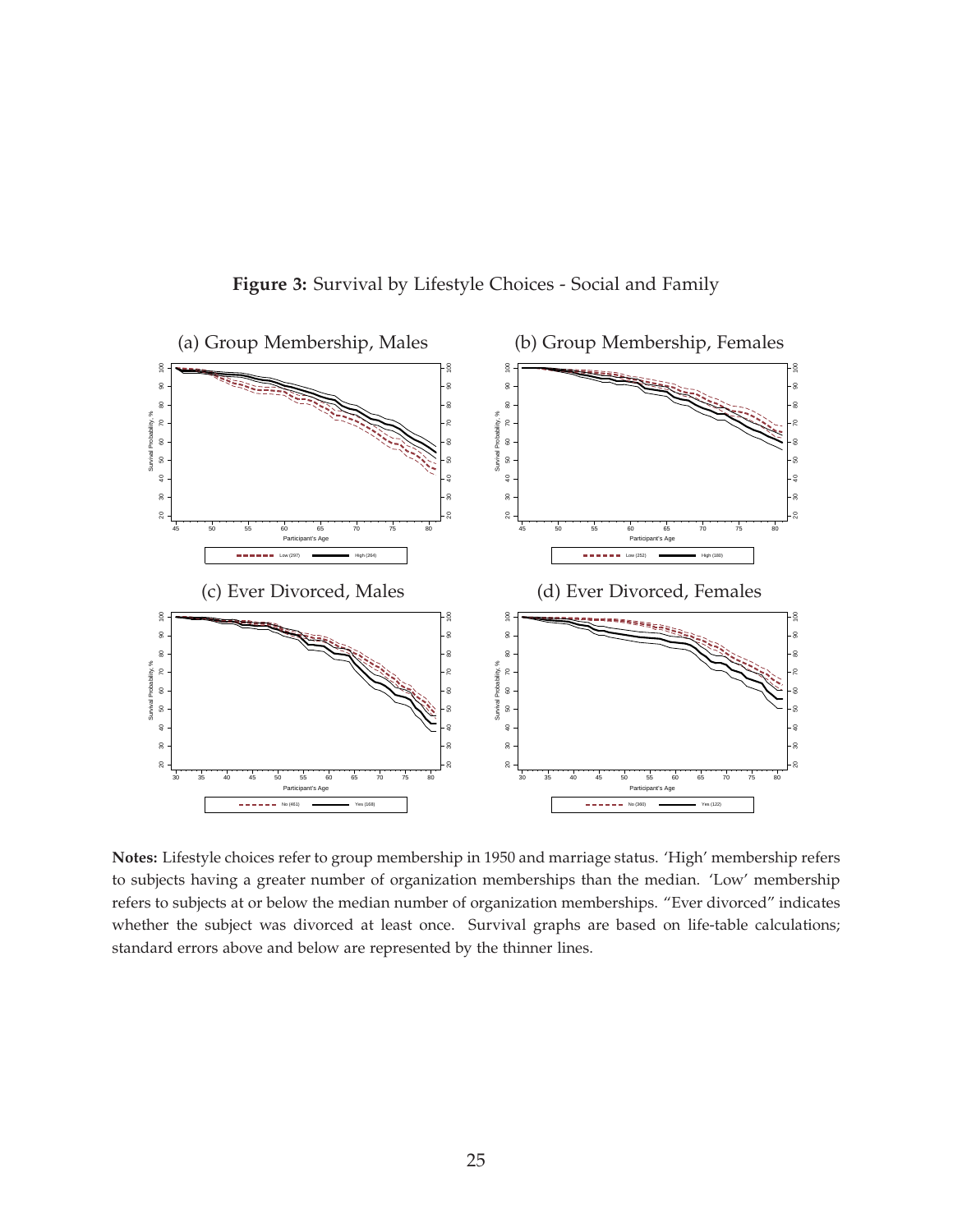

<span id="page-29-0"></span>

**Notes:** "High wage" refers to earnings above the median, "low wage" refers to earnings at or below the median. For females, the median wage is zero. Survival graphs are based on life-table calculations; standard errors above and below each estimate are represented by the thinner lines.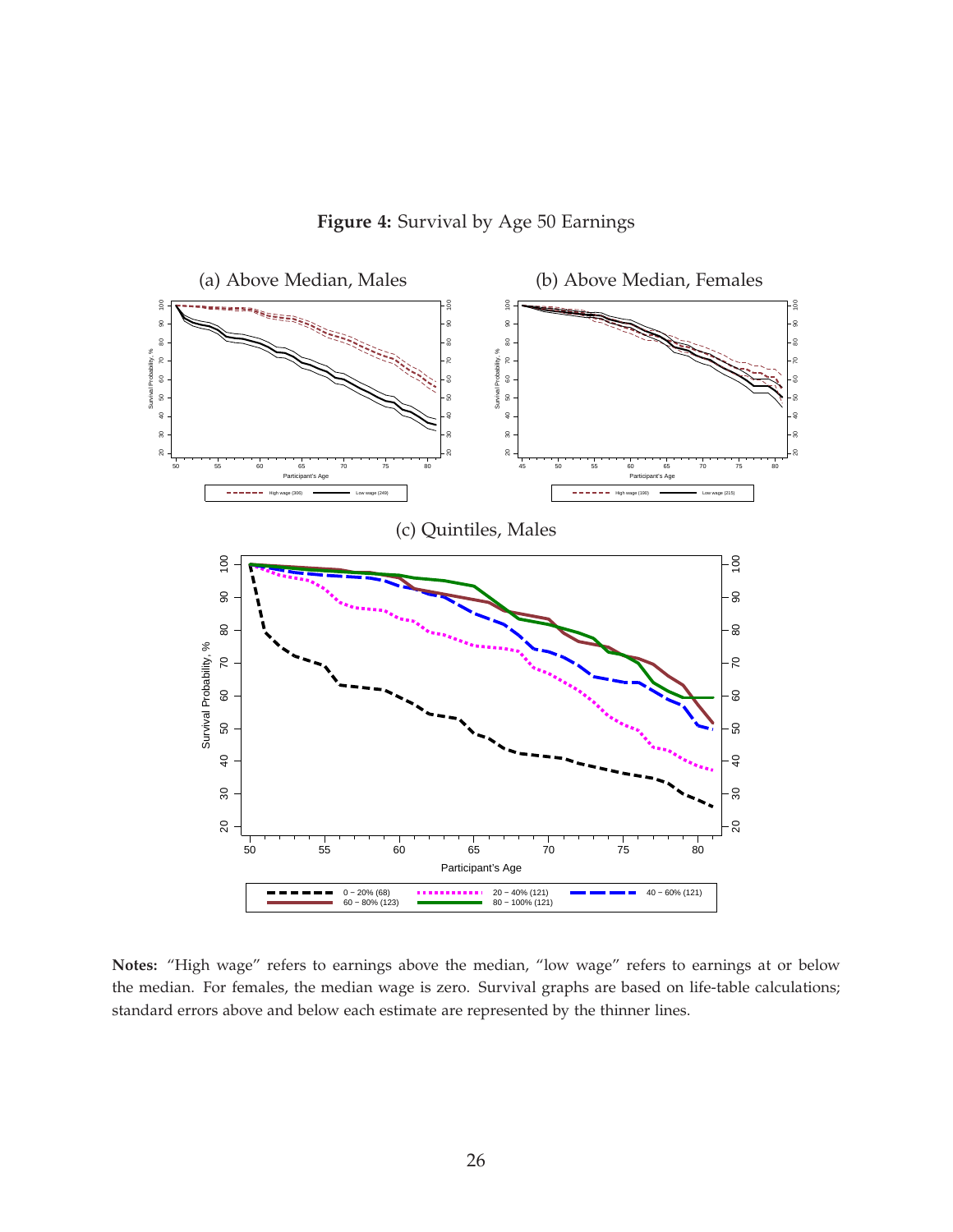## <span id="page-30-0"></span>**5.2 Personality, Education, and Health-Related Outcomes**

We present the summary of our main results for health-related outcomes in Tables [5](#page-31-0) and [6.](#page-32-0) Each cell in the table shows only the regression coefficient and asterisks denoting the stepdown-adjusted statistical significance level. (More detailed results presenting both adjusted and unadjusted *p*-values are in Tables [10–](#page-52-0)[16](#page-58-0) of the Appendix.) The *p*-values are adjusted for multiple hypothesis testing within blocks of outcomes of the same type, for example, to all available heavy alcohol drinking-related outcomes across the life cycle, or to all available marriage-related outcomes.<sup>25</sup> As argued above, for a number of skills and outcomes we have prior evidence that we should expect a treatment effect of this particular type, such as the effect of education on heavy drinking, but we are less sure about the behavior of this effect over time, which motivates stepdown adjustments within blocks but not across blocks. $26$  Coefficients from the same block are marked by bold frames in Tables [5](#page-31-0) and [6.](#page-32-0) We report both statistically significant coefficients using standard thresholds ( $p < 0.01$ , 0.05, and 0.10), and borderline statistically significant coefficients ( $p < 0.15$ ). Coefficients with *p*-values above 0.15 are not shown since we can hardly distinguish them from zero, but they are available in Tables [10](#page-52-0)[–16](#page-58-0) of the Appendix. The results are color-coded so that green (or light grey in print) refers to effects that are considered in the literature to be beneficial for longevity (such as a decrease in heavy drinking or an increase in physical activity), and red (or dark grey in print) refers to adverse effects.

One quick way to analyze these summary tables is to look at paterns of green and red only, and notice that some skills show multiple effects that are beneficial for health, while some others are of the opposite sort. We discuss these patterns below.

#### <span id="page-30-1"></span>**5.2.1 Conscientiousness, Neuroticism, IQ, and Education**

Our results show that, for males, Conscientiousness and education act on health-related outcomes beneficially (look at patterns of green (light grey) associated with them), while

 $^{25}$ Physical exercise, BMI, and smoking are exceptions as we know them at only one specific age. We do not adjust them in Tables [5](#page-31-0) and [6,](#page-32-0) but we do adjust them in a more conservative test described below.

 $^{26}$ Our confidence in this prior evidence differs from outcome to outcome. Below we provide a more conservative test that essentially works across blocks.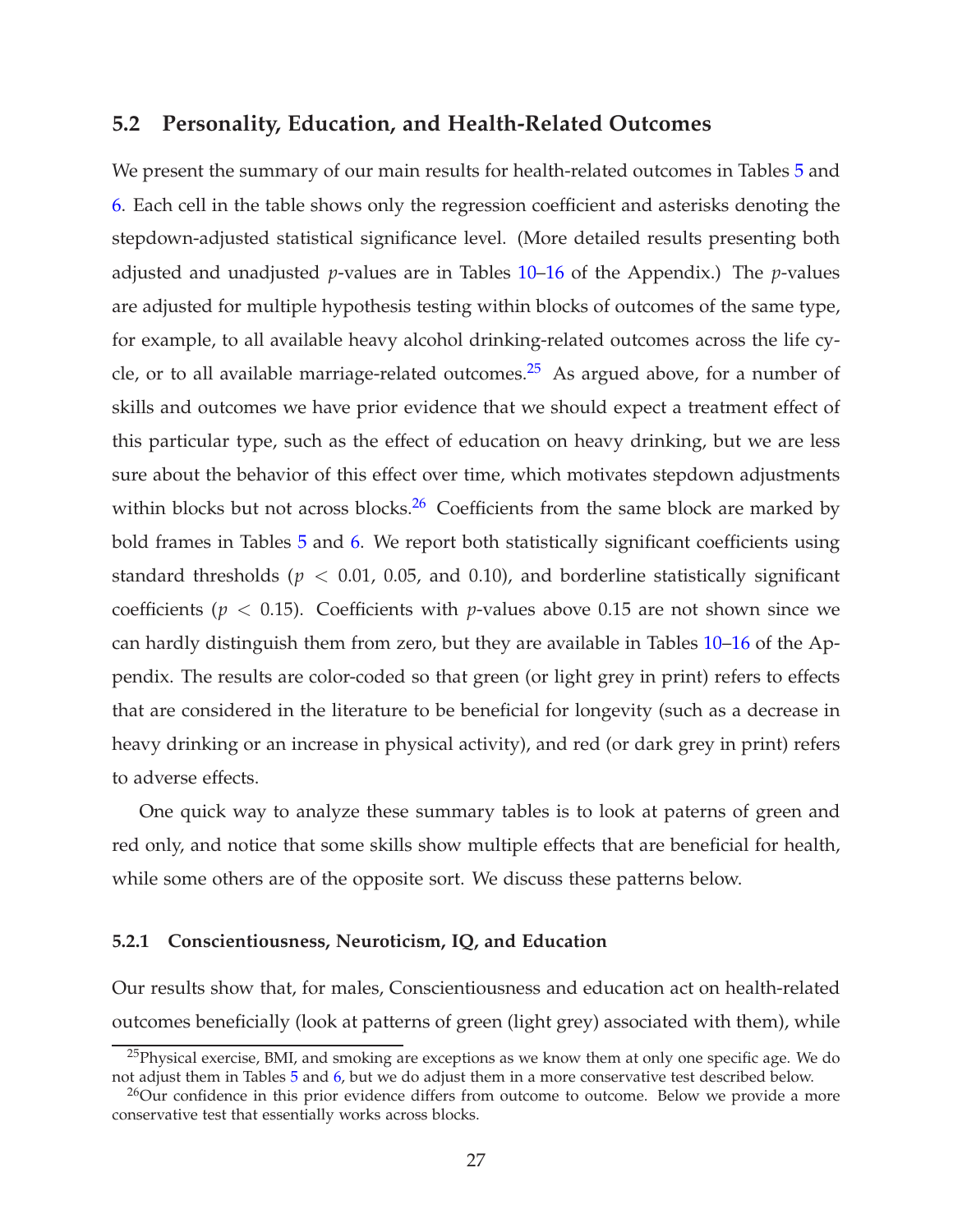<span id="page-31-0"></span>

|                                                                                                        | C           | O                 | E           | A            | N            | IQ        | <b>Education</b> |
|--------------------------------------------------------------------------------------------------------|-------------|-------------------|-------------|--------------|--------------|-----------|------------------|
| A. Health behaviors and their proxies                                                                  |             |                   |             |              |              |           |                  |
| 1940-1960 Ever Drank Heavily                                                                           | $-.055$ **  |                   | $.061**$    |              |              |           | $-.109$ **       |
| 1940 Heavy Drinking                                                                                    | $-.046*$    |                   | .044        |              |              | $.057***$ | $-0.086$         |
| 1950 Heavy Drinking                                                                                    |             |                   | $.040**$    |              | $.039 *$     |           | $-.090**$        |
| 1960 Heavy Drinking                                                                                    | $-0.072$ ** | .056              | $.044 *$    |              |              |           | $-0.077$         |
| 1940 Overweight                                                                                        |             |                   |             | $-.034$      |              | $-0.023$  |                  |
| 1982 Physical Activity, Freq.                                                                          |             | $-.044$ *         |             |              | $-0.066**$   |           | $.108*$          |
| 1991 Ever Smoked                                                                                       | $-0.107$ ** |                   |             |              |              |           |                  |
| 1940-1960 Any Organization                                                                             |             |                   |             |              |              |           | $.084***$        |
| 1940 Number of Organizations                                                                           |             |                   |             |              |              | $-.175$ * | .245             |
| 1950 Number of Organizations                                                                           |             |                   |             | $.258*$      |              |           | $1.172$ ***      |
| 1960 Number of Organizations                                                                           |             |                   |             |              |              | $.327**$  | $1.501$ ***      |
| <b>Never Married</b>                                                                                   | .023        |                   |             |              | .024         |           |                  |
| Married Once and Still Married                                                                         | $.056*$     |                   |             |              |              |           | $.120**$         |
| Ended up Divorced                                                                                      | $-0.023$ *  | $.050***$         |             |              | .024         |           |                  |
| <b>Ever Divorced</b>                                                                                   | $-0.055$ *  |                   |             |              |              |           | $-0.137**$       |
| Divorced at least Twice                                                                                | $-.044**$   | $.031$ *          |             |              | .025         |           |                  |
| <b>B.</b> Earnings                                                                                     |             |                   |             |              |              |           |                  |
| Lifetime earnings, 3%                                                                                  |             |                   | 79.908 **   | $-94.713$ ** |              | 44.431    | 209.191 ***      |
| Earnings at age 40                                                                                     |             |                   |             | $-6.556$ *** |              | 3.280     | 14.585 ***       |
| Earnings at age 50                                                                                     |             |                   | 4.122       | $-6.787$ **  | $-6.553$ **  | 4.758 *   | 19.788 ***       |
| Earnings at age 60                                                                                     |             |                   | $5.814*$    |              | $-7.466$ **  |           | 30.530 ***       |
|                                                                                                        |             |                   |             |              |              |           |                  |
| C. Mental Health (MH)                                                                                  |             |                   |             |              |              |           |                  |
| Ever Poor/Fair MH                                                                                      | $-.071$ *** | $.085$ ***        | $-.051$ *   |              | $.134***$    |           |                  |
| 1940 Mental Difficulty                                                                                 | $-.078$ *** | $.086$ ***        | $-.077$ *** |              | $.120***$    |           |                  |
| 1950 Mental Difficulty                                                                                 | $-.040$ *   |                   |             |              | $.111***$    |           |                  |
| 1960 Mental Difficulty                                                                                 | $-.080$ *** | $.091***$         | $-.101$ *** |              | $.120***$    |           |                  |
| D. General Health (GH)                                                                                 |             |                   |             |              |              |           |                  |
| Never Poor/Fair GH                                                                                     |             | $-.032$<br>$\ast$ |             |              | $-.021$      |           |                  |
| 1940 General Health                                                                                    |             |                   |             |              | $-.279$ ***  |           |                  |
| 1950 General Health                                                                                    | $.135**$    | $***$<br>$-152$   | .096        |              | $-.242$ ***  |           |                  |
| 1960 General Health                                                                                    |             |                   |             |              | $-0.211$ *** |           |                  |
|                                                                                                        |             |                   |             |              |              |           |                  |
| Notes: Calculations are based on the Terman data. Letters denote: C. Conscientiousness: O. Openness: F |             |                   |             |              |              |           |                  |

#### **Table 5:** Summary of Effects on Health-Related Outcomes, Males

**Notes:** Calculations are based on the Terman data. Letters denote: C, Conscientiousness; O, Openness; E, Extraversion; A, Agreeableness; N, Neuroticism. Coefficients are reported with accompanying statistical significance represented by stars, where ∗ ∗ ∗, ∗∗, ∗ indicates *p* < 0.01, 0.05, 0.10 respectively. A coefficient with no star refers to  $p < 0.15$ , while a blank cell refers to a coefficient with *p*-value above 0.15. *p*values are calculated using bootstrap techniques, and further adjusted using the stepdown procedure in [Romano and Wolf](#page-48-1) [\(2005](#page-48-1)). Coefficients shaded green (light grey in print) and red (dark grey in print) denote beneficial and adverse implications for health. See Tables [10–](#page-52-0)[16](#page-58-0) for a full set of results used for the summary.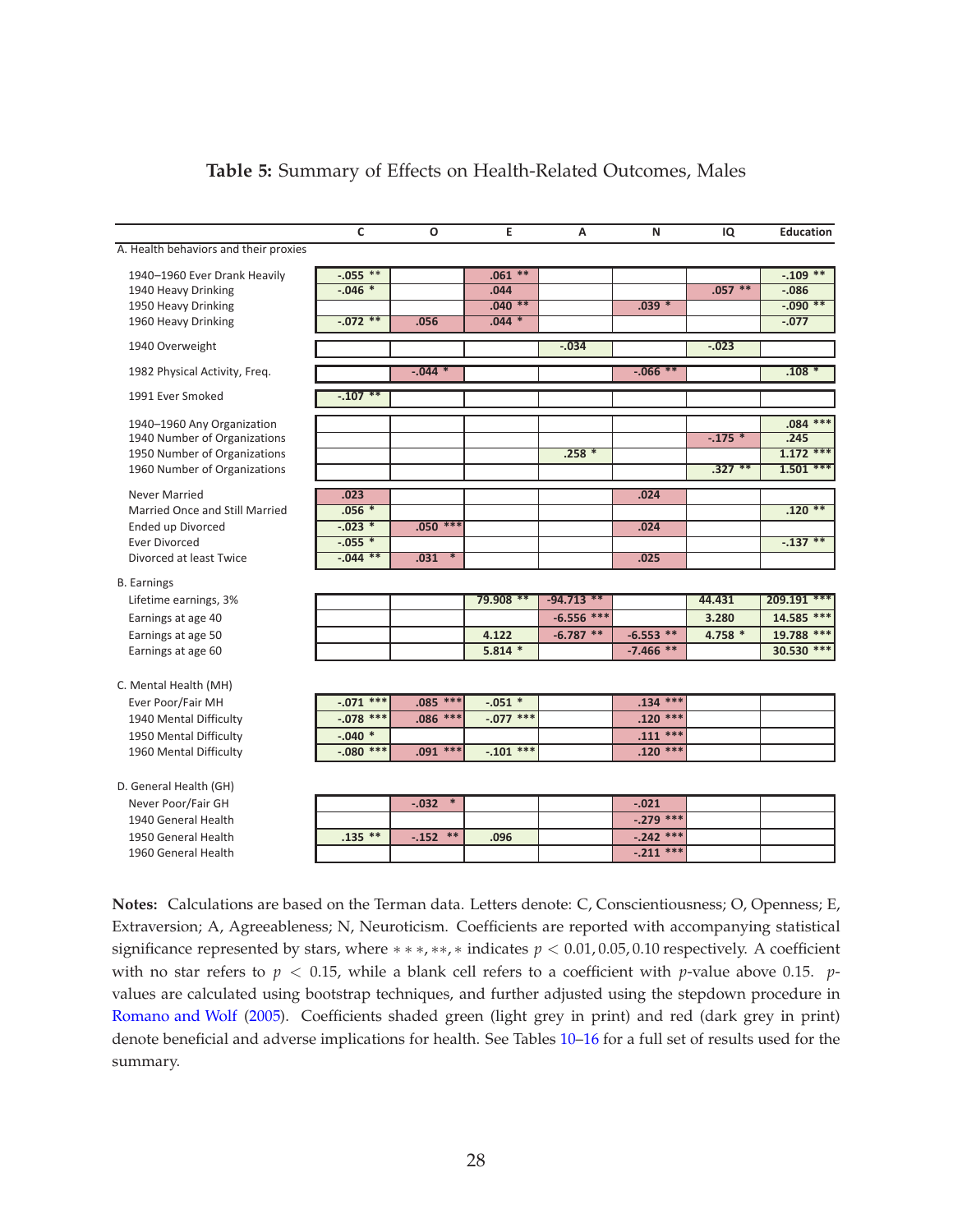<span id="page-32-0"></span>

|                                            | $\mathsf{C}$ | O                 | E        | A         | N           | IQ        | <b>Education</b> |
|--------------------------------------------|--------------|-------------------|----------|-----------|-------------|-----------|------------------|
| A. Health behaviors and their proxies      |              |                   |          |           |             |           |                  |
| 1940-1960 Ever Drank Heavily               |              | $-.073$ **        | $.054$ * |           |             |           |                  |
| 1940 Heavy Drinking                        |              |                   |          | $-.041$ * |             |           |                  |
| 1950 Heavy Drinking                        |              |                   |          |           |             |           |                  |
| 1960 Heavy Drinking                        |              | $\ast$<br>$-.060$ | .049     |           |             |           |                  |
| 1940 Overweight                            |              |                   |          |           | $-.037$ *   |           | $-0.074$ *       |
| 1982 Physical Activity, Freq.              |              |                   |          |           |             |           |                  |
| 1991 Ever Smoked                           |              |                   |          |           |             |           |                  |
| 1940-1960 Any Organization                 |              |                   |          |           |             |           | $.066**$         |
| 1940 Number of Organizations               |              |                   |          |           |             |           | .789 ***         |
| 1950 Number of Organizations               |              |                   |          |           |             |           | $.877***$        |
| 1960 Number of Organizations               |              |                   |          |           |             | $-.352**$ | $1.213$ ***      |
| <b>Never Married</b>                       |              |                   |          |           |             |           | $.074***$        |
| Married Once and Still Married             |              |                   |          |           |             |           | $.129*$          |
| <b>Ended up Divorced</b>                   |              |                   |          |           |             |           |                  |
| <b>Ever Divorced</b>                       |              |                   |          |           |             |           | $-.111**$        |
| Divorced at least Twice                    |              |                   |          |           |             |           | $-.054$ *        |
| <b>B.</b> Earnings                         |              |                   |          |           |             |           |                  |
| Lifetime earnings, 3%                      |              |                   |          |           |             |           |                  |
| Earnings at age 40                         |              |                   |          |           |             |           | $3.946*$         |
| Earnings at age 50                         |              |                   |          |           |             |           |                  |
| Earnings at age 60                         |              |                   |          |           | $-4.650$    |           |                  |
|                                            |              |                   |          |           |             |           |                  |
| C. Mental Health (MH)<br>Ever Poor/Fair MH |              |                   |          |           | $.152$ ***  |           |                  |
| 1940 Mental Difficulty                     |              |                   |          |           | $.137***$   |           |                  |
| 1950 Mental Difficulty                     |              |                   |          |           | $.134***$   |           |                  |
| 1960 Mental Difficulty                     |              |                   |          |           | $.123$ ***  |           |                  |
|                                            |              |                   |          |           |             |           |                  |
| D. General Health (GH)                     |              |                   |          |           |             |           |                  |
| Never Poor/Fair GH                         |              |                   |          |           | $-.044$ *** |           | $.116***$        |
| 1940 General Health                        |              |                   |          | $-.133*$  | $-.318$ *** |           | $.283**$         |
| 1950 General Health                        |              |                   |          | $-.094$   | $-.267$ *** |           | .172             |
| 1960 General Health                        |              |                   |          |           | $-.241$ *** |           |                  |
|                                            |              |                   |          |           |             |           |                  |

#### **Table 6:** Summary of Effects on Health-Related Outcomes, Females

**Notes:** Calculations are based on the Terman data. Letters denote: C, Conscientiousness; O, Openness; E, Extraversion; A, Agreeableness; N, Neuroticism. Coefficients are reported with accompanying statistical significance represented by stars, where ∗ ∗ ∗, ∗∗, ∗ indicates *p* < 0.01, 0.05, 0.10 respectively. A coefficient with no star refers to  $p < 0.15$ , while a blank cell refers to a coefficient with *p*-value above 0.15. *p*values are calculated using bootstrap techniques, and further adjusted using the stepdown procedure in [Romano and Wolf](#page-48-1) [\(2005](#page-48-1)). Coefficients shaded green (light grey in print) and red (dark grey in print) denote beneficial and adverse implications for health. See Tables [10–](#page-52-0)[16](#page-58-0) for a full set of results used for the summary.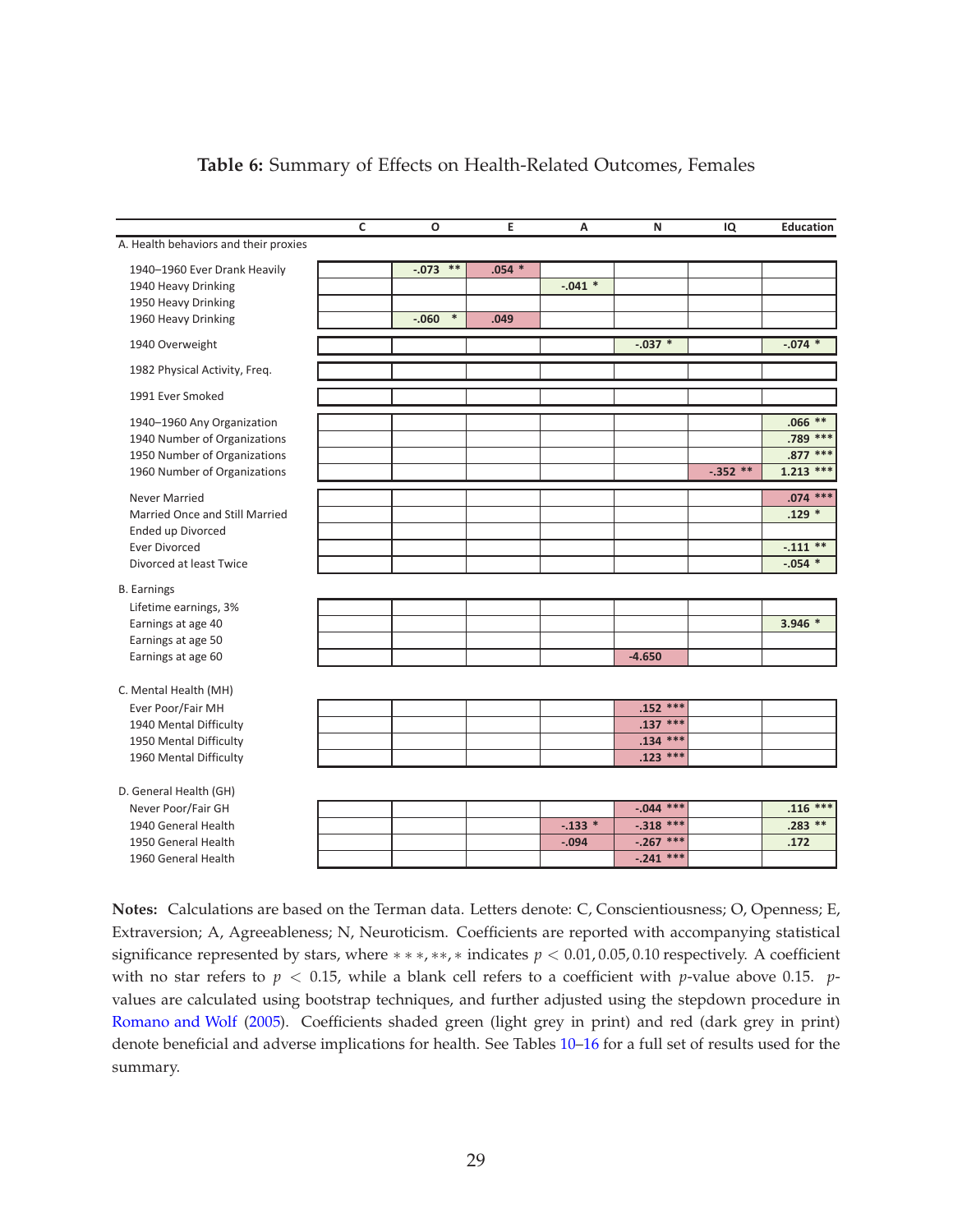Neuroticism is disadvantageous (see Table [5](#page-31-0) for patterns of red or dark gray). Both Conscientiousness and education reduce heavy drinking over the life cycle and protect against divorce. Education also increases earnings over the life cycle. Childhood Conscientiousness also reduces mental difficulty and increases general health at age  $50.^27$ Education enhances physical activity, while Openness and Neuroticism decrease it. Neuroticism also has large and statistically significant negative effects on general and mental health, as well as negative effects on earnings at ages 50 and 60.

IQ of males increases heavy drinking in early adulthood (year 1940), has a borderline statistically significant negative effect on being overweight, has mixed effects on social participation, and a borderline statistically significant positive effect on earnings.<sup>28</sup>

For females, we reject only a few hypotheses, which, coupled with little correlation between behavior and longevity of females discussed above, is in line with no effect of education and skills on longevity for females found in [Savelyev](#page-48-0) [\(2014](#page-48-0)) based on the same data.<sup>29</sup> We can see that education consistently encourages group membership among women over the life cycle, improves their general health at least in young adulthood, has an effect on earnings at age 40, and decreases the likelihood of divorce. Both education and Neuroticism reduce the incidence of an overweight BMI. In this case, Neuroticism, an otherwise unproductive trait, has an effect that is potentially good for health. Interestingly, we see no such effect for males. Understanding the psychological and biological mechanisms behind this unexpected effect as well as the gender difference is beyond the scope of this paper. To provide one possible explanation, a neurotic woman may worry more about her appearance, leading to a reduced likelihood of being overweight.

#### <span id="page-33-0"></span>**5.2.2 Openness, Agreeableness, and Extraversion**

For males, the effects of Extraversion are mixed with regard to potential health-enhancing effects. Extraversion encourages heavy drinking over the life cycle (probably through in-

 $27$ [Gensowski](#page-47-6) [\(2013](#page-47-6)) finds the effect of adult Conscientiousness on earnings. While we confirm this result (not documented in this paper), we find no such effect of childhood Conscientiousness.

 $28$ The effect on earnings is in line with [Gensowski](#page-47-6) [\(2013](#page-47-6)).

 $^{29}$ Effects on potential mediators that are weak and not numerous may lead to so small a causal effect on longevity that we cannot distinguish it from zero.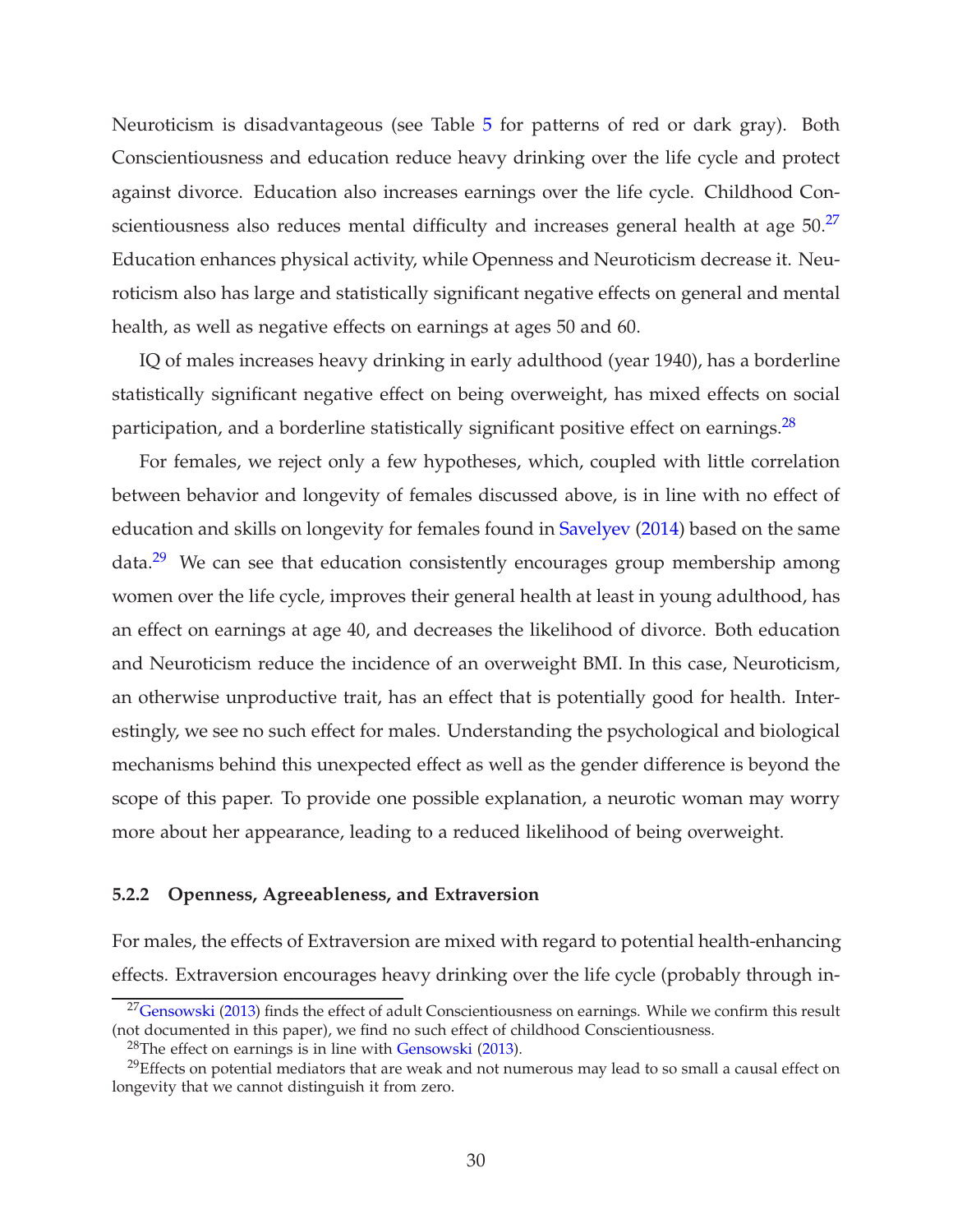creased participation in social gatherings) but is at the same time beneficial for earnings and mental health (probably through better communication skills, greater networks, and emotional support from others).

Agreeableness does not have statistically significant effects on most health-related outcomes. The exceptions include earnings, where Agreeableness has a large negative effect for males, and number of organizations in 1950, with a small positive effect. A possible reason of the negative effect on earnings is that Agreeable people are less likely to be promoted due to their unwillingness to criticize others and make tough decisions, which are valuable skills in management. Further, Agreeable persons may be less willing to change employers and locations for career development (which usually leads to a wage boost), due to placing a greater importance on the interests of other members of their family, who may prefer to stay in the current location, and on the interests of their current employer.

Openness to experiences increases mental difficulty and divorce rates, and has some negative effect on general health. Thus, even though Openness is productive for creativity, it comes at some health cost. Note that since IQ correlates with Openness, Openness results should be interpreted with caution as this sample is selected on high IQ.

Overall, we find no persistent, strong, and precisely determined effects of Openness, Agreeableness, and Extraversion on health-related outcomes for females. Similar to males, there is some positive effect of Extraversion on heavy drinking, but there is also some negative effect of Openness on the same outcome. Agreeableness has some negative effect on heavy drinking and some negative effect on general health in young adulthood, with both effects being borderline statistically significant.

## <span id="page-34-0"></span>**5.3 Mid-life and Lifetime Outcomes**

Step-down adjustment within groups by age was justified by an a-priori expectation that for many groups we expect the effect for at least some ages. However, our confidence in this a-priori knowledge differs from outcome to outcome; so, in addition to our main approach described above, we provide a more conservative approach, in which we adjust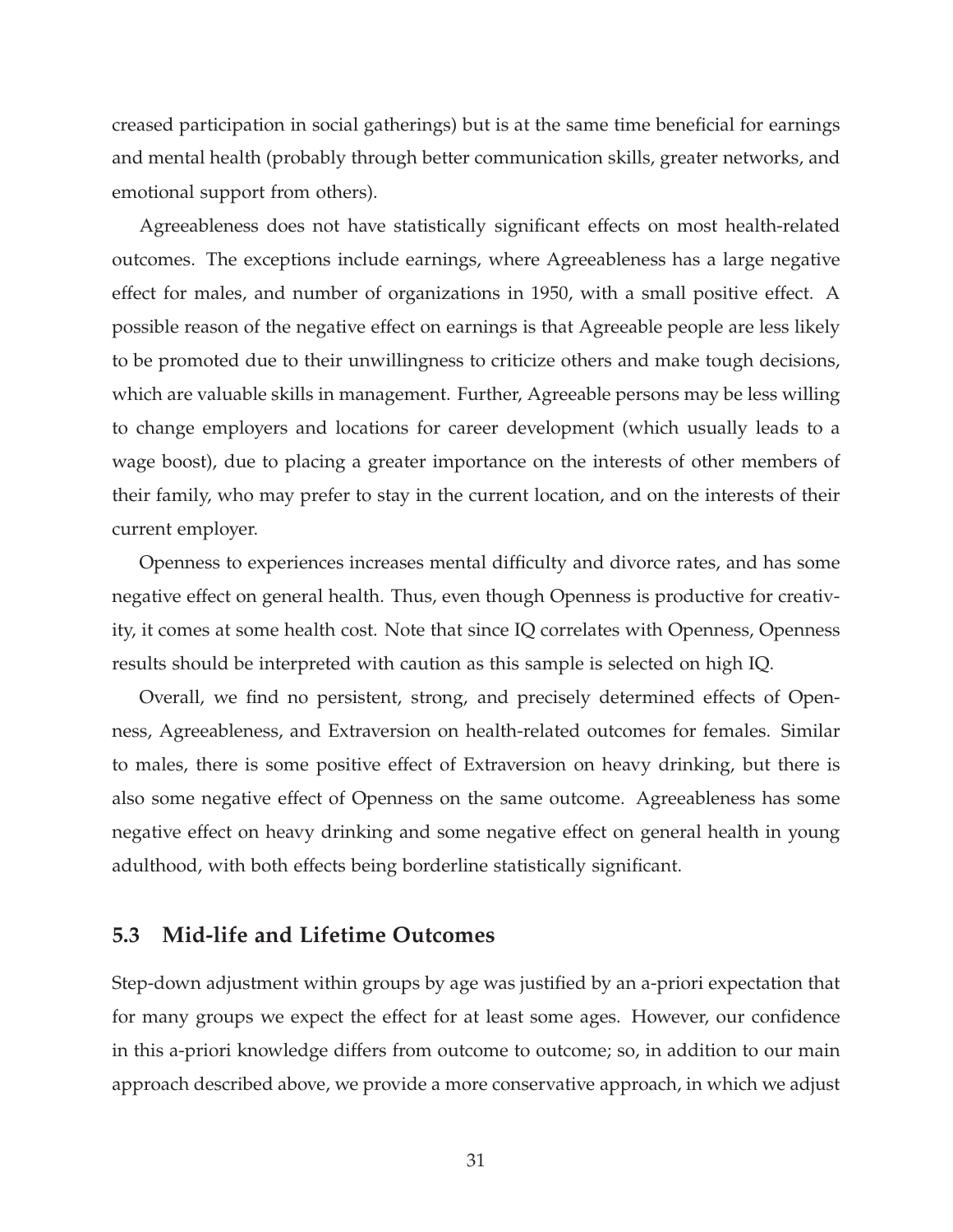single hypotheses in a family of tests involving outcomes of different type, thus allowing for the chance that some of them could be rejected only due to multiplicity of different health-related outcomes. We use two alternative groups of outcomes: (1) outcomes aggregated over the life cycle whenever information for such aggregation is available; (2) outcomes in year 1960, around age 50, or as close to 1960 as possible given available outcomes (see Tables [7](#page-36-0) and [8\)](#page-37-0).<sup>30</sup> We can see that most key results discussed above survive even this conservative adjustment.

Interpretation of results of this more conservative approach should be done with caution, taking into account all available prior information. For instance, while in panel (B) of Table [7](#page-36-0) the effect of Conscientiousness on heavy drinking is statistically significant at 5% level, in panel (A) of the same figure *p* is below 0.15, a borderline statistically significant result. We argue that despite the result in panel (A), false rejection for this specific outcome is unlikely. First, we have multiple sources of strong prior evidence showing the negative effect (see [Bogg and Roberts](#page-45-11) [\(2004\)](#page-45-11) for a survey). Second, there are several plausible causal mechanisms behind the effect. $31$  Third, we use a conservative two-sided *p*-value, despite the strong prior evidence of a negative effect leading to unadjusted *p*values that are twice as large as one-sided ones. In other specific cases, such as the loss of a statistically significant negative effect of Openness on physical activity, it is better to adopt the conservative approach and not reject the hypothesis given that prior empirical evidence based on different data in favour of rejecting the hypothesis is absent. Mechanisms behind such possible effects are unclear, and there is no reason to use a less conservative one-sided test in this case. As before, we see few statistically significant results for females (see Figure [8\)](#page-37-0).

 $30$ Using the latest outcome available whenever possible, such as 1960 chosen from the period 1940–60, should increase the power of estimates on health stock such as general and mental health due to longer period of effect accumulation.

 $31$ Mechanisms are easy to understand by revisiting the theoretical model, especially the FOC with respect to health-related consumption such as heavy drinking (see Equation [3]). Conscientiousness is expected to increase the discount factor *B*, thus affecting longevity and morbidity marginal benefits, and the marginal cost of addiction. Additionally, as discussed above, Conscientiousness makes heath investments more efficient, thus contributing to health production and income effect. Greater health in the second part of life contributes to addiction, health, and health productivity marginal benefits, as well as to the marginal cost related to budget deficit. Income effect due to higher wage and more efficient health production contributes to utility in the second period, thus increasing the longevity marginal benefit. As discussed, complementarities additionally strengthen the causal effect.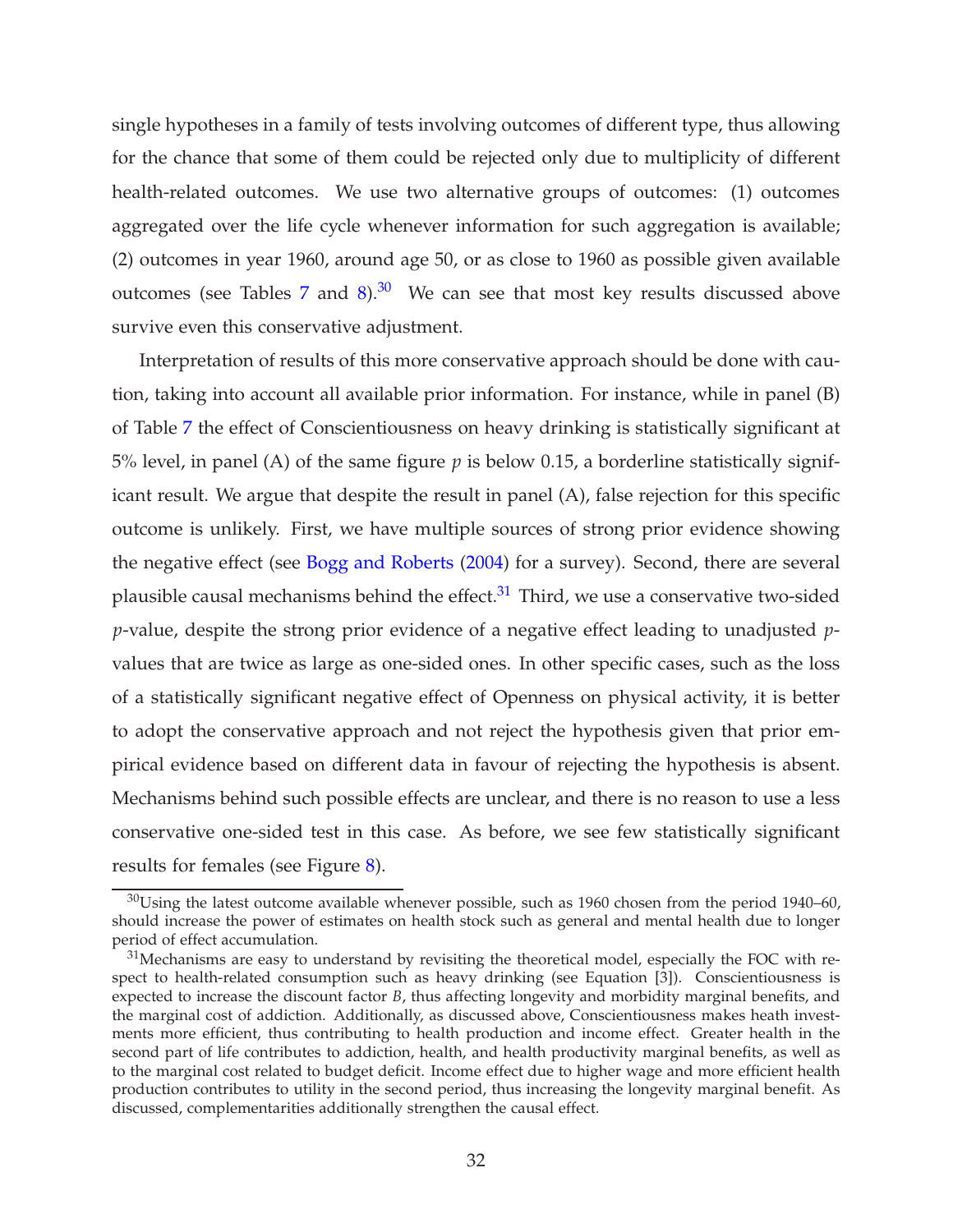<span id="page-36-0"></span>

|                                                      | C         | $\mathbf{o}$ | Е           | A           | N           | IQ       | <b>Education</b> |
|------------------------------------------------------|-----------|--------------|-------------|-------------|-------------|----------|------------------|
| A. Life-cycle Outcomes and Proxies                   |           |              |             |             |             |          |                  |
| 1940-1960 Ever Drank Heavily                         | $-.055$   |              |             |             |             |          | $-.109$ *        |
| 1940 Overweight                                      |           |              |             |             |             |          |                  |
| 1982 Physical Activity, Freq.                        |           |              |             |             | $-.066*$    |          |                  |
| 1991 Ever Smoked                                     | $-.107**$ |              |             |             |             |          |                  |
| 1940-1960 Any Organization                           |           |              |             |             |             |          |                  |
| <b>Ever Divorced</b>                                 | $-.055$   |              |             |             |             |          | $-.137$ ***      |
| Lifetime earnings, 3%                                |           |              | 79.908 *    | $-94.713$ * |             |          | 209.191 ***      |
| Ever Poor/Fair MH                                    | $-.071$ * | $.085$ ***   |             |             | $.134***$   |          |                  |
| Never Poor/Fair GH                                   |           |              |             |             |             |          |                  |
| B. 1960 Outcomes and Proxies<br><b>Drank Heavily</b> | $-.072**$ |              |             |             |             |          |                  |
| 1940 Overweight                                      |           |              |             |             |             |          |                  |
| 1982 Physical Activity, Freq.                        |           |              |             |             | $-.066*$    |          |                  |
| 1991 Ever Smoked                                     | $-.107$ * |              |             |             |             |          |                  |
| # of Organizations                                   |           |              |             |             |             | $.327 *$ | $1.501$ ***      |
| <b>Ever Divorced</b>                                 | $-.055$ * |              |             |             |             |          | $-.137$ **       |
| Age 50 earnings                                      |           |              |             | $-6.787*$   | $-6.553$ *  |          | 19.788 ***       |
| <b>Mental Difficulty</b>                             | $-.080**$ | $.091$ ***   | $-.101$ *** |             | $.120$ ***  |          |                  |
| <b>General Health</b>                                |           |              |             |             | $-.211$ *** |          |                  |

**Table 7:** Lifetime and 1960 Outcomes and Proxies, Males

**Notes:** Calculations are based on the Terman data. Letters denote: C, Conscientiousness; O, Openness; E, Extraversion; A, Agreeableness; N, Neuroticism. Coefficients are reported with accompanying statistical significance represented by stars, where <sup>∗</sup> <sup>∗</sup> <sup>∗</sup>, ∗∗, <sup>∗</sup> indicates *<sup>p</sup>* <sup>&</sup>lt; 0.01, 0.05, 0.10 respectively. <sup>A</sup> coefficient with no star refers to *<sup>p</sup>* <sup>&</sup>lt; 0.15, while <sup>a</sup> blank cell refers to <sup>a</sup> coefficient with *<sup>p</sup>*-value above 0.15. *<sup>p</sup>*-values are calculated using bootstrap techniques, and further adjusted using the stepdown procedure in <mark>[Romano](#page-48-10) and Wolf (2005</mark>). Coefficients shaded green (light grey in print) and red (dark grey in print) denote beneficial and adverse implications for health.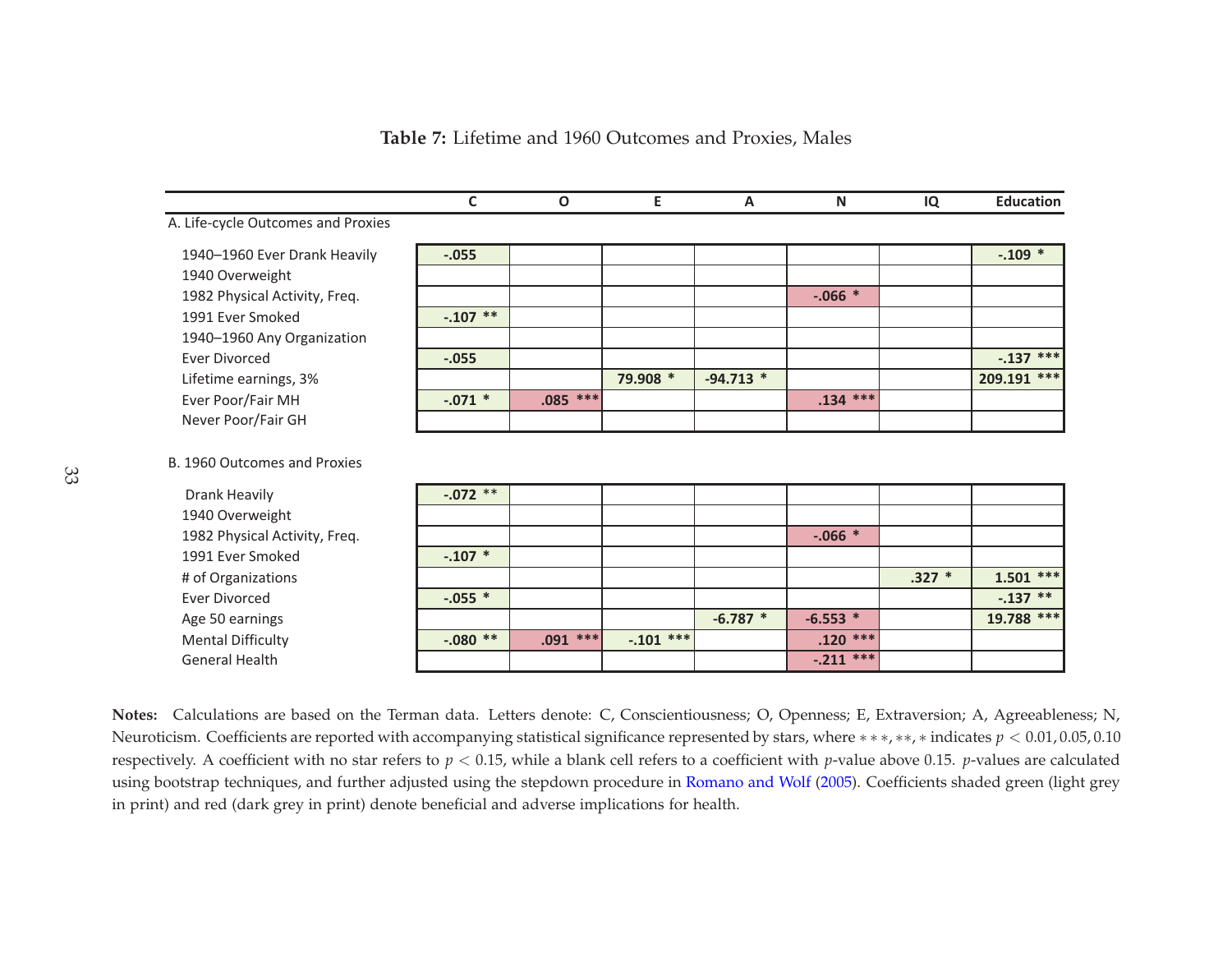<span id="page-37-0"></span>

|                                    | $\mathsf{C}$ | $\mathbf 0$ | E | A | N           | IQ       | <b>Education</b> |
|------------------------------------|--------------|-------------|---|---|-------------|----------|------------------|
| A. Life-cycle Outcomes and Proxies |              |             |   |   |             |          |                  |
| 1940-1960 Ever Drank Heavily       |              |             |   |   |             |          |                  |
| 1940 Overweight                    |              |             |   |   |             |          |                  |
| 1982 Physical Activity, Freq.      |              |             |   |   |             |          |                  |
| 1991 Ever Smoked                   |              |             |   |   |             |          |                  |
| 1940-1960 Any Organization         |              |             |   |   |             |          |                  |
| <b>Ever Divorced</b>               |              |             |   |   |             |          | $-.111$          |
| Lifetime earnings, 3%              |              |             |   |   |             |          |                  |
| Ever Poor/Fair MH                  |              |             |   |   | $.152***$   |          |                  |
| Never Poor/Fair GH                 |              |             |   |   | $-.044$     |          | $.116$ **        |
| B. 1960 Outcomes and Proxies       |              |             |   |   |             |          |                  |
| Drank Heavily                      |              |             |   |   |             |          |                  |
| 1940 Overweight                    |              |             |   |   |             |          |                  |
| 1982 Physical Activity, Freq.      |              |             |   |   |             |          |                  |
| 1991 Ever Smoked                   |              |             |   |   |             |          |                  |
| # of Organizations                 |              |             |   |   |             | $-.352*$ | $1.213$ ***      |
| <b>Ever Divorced</b>               |              |             |   |   |             |          | $-.111$          |
| Age 50 earnings                    |              |             |   |   |             |          |                  |
| Mental Health                      |              |             |   |   | $.123$ ***  |          |                  |
| <b>General Health</b>              |              |             |   |   | $-.241$ *** |          |                  |

**Table 8:** Lifetime and 1960 Outcomes and Proxies, Females

**Notes:** Calculations are based on the Terman data. Letters denote: C, Conscientiousness; O, Openness; E, Extraversion; A, Agreeableness; N, Neuroticism. Coefficients are reported with accompanying statistical significance represented by stars, where <sup>∗</sup> <sup>∗</sup> <sup>∗</sup>, ∗∗, <sup>∗</sup> indicates *<sup>p</sup>* <sup>&</sup>lt; 0.01, 0.05, 0.10 respectively. <sup>A</sup> coefficient with no star refers to *<sup>p</sup>* <sup>&</sup>lt; 0.15, while <sup>a</sup> blank cell refers to <sup>a</sup> coefficient with *<sup>p</sup>*-value above 0.15. *<sup>p</sup>*-values are calculated using bootstrap techniques, and further adjusted using the stepdown procedure in <mark>[Romano](#page-48-10) and Wolf (2005</mark>). Coefficients shaded green (light grey in print) and red (dark grey in print) denote beneficial and adverse implications for health.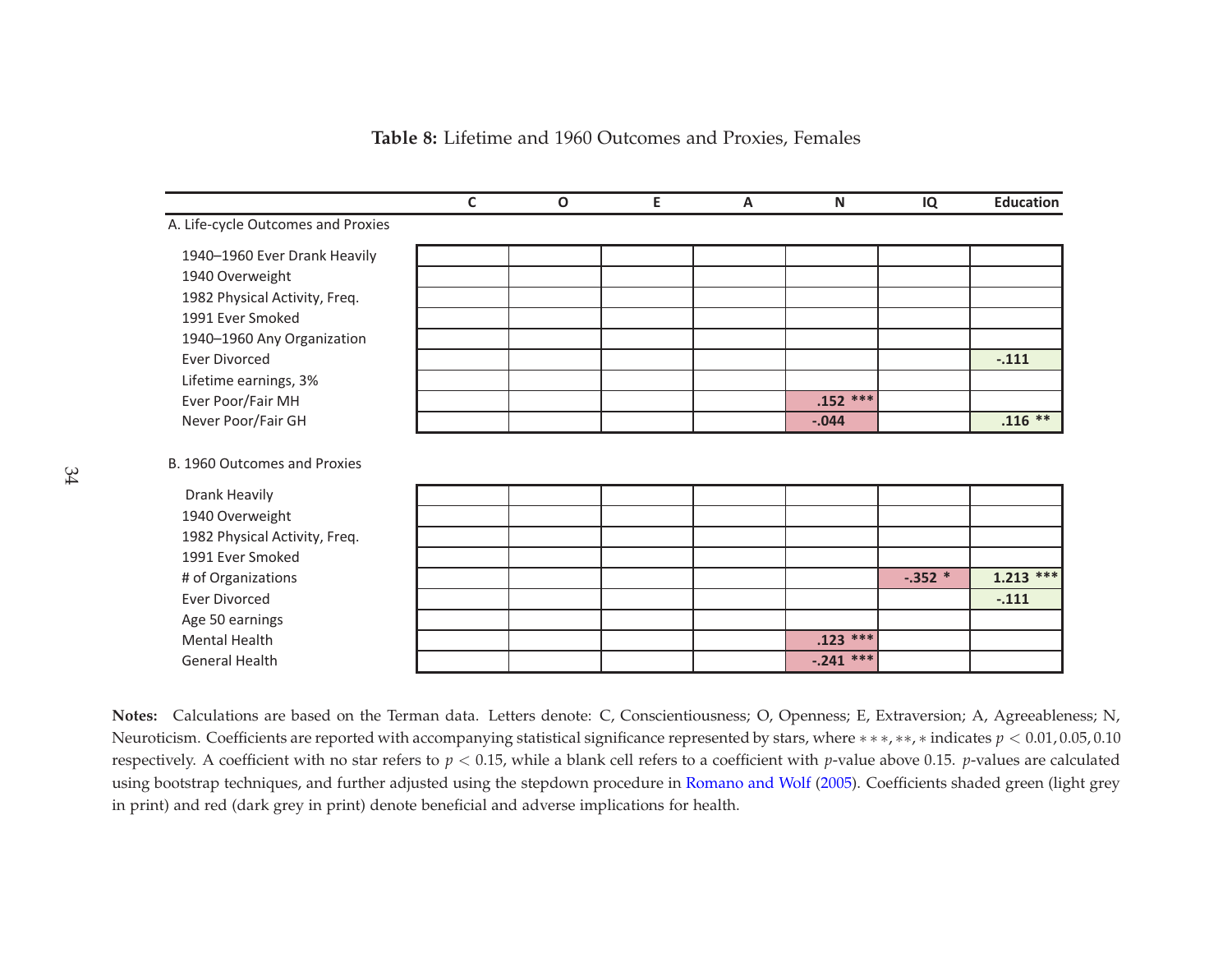## <span id="page-38-0"></span>**5.4 Personality vs. Traditional Controls**

The importance of personality skills is comparable to the combined role of education, IQ, and detailed background controls for many of our health-related outcomes. Figure [5](#page-39-0) presents the  $R^2$  statistic for three models: the full model, the model with only personality skills, and the model omitting personality skills.<sup>32</sup> The results suggest that omitting personality skills leads to a dramatic reduction in *R* 2 for all health-related outcomes, particularly mental health. This strong result establishes personality skills as an important aspect of human capital that should receive more attention from economists. We acknowledge that in a more heterogeneous sample traditional controls are expected to explain more variance, especially due to variation in IQ.

# <span id="page-38-1"></span>**6 Discussion**

We contribute to the existing research by jointly estimating the effects of education and five personality skills conditional on education, as well as by accounting for multiplehypothesis testing, which is uncommon in the literature. This is an improvement over a treatment of personality as a low-dimensional object often reduced to just a singledimensional variable, and it adds interpretability and refinement to the role of personality as a determinant of health-related outcomes. The unique Terman data allows us to establish links between childhood measures of psychological skills and multiple healthrelated outcomes over the life cycle. Our paper thus provides new evidence for education and personality skills as major determinants of health-related outcomes, and also raises awareness for a wider set of health-related outcomes than commonly considered.

**Education and Health** Our paper uses a methodology that serves as an alternative to natural experiments in order to provide evidence that education has causal effects on heavy drinking, earnings, divorce, and physical activity. Results are in line with a number of effects documented in the literature: effects on reducing heavy drinking

 $^{32}$ The sum of the  $R^2$  statistic across model 2 and model 3 may fail to coincide exactly with the  $R^2$  statistic of model 1 due to correlations between personality skills and traditional economic controls.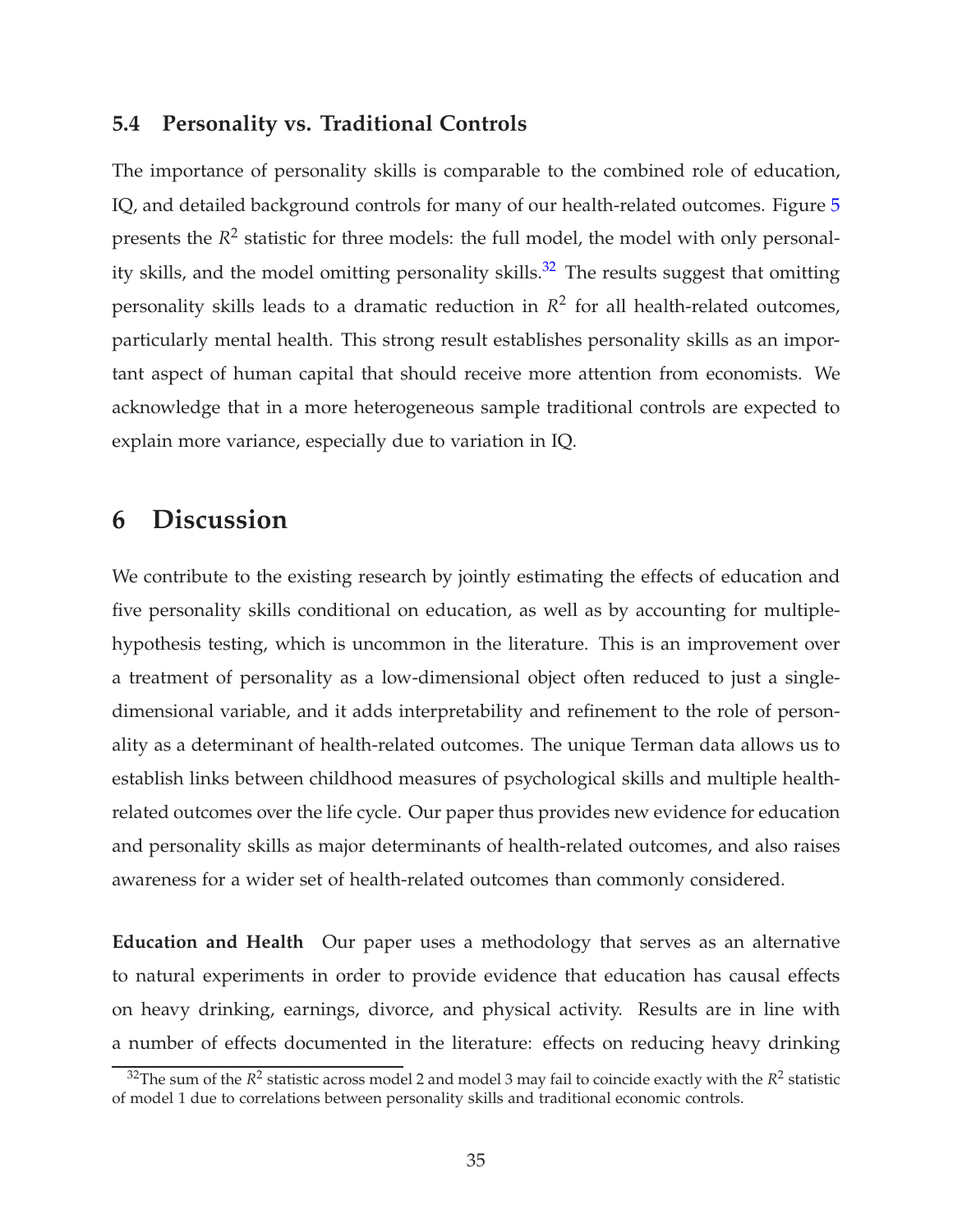<span id="page-39-0"></span>

Figure 5: Coefficient of Determination  $(R^2)$  Comparison **Figure 5:** Coefficient of Determination (*R*2) Comparison

personality skills, and the model omitting personality skills. Due to correlations between latent personality skills and observable regressors, the  $R^2$  for the full model can be somewhat smaller than the sum of  $R^2$  for Notes: Calculations are based on the Terman data. For each health-related outcome,  $R^2$  is reported for the full model, the model based on only **Notes:** Calculations are based on the Terman data. For each health-related outcome, *R*2 is reported for the full model, the model based on only personality skills, and the model omitting personality skills. Due to correlations between latent personality skills and observable regressors, the *R*2 for the full model can be somewhat smaller than the sum of *R*2 for the partial models.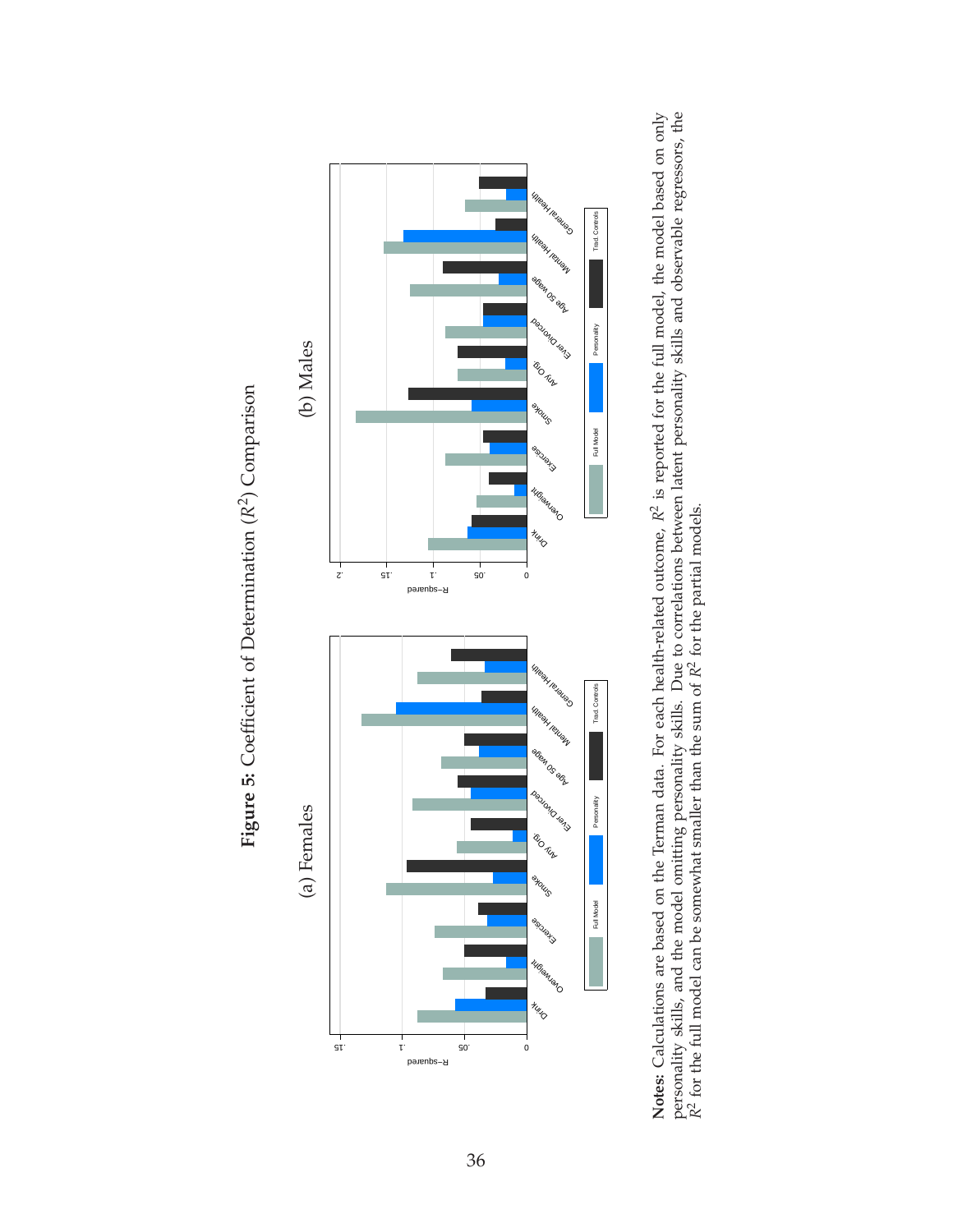[\(Conti and Hansman,](#page-45-12) [2013](#page-45-12); [Crum et al.,](#page-46-10) [1993](#page-46-10); [Droomers et al.,](#page-46-11) [1999\)](#page-46-11), increasing earnings [\(Card,](#page-45-13) [1999\)](#page-45-13), lowering divorce rates [\(Stevenson and Wolfers](#page-49-10), [2007](#page-49-10)), and encouraging physical activity [\(Conti and Hansman](#page-45-12), [2013](#page-45-12); [Conti et al.](#page-46-1), [2010b\)](#page-46-1). Results are also in line with the theory presented in Section [4.1,](#page-15-1) which suggests multiple channels through which greater education leads to healthier consumption and superior health. Indeed, if we raise college education exogenously, we expect to see an increase in  $S(H_2)^{33}$  and  $Y_2$ (see Table [16\)](#page-58-0), therefore increasing the marginal benefits of health-related consumption through longevity, morbidity, addiction, and health productivity.<sup>34</sup> It is beyond the scope of this paper to break down precisely the relative importance of the various channels.

**Personality and Health** Many of the effects of Conscientiousness and Neuroticism on health-related outcomes that we estimate are large and statistically significant. Estimated coefficients reflect a substantial percentage of sample means for most outcomes, and a few of the less-precisely estimated coefficients are still sizeable.

Our results therefore confirm the positive effects of Conscientiousness on health, while for Neuroticism we add to a growing body of evidence that it is a major determinant of health-related outcomes [\(Lahey,](#page-48-11) [2009](#page-48-11)). Our results are also consistent with the literature with regard to the effect of personality skills (see [Bogg and Roberts](#page-45-11) [\(2004](#page-45-11)); [Droomers et al.](#page-46-11) [\(1999\)](#page-46-11); [Friedman](#page-46-2) [\(2000](#page-46-2)); [Friedman et al.](#page-46-6) [\(1993](#page-46-6)); [Lahey](#page-48-11) [\(2009\)](#page-48-11)). For example, the negative effects of Agreeableness on earnings and the positive effects of Extraversion on drinking alcohol are widely recognized patterns [\(Cookson](#page-46-12), [1994;](#page-46-12) [Flory et al.](#page-46-13), [2002;](#page-46-13) [Heineck and Anger](#page-48-12), [2010;](#page-48-12) [Judge and Livingston](#page-48-13), [2011](#page-48-13); [Mueller and Plug](#page-48-14), [2006](#page-48-14)). We confirm these patterns conditional on a substantial set of controls, IQ, and other personality skills, which makes causal interpretation of the estimated effects more plausible under conditional independence assumption.

Our results also have a number of implications for our theoretical model. First, the estimates with regard to mental and general health can be viewed as estimates of  $\frac{\partial H_2}{\partial Θ}$  from our economic model. We find that Conscientiousness and Extraversion affect health stock positively while Openness and Neuroticism have negative effects. Sec-

 $33$ See, e.g., [Buckles et al.](#page-45-0) [\(2013\)](#page-45-0) and [Savelyev](#page-48-0) [\(2014\)](#page-48-0).

 $34$ The sign of the effect on the marginal budget deficit is not clear.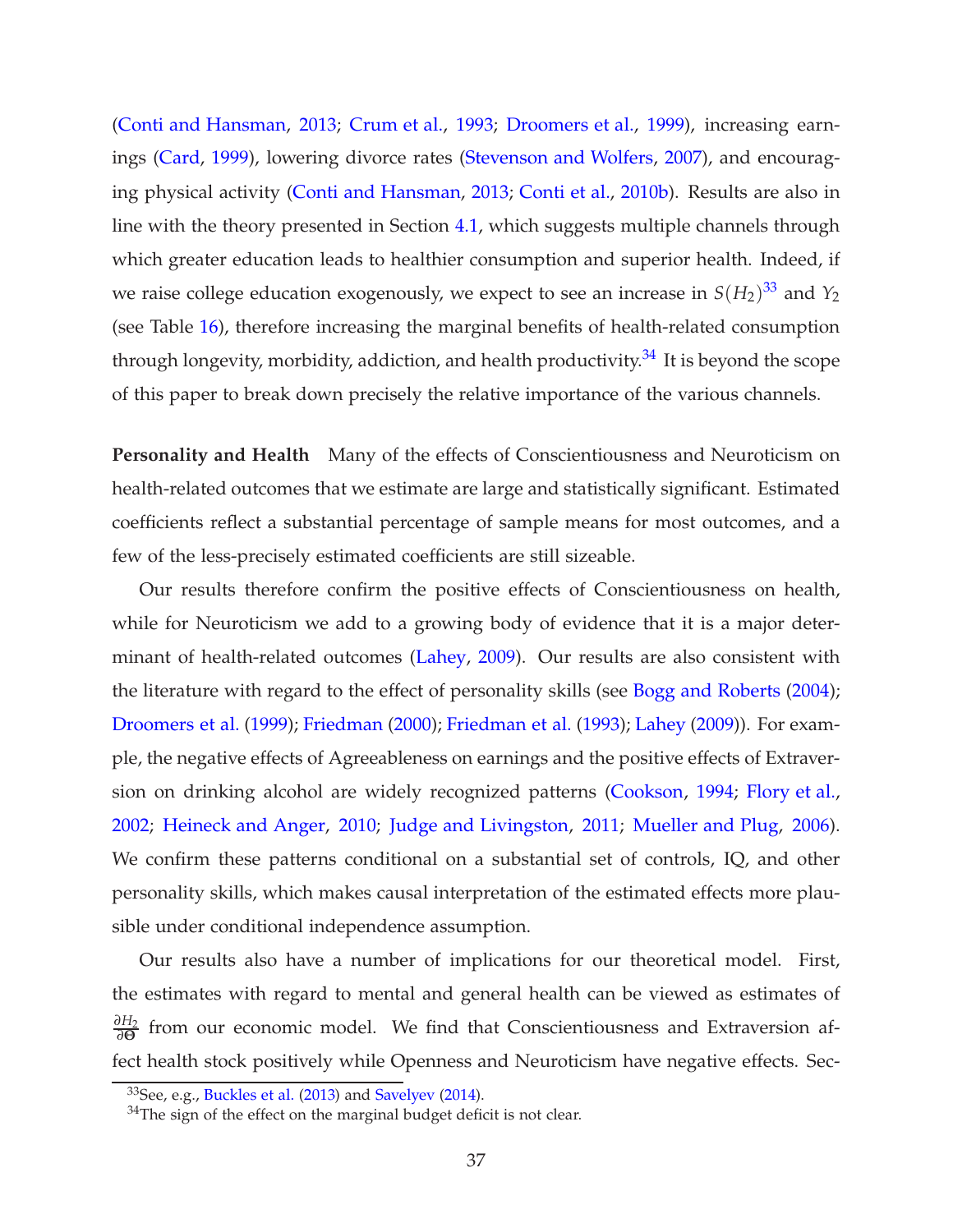ond, similar to the case of education discussed above, our findings suggest that skills change the marginal effects of health-related consumption through at least five margins ("longevity," "health," "addiction," "health productivity," and "budget deficit"). The effects of skills on earnings that we find speak directly to the "budget deficit" channel, and indirectly to the longevity benefit through the wealth effect on utility, in addition to complementarity channels such as complementarity between wealth and education.

**Data Limitations and External Validity** The results in this paper are based on a historical sample with exceptional IQ. We have access to early measures of psychological skills and high-quality life-cycle data at the expense of dealing with both an unusual and deceased cohort. We follow [Savelyev](#page-48-0) [\(2014](#page-48-0)) in our approach to external validity and data limitations.

Effects of education may differ with the level of IQ, and so it is useful to know such effects in the limiting case of very high IQ. Another benefit of selection on high IQ is that it reduces the potential of IQ to confound the effects of education on health: all subjects in the sample were smart enough to finish college.

We do not claim applicability of results to the general population, but results may be applicable to people who are smart, although not necessarily as smart as the Terman subjects. Indeed, if health choices are not specific to extraordinarily high IQs, we can expect similar results to hold for less-exceptional populations.

Application to more recent cohorts presents another challenge. Social norms toward many of these health behaviors have changed dramatically over time, which may affect the magnitude of the effects. Another big factor is the amount of available information on how these health behaviors affect health and longevity discussed in detail in [Savelyev](#page-48-0) [\(2014\)](#page-48-0). We can now do more good to our health through the informed choices we make. To the extent that Conscientiousness and education act as skills that motivate us to inform ourselves and adopt new technologies, this could potentially increase their importance in determining health-related outcomes compared to results based on the Terman sample.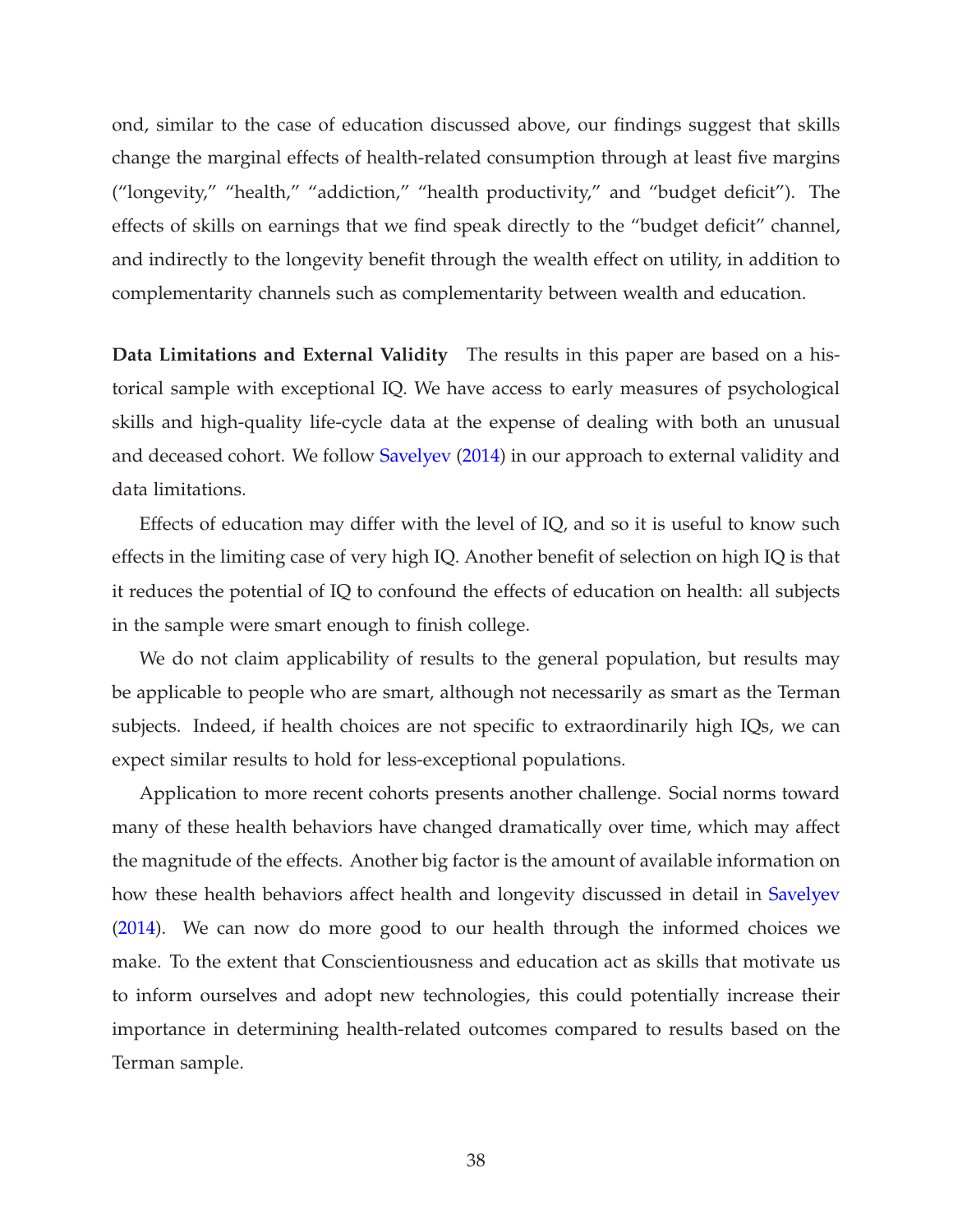**Implications for Mental Health** To the extent that we can generalize our results to a modern population and to a wider population, our findings may be of interest to policy makers. Our findings with regard to mental health are of interest given the growing awareness of mental well-being as a key component of health. Neuroticism in both genders plays the largest role in determining later life mental health, while for males Conscientiousness, Openness, and Extraversion are also important. In this regard, our results suggest that childhood personality skills can act as a direct and early life mechanism for improving mental health and, through mental health, all other essential outcomes mediated by mental health.

**Stepdown Adjustment** In all of our analyses, we employ the stepdown procedure suggested by [Romano and Wolf](#page-48-1) [\(2005\)](#page-48-1). This adjustment decreases the number of rejected single hypotheses. We show an example of the difference that the stepdown procedure makes in Table [9,](#page-43-0) where items shaded in blue (light grey in print) refer to results that would have been statistically significant without the stepdown adjustment over the set of life-cycle outcomes but do not survive the adjustment. The survival rate of unadjusted statistically significant estimates after the stepdown adjustment was about 40% and 60% for males and females respectively. While most of the effects that did not survive the adjustment may look like sensible results, we stress the importance of conservative inference based on stepdown-adjusted *p*-values when analyzing multiple single hypotheses. Single hypotheses that did not survive the adjustment are suspects for false rejection and should be interpreted with caution.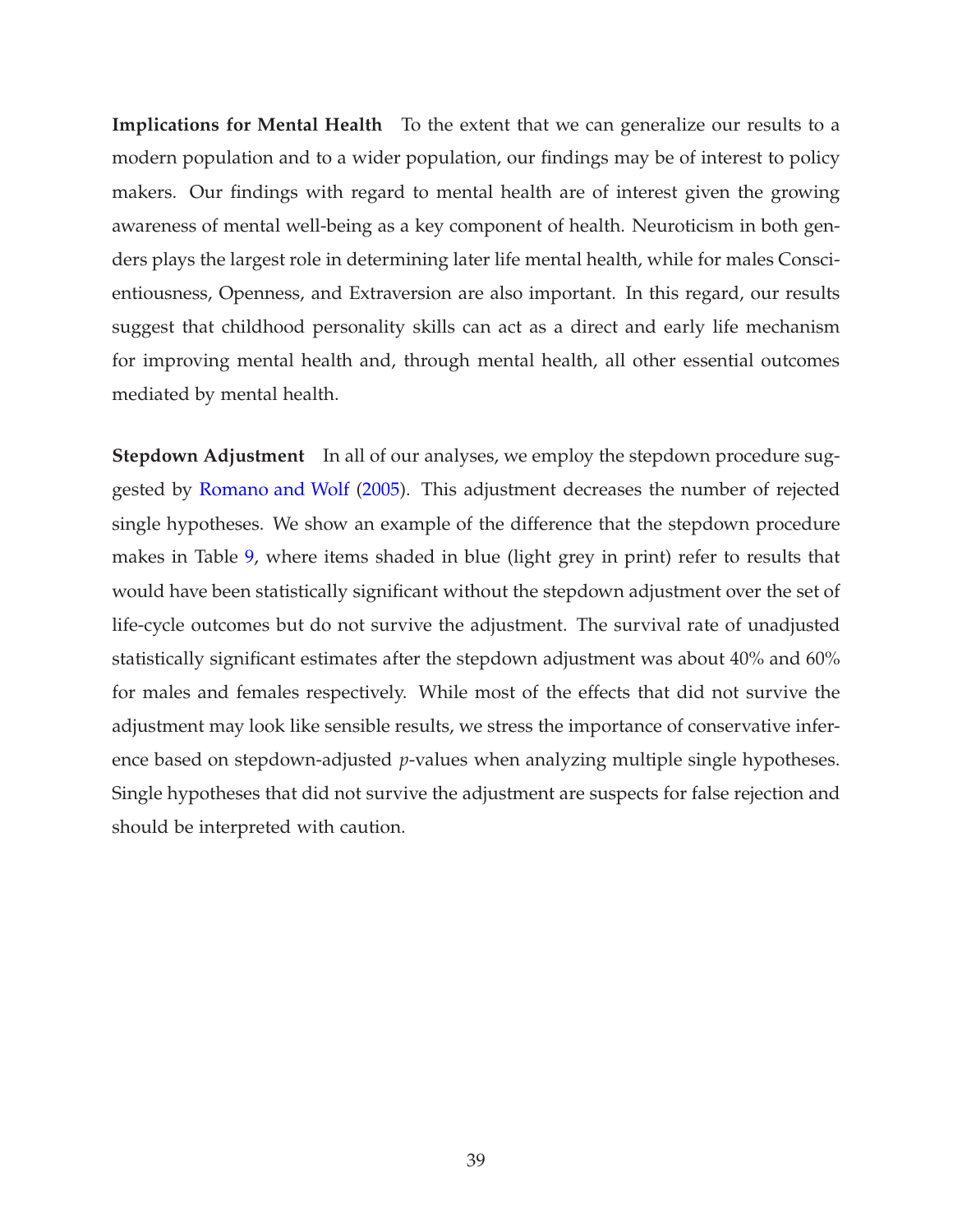<span id="page-43-0"></span>

|                                                   | $\mathsf{C}$ | $\Omega$            | E          | A             | N          | IQ       | Edu         |
|---------------------------------------------------|--------------|---------------------|------------|---------------|------------|----------|-------------|
| A. Males                                          |              |                     |            |               |            |          |             |
| 1940–1960 Ever Drank Heavily                      | $-.055$ **   |                     | $.061$ *** | $-.045$ *     |            |          | $-.109**$   |
| 1940 Overweight                                   |              |                     |            |               |            |          |             |
| 1982 Physical Activity, Freq.                     |              | $-.044$ *           |            |               | $-.066**$  |          | $.108 *$    |
| 1991 Ever Smoked                                  | $-.107**$    |                     |            |               |            |          |             |
| 1940-1960 Any Organization                        |              |                     |            |               |            |          | $.084$ ***  |
| <b>Ever Divorced</b>                              | $-0.055$ **  |                     |            | $-.045$ *     |            |          | $-.137$ *** |
| Lifetime earnings, 3%                             |              | $\ast$<br>$-75.290$ | 79.908 **  | $-94.713$ *** |            | 44.431 * | 209.191 *** |
| Ever Poor/Fair MH                                 | $-.071$ ***  | $***$<br>.085       | $-.051$ ** |               | $.134$ *** |          |             |
| Never Poor/Fair GH                                |              | $***$<br>$-.032$    |            |               |            |          | $.046 *$    |
| <b>B.</b> Females<br>1940–1960 Ever Drank Heavily |              | $-.073$ ***         | $.054**$   |               |            |          |             |
| 1940 Overweight                                   |              |                     |            |               |            |          |             |
| 1982 Physical Activity, Freq.                     |              |                     |            |               |            |          |             |
| 1991 Ever Smoked                                  |              |                     |            |               |            |          |             |
| 1940-1960 Any Organization                        |              |                     |            |               |            |          | $.066$ **   |
| <b>Ever Divorced</b>                              |              |                     |            |               | $.045 *$   |          | $-.111$ **  |
| Lifetime earnings, 3%                             |              | $\ast$<br>31.623    |            |               |            |          | 44.451 *    |
| Ever Poor/Fair MH                                 |              |                     |            |               | $.152***$  |          |             |
| Never Poor/Fair GH                                |              |                     |            |               | $-.044**$  |          | $.116$ ***  |

**Table 9:** Lifetime Outcomes and Proxies, Stepdown Comparison

**Notes:** Calculations are based on the Terman data. Letters denote: C, Conscientiousness; O, Openness; E, Extraversion; A, Agreeableness; N, Neuroticism. Coefficients are reported with accompanying statistical significance represented by stars, where <sup>∗</sup> <sup>∗</sup> <sup>∗</sup>, ∗∗, <sup>∗</sup> indicates *<sup>p</sup>* <sup>&</sup>lt; 0.01, 0.05, 0.10 respectively. <sup>A</sup> coefficient with no star refers to *<sup>p</sup>* <sup>&</sup>lt; 0.15, while <sup>a</sup> blank cell refers to <sup>a</sup> coefficient with *<sup>p</sup>*-value above 0.15. *<sup>p</sup>*-values are calculated using bootstrap techniques and are *unadjusted*. Coefficients shaded in blue (light grey in print) did not survive the stepdown adjustment whereas coefficients shaded in lilac (dark grey in print) survived.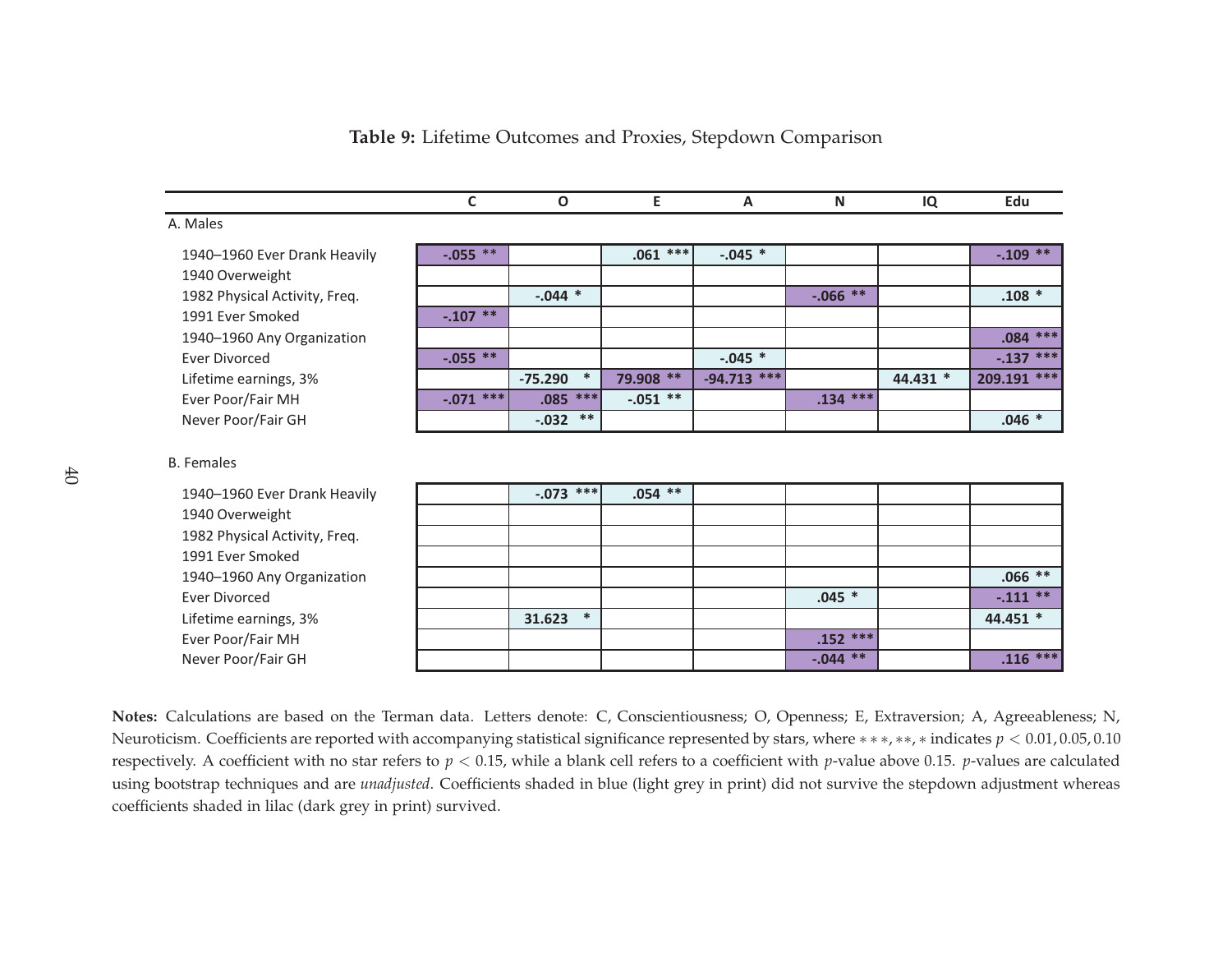# <span id="page-44-0"></span>**7 Conclusions**

The importance of personality skills in the analysis of health is gaining recognition among economists. We contribute to this emerging literature by investigating the role of the Big Five personality skills on health-related outcomes based on unique life-cycle prospective data with personality and IQ measured early in life and find that their effects are substantial. For males, we find that Conscientiousness benefits the health-related outcomes explored in this paper on a statistically significant level. We report the negative effects of Openness, Agreeableness and Neuroticism on health, and the mixed effects of Extraversion. For females, fewer results can be distinguished from zero, as expected based on related longevity research [\(Savelyev](#page-48-0), [2014\)](#page-48-0).

We also find that education has a statistically significant effect on several important health-related outcomes including alcohol consumption and earnings. This adds new evidence from the Terman data to the literature regarding the causal effect of education on health. We also find that the role of personality skills in explaining health outcomes is comparable to that of education, IQ, and background controls combined, at least for a sample of high-IQ people. $35$  Under assumptions of the statistical model, our estimates of the effect of education choice and psychological skills on health-related outcomes can be interpreted as causal effects.

The findings with regard to personality skills open up a new dimension for economists to consider. If childhood personality skills are malleable, and socially-acceptable interventions are possible (through better schooling and parenting, for example), then we can improve health outcomes by specifically encouraging Conscientiousness and Emotional Stability (the inverse of Neuroticism). The estimated effects of Openness, Agreeableness, and Extraversion on health-health related outcomes suggest that we are less sure about these skills as potentially valuable policy targets because of mixed or small effects.

 $35$ IQ is expected to be more predictive for general population.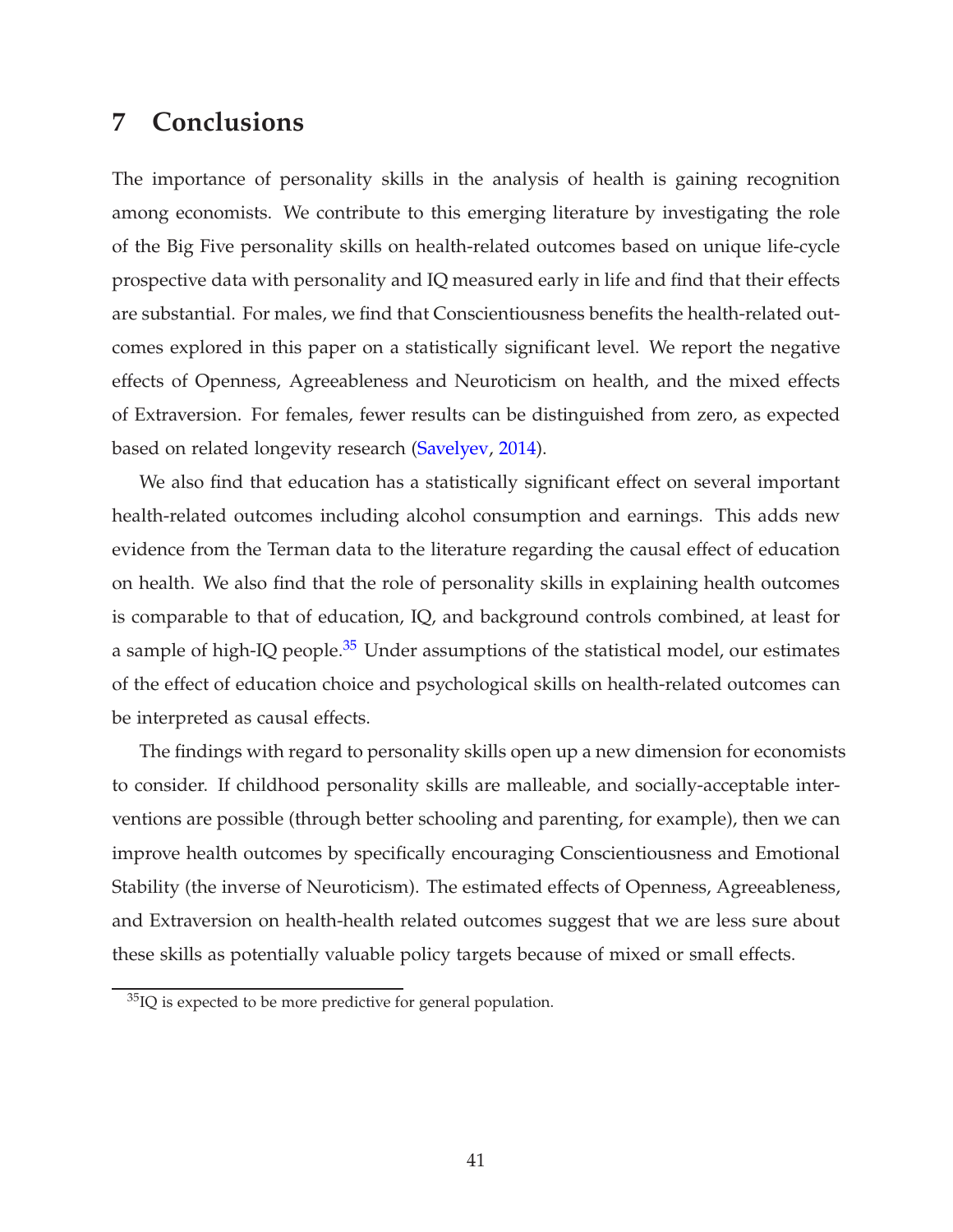# **References**

- <span id="page-45-3"></span>Ackerman, P. L. and E. D. Heggestad (1997). Intelligence, personality, and interests: Evidence for overlapping traits. *Psychological Bulletin 121*(2), 219–245.
- <span id="page-45-1"></span>Albouy, V. and L. Lequien (2009). Does compulsory education lower mortality? *Journal of Health Economics 28*, 155–168.
- <span id="page-45-9"></span>Almlund, M., A. Duckworth, J. J. Heckman, and T. Kautz (2011). Personality psychology and economics. In E. A. Hanushek, S. Machin, and L. Wößmann (Eds.), *Handbook of the Economics of Education*, Volume 4, pp. 1–181. Amsterdam: Elsevier.
- <span id="page-45-10"></span>Anderson, T. W. and H. Rubin (1956). Statistical inference in factor analysis. In J. Neyman (Ed.), *Proceedings of the Third Berkeley Symposium on Mathematical Statistics and Probability, 5*, pp. 111–150. Berkeley: University of California Press.
- <span id="page-45-7"></span>Becker, G. S. (2007, July). Health as human capital: synthesis and extensions. *Oxford Economic Papers 59*(3), 379–410.
- <span id="page-45-8"></span>Becker, G. S. and C. B. Mulligan (1997, August). The endogenous determination of time preference. *Quarterly Journal of Economics 112*(3), 729–758.
- <span id="page-45-11"></span>Bogg, T. and B. W. Roberts (2004, November). Conscientiousness and health-related behaviors: A meta-analysis of the leading behavioral contributors to mortality. *Psychological Bulletin 130*(6), 887–919.
- <span id="page-45-6"></span>Bollen, K. A. (1989). *Structural Equations with Latent Variables*. New York: Wiley.
- <span id="page-45-4"></span>Borghans, L., B. H. H. Golsteyn, J. J. Heckman, and J. E. Humphries (2011). IQ, achievement, and personality. Unpublished manuscript, University of Maastricht and University of Chicago (revised from the 2009 version).
- <span id="page-45-0"></span>Buckles, K., A. Hagemann, O. Malamud, M. S. Morrill, and A. K. Wozniak (2013, July). The effect of college education on health. NBER Working Paper NO. 19222.
- <span id="page-45-5"></span>Burks, B. S., D. W. Jensen, L. M. Terman, A. M. Leahy, H. Marshall, and M. H. Oden (1930). *Genetic Studies of Genius: The Promise of Youth: Follow-Up Studies of a Thousand Gifted Children*, Volume 3. Stanford University, CA: Stanford University Press.
- <span id="page-45-13"></span>Card, D. (1999). The causal effect of education on earnings. In O. Ashenfelter and D. Card (Eds.), *Handbook of Labor Economics*, Volume 5, pp. 1801–1863. New York: North-Holland.
- <span id="page-45-2"></span>Clark, D. and H. Royer (2013). The effect of education on adult mortality and health: Evidence from Britain. *American Economic Review 103*(6), 2087–2120.
- <span id="page-45-12"></span>Conti, G. and C. Hansman (2013). Personality and the education-health gradient: A note on "Understanding differences in health behaviors by education". *Journal of Health Economics 32*, 480–485.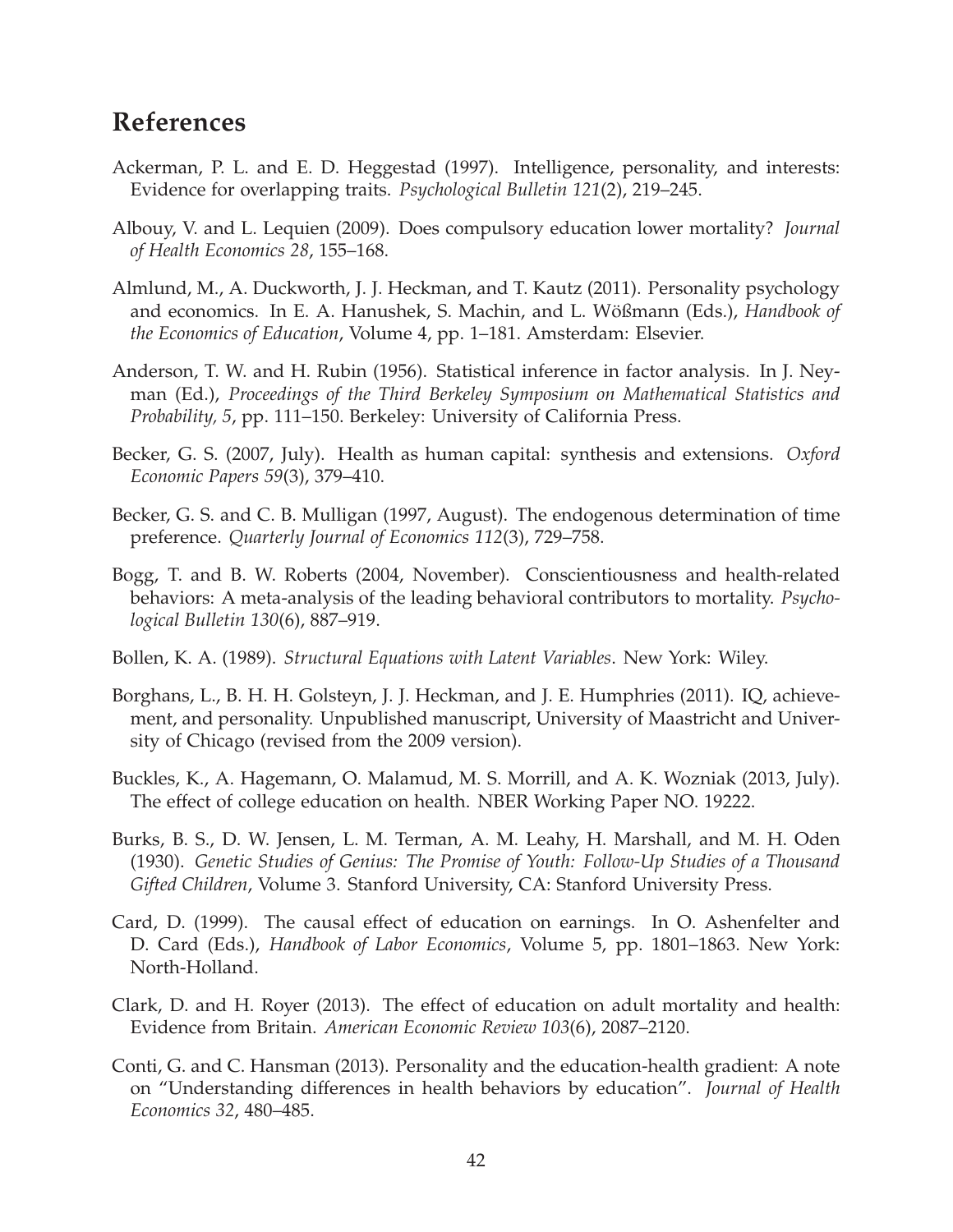- <span id="page-46-0"></span>Conti, G., J. J. Heckman, and S. Urzúa (2010a). The early origins of the education-health gradient. Under revision, *Perspectives on Psychological Science*.
- <span id="page-46-1"></span>Conti, G., J. J. Heckman, and S. Urzúa (2010b, May). The education-health gradient. *American Economic Review: Papers and Proceedings 100*(2), 1–5.
- <span id="page-46-12"></span>Cookson, H. (1994). Personality variables associated with alcohol use in young offenders. *Personality and Individual Differences 16*, 179–182.
- <span id="page-46-10"></span>Crum, R. M., J. E. Helzer, and J. C. Anthony (1993, June). Levels of education and alcohol abuse and dependence in adulthood: A further inquiry. *Journal of Public Health 83*(6), 830–838.
- <span id="page-46-7"></span>DeYoung, C. G., J. B. Peterson, and D. M. Higgins (2005). Sources of Openness/Intellect: Cognitive and neuropsychological correlates of the fifth factor of personality. *Journal of Personality and Individual Differences 73*(4), 825–858.
- <span id="page-46-8"></span>Digman, J. M. (1990). Personality structure: Emergence of the five-factor model. *Annual Review of Psychology 41*, 417–440.
- <span id="page-46-11"></span>Droomers, M., C. T. M. Schrijvers, K. Stronks, D. van de Mheen, and J. P. Mackenbach (1999). Educational differences in excessive alcohol consumption: The role of psychosocial and material stressors. *American Journal of Preventive Medicine 29*, 1–10.
- <span id="page-46-13"></span>Flory, K., D. R. Lynam, R. Milich, C. G. Leukefeld, and R. Clayton (2002). The relations among personality, symptoms of alcohol and marijuana abuse, and symptoms of comorbid psychopathology: Results from a community sample. *Experimental and Clinical Psychopharmocology 10*, 425–34.
- <span id="page-46-2"></span>Friedman, H. S. (2000). Long-term relations of personality and health: Dynamism, mechanisms, tropisms. *Journal of Personality 68*(6), 1089–1107.
- <span id="page-46-3"></span>Friedman, H. S. (2008, July). The multiple linkages of personality and disease. *Brain, Behavior, and Immunity 22*(5), 668–675.
- <span id="page-46-4"></span>Friedman, H. S., P. H. Hawley, and J. S. Tucker (1994). Personality, health, and longevity. *Current Directions in Psychological Science 3*(2), 37–41.
- <span id="page-46-9"></span>Friedman, H. S., M. L. Kern, and C. A. Reynolds (2010). Personality and health, subjective well-being, and longevity. *Journal of Personality 78*(1), 179–216.
- <span id="page-46-5"></span>Friedman, H. S., J. S. Tucker, J. E. Schwartz, L. R. Martin, C. Tomlinson-Keasey, D. L. Wingard, and M. H. Criqui (1995). Childhood conscientiousness and longevity: Health behaviors and cause of death. *Journal of Personality and Social Psychology 68*(4), 696–703.
- <span id="page-46-6"></span>Friedman, H. S., J. S. Tucker, C. Tomlinson-Keasey, J. E. Schwartz, D. L. Wingard, and M. H. Criqui (1993). Does childhood personality predict longevity? *Journal of Personality and Social Psychology 65*(1), 176–185.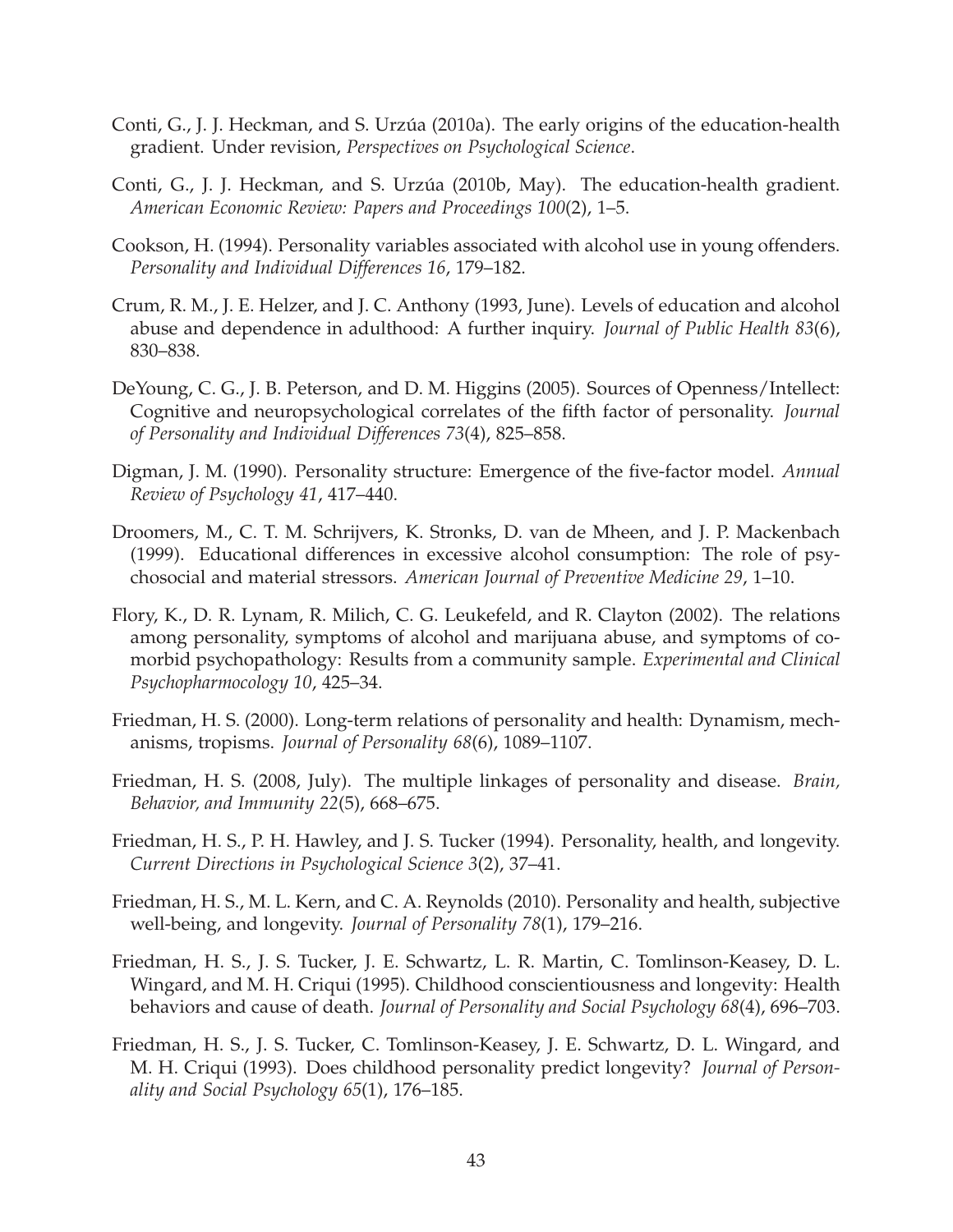- <span id="page-47-10"></span>Galama, T. and H. v. Kippersluis (2013). Joint investment in education and health: A unified theory of human capital formation. Unpublished manuscript, USC Dornsife Center for Economic and Social Research.
- <span id="page-47-6"></span>Gensowski (2013). The effects of education, personality, and IQ on earnings of highability individuals. Unpublished manuscript, University of Chicago, Department of Economics.
- <span id="page-47-4"></span>Goodwin, R. D. and H. S. Friedman (2006). Health status and the five-factor personality traits in a nationally representative sample. *Journal of Health Psychology 11(5)*, 643–654.
- <span id="page-47-8"></span>Gorsuch, R. (1983). *Factor Analysis*. Hillsdale, NJ: Lawrence Erlbaum Associates.
- <span id="page-47-9"></span>Grossman, M. (1972, March-April). On the concept of health capital and the demand for health. *Journal of Political Economy 80*(2), 223–255.
- <span id="page-47-0"></span>Grossman, M. (2004). The demand for health, 30 years later: A very personal retrospective and prospective reflection. *Journal of Health Economics 23*(4), 629–636.
- <span id="page-47-1"></span>Grossman, M. and R. Kaestner (1997). Effects of education on health. In J. R. Behrman and N. Stacey (Eds.), *The Social Benefits of Education*, pp. 69–124. Ann Arbor, MI: University of Michigan Press.
- <span id="page-47-11"></span>Hai, R. and J. J. Heckman (2014). A dynamic model of health, education and wealth with credit constraints and rational addiction. Unpublished manuscript, University of Chicago, Department of Economics.
- <span id="page-47-5"></span>Hampson, S. and H. S. Friedman (2008). Personality and health: A life span perspective. In O. P. John, R. W. Robins, and L. Pervin (Eds.), *The Handbook of Personality*. New York, NY: Guilford Press.
- <span id="page-47-12"></span>Heckman, J. J., J. E. Humphries, S. Urzúa, and G. Veramendi (2014). Education, health, and wages. NBER Working Paper.
- <span id="page-47-13"></span>Heckman, J. J., S. H. Moon, R. Pinto, P. A. Savelyev, and A. Q. Yavitz (2010, August). Analyzing social experiments as implemented: A reexamination of the evidence from the HighScope Perry Preschool Program. *Quantitative Economics 1*(1), 1–46.
- <span id="page-47-7"></span>Heckman, J. J., R. Pinto, and P. A. Savelyev (2013). Understanding the mechanisms through which an influential early childhood program boosted adult outcomes. *American Economic Review 103*(6), 1–35.
- <span id="page-47-3"></span>Heckman, J. J., J. Stixrud, and S. Urzúa (2006, July). The effects of cognitive and noncognitive abilities on labor market outcomes and social behavior. *Journal of Labor Economics 24*(3), 411–482.
- <span id="page-47-2"></span>Heckman, J. J. and E. J. Vytlacil (2007). Econometric evaluation of social programs, part II: Using the marginal treatment effect to organize alternative economic estimators to evaluate social programs and to forecast their effects in new environments. In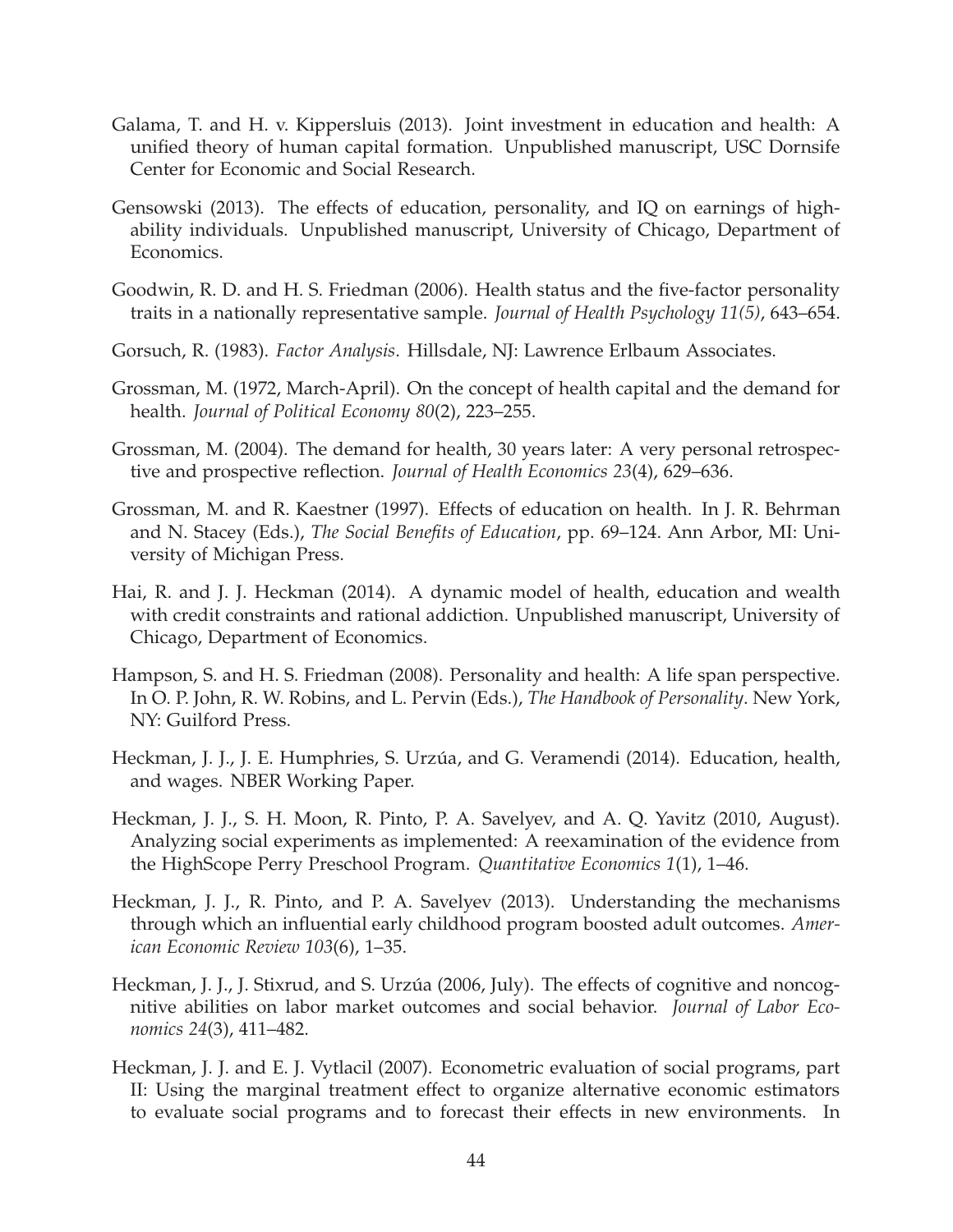<span id="page-48-10"></span><span id="page-48-9"></span>J. Heckman and E. Leamer (Eds.), *Handbook of Econometrics*, Volume 6B, Chapter 71, pp. 4875–5143. Amsterdam: Elsevier.

- <span id="page-48-12"></span>Heineck, G. and S. Anger (2010). The returns to cognitive abilities and personality traits in Germany. *Labour Economics 17*, 535–546.
- <span id="page-48-4"></span>John, O. P. and S. Srivastava (1999). The Big Five trait taxonomy: History, measurement and theoretical perspectives. In L. A. Pervin and O. P. John (Eds.), *Handbook of Personality: Theory and Research*, Chapter 4, pp. 102–138. New York: The Guilford Press.
- <span id="page-48-13"></span>Judge, T. A. and B. A. Livingston (2011). Do nice guys-and gals-really finish last? the joint effects of sex and agreeableness on income. *Journal of Personality and Social Psychology 102*, 390–407.
- <span id="page-48-11"></span>Lahey, B. B. (2009). Public health significance of neuroticism. *American Psychological Association 64*, 241–256.
- <span id="page-48-2"></span>Lleras-Muney, A. (2005). The relationship between education and adult mortality in the United States. *Review of Economic Studies 72*(1), 189–221.
- <span id="page-48-7"></span>Martin, L. R. and H. S. Friedman (2000). Comparing personality scales across time: An illustrative study of validity and consistency in life-span archival data. *Journal of Personality 68*(1), 85–110.
- <span id="page-48-5"></span>Martin, L. R., H. S. Friedman, and J. E. Schwartz (2007). Personality and mortality risk across the life span: The importance of conscientiousness as a biopsychosocial attribute. *Health Psychology 26*(4), 428–436.
- <span id="page-48-6"></span>Martin, L. R., H. S. Friedman, J. S. Tucker, C. Tomlinson-Keasey, M. H. Criqui, and J. E. Schwartz (2002). A life course perspective on childhood cheerfulness and its relation to mortality risk. *Personality and Social Psychology Bulletin 28*(9), 1155–1165.
- <span id="page-48-3"></span>Mazumder, B. (2008). Does education improve health? A reexamination of the evidence from compulsory schooling laws. *Economic Perspectives 32*(2), 2–16.
- <span id="page-48-8"></span>McCrae, R. R., P. T. J. Costa, and C. M. Busch (1986). Evaluating comprehensiveness in personality heritability California q-set and the five-factor model. *Journal of Personality 54*.
- <span id="page-48-14"></span>Mueller, G. and E. Plug (2006, October). Estimating the effect of personality on male and female earnings. *Industrial and Labor Relations Review 60*(1), 3–22.
- <span id="page-48-1"></span>Romano, J. P. and M. Wolf (2005, March). Exact and approximate stepdown methods for multiple hypothesis testing. *Journal of the American Statistical Association 100*(469), 94–108.
- <span id="page-48-0"></span>Savelyev, P. A. (2014). Psychological skills, education, and longevity of high-ability individuals. Unpublished manuscript, Vanderbilt University, Department of Economics.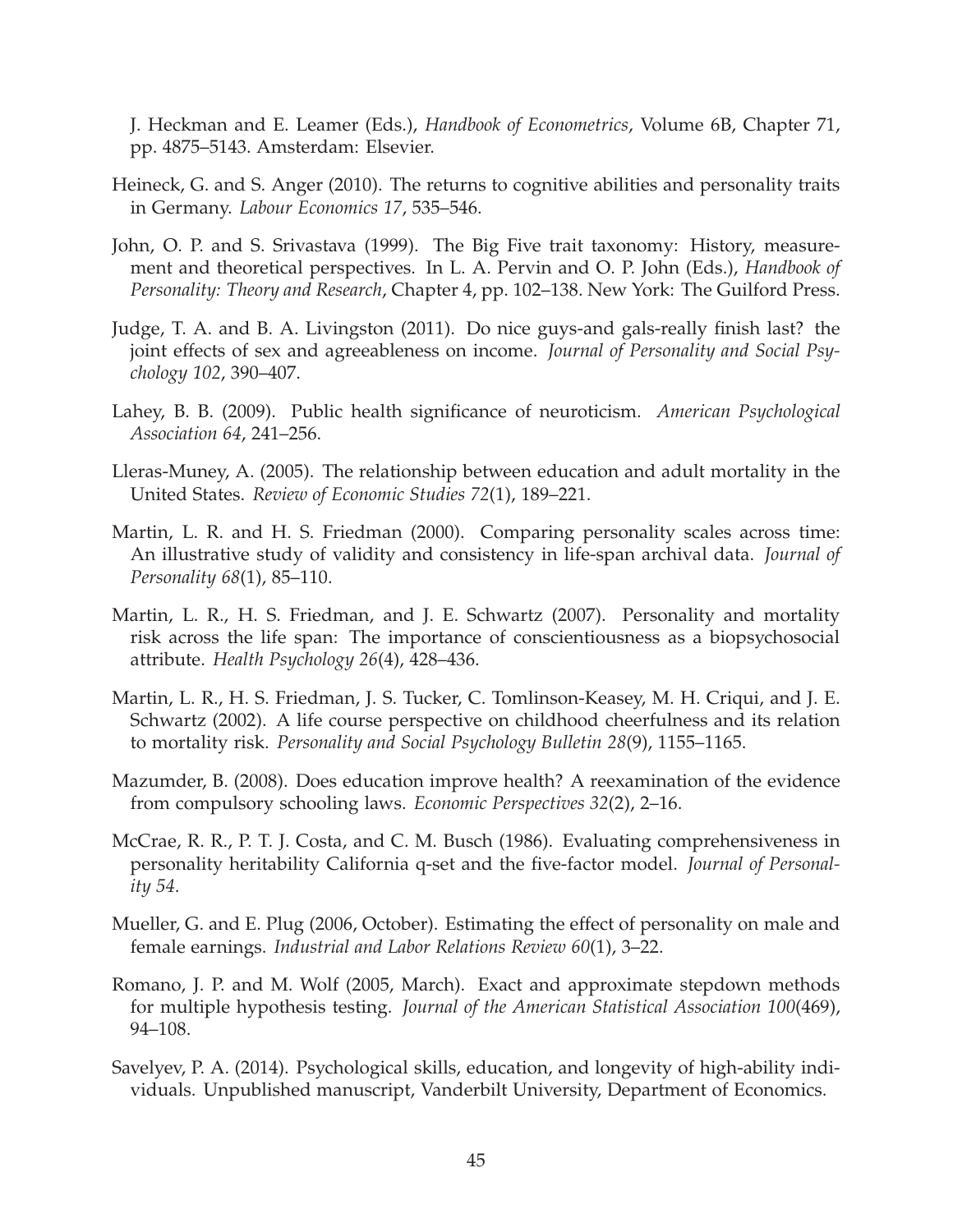- <span id="page-49-10"></span>Stevenson, B. and J. Wolfers (2007). Marriage and divorce: Changes and their driving forces. *Journal of Economic Perspectives 21*, 27–52.
- <span id="page-49-1"></span>Terman, L. M. (1986). Terman Life-Cycle Study of Children with High Ability by Terman L. M. et al., 1922-1986 [computer file]. 2nd ICPSR release. Palo Alto, CA: Robert R. Sears [producer], 1986. Ann Arbor, MI: Inter-university Consortium for Political and Social Research [distributor], 1989. doi:10.3886/ICPSR08092.
- <span id="page-49-3"></span>Terman, L. M., B. T. Baldwin, E. Bronson, J. C. DeVoss, F. Fuller, T. Lee Kelley, M. Lima, H. Marshall, A. H. Moore, A. S. Raubenheimer, G. M. Ruch, R. L. Willoughby, J. Benson Wyman, and D. Hazeltine Yates (1925). *Genetic Studies of Genius: Mental and Physical Traits of a Thousand Gifted Children*, Volume 1. Stanford University, CA: Stanford University Press.
- <span id="page-49-4"></span>Terman, L. M. and M. H. Oden (1959). *Genetic Studies of Genius: Thirty-Five Years' Follow-Up of the Superior Child*, Volume 5. Stanford, CA: Stanford University Press.
- <span id="page-49-5"></span>Terman, L. M., M. H. Oden, N. Bayley, H. Marshall, Q. McNemar, and E. B. Sullivan (1947). *Genetic Studies of Genius: The Gifted Child Grows Up: Twenty-Five Years' Follow-Up of a Superior Group*, Volume 4. Stanford University, CA: Stanford University Press.
- <span id="page-49-2"></span>Terman, L. M. and R. R. Sears (2002a). *The Terman Life-Cycle Study of Children with High Ability, 1922–1986*, Volume 1, 1922–1928. Ann Arbor, MI: Inter-University Consortium for Political and Social Research.
- <span id="page-49-6"></span>Terman, L. M. and R. R. Sears (2002b). *The Terman Life-Cycle Study of Children with High Ability, 1922–1986*, Volume 3, 1950–1986. Ann Arbor, MI: Inter-University Consortium for Political and Social Research.
- <span id="page-49-7"></span>Terman, L. M., R. R. Sears, L. J. Cronbach, and P. S. Sears (2002). *The Terman Life-Cycle Study of Children with High Ability, 1922–1986*, Volume 2, 1936–1945. Ann Arbor, MI: Inter-University Consortium for Political and Social Research.
- <span id="page-49-0"></span>van Kippersluis, H., O. O'Donnell, and E. van Doorslaer (2011). Long-run returns to education: Does schooling lead to an extended old age? *The Journal of Human Resources 46*, 695–721.
- <span id="page-49-9"></span>Westfall, P. H. and S. S. Young (1993). *Resampling-Based Multiple Testing: Examples and Methods for p-Value Adjustment*. John Wiley and Sons.
- <span id="page-49-8"></span>Williams, B. (2011, January). Notes on identification of factor models. Unpublished manuscript, University of Chicago, Department of Economics.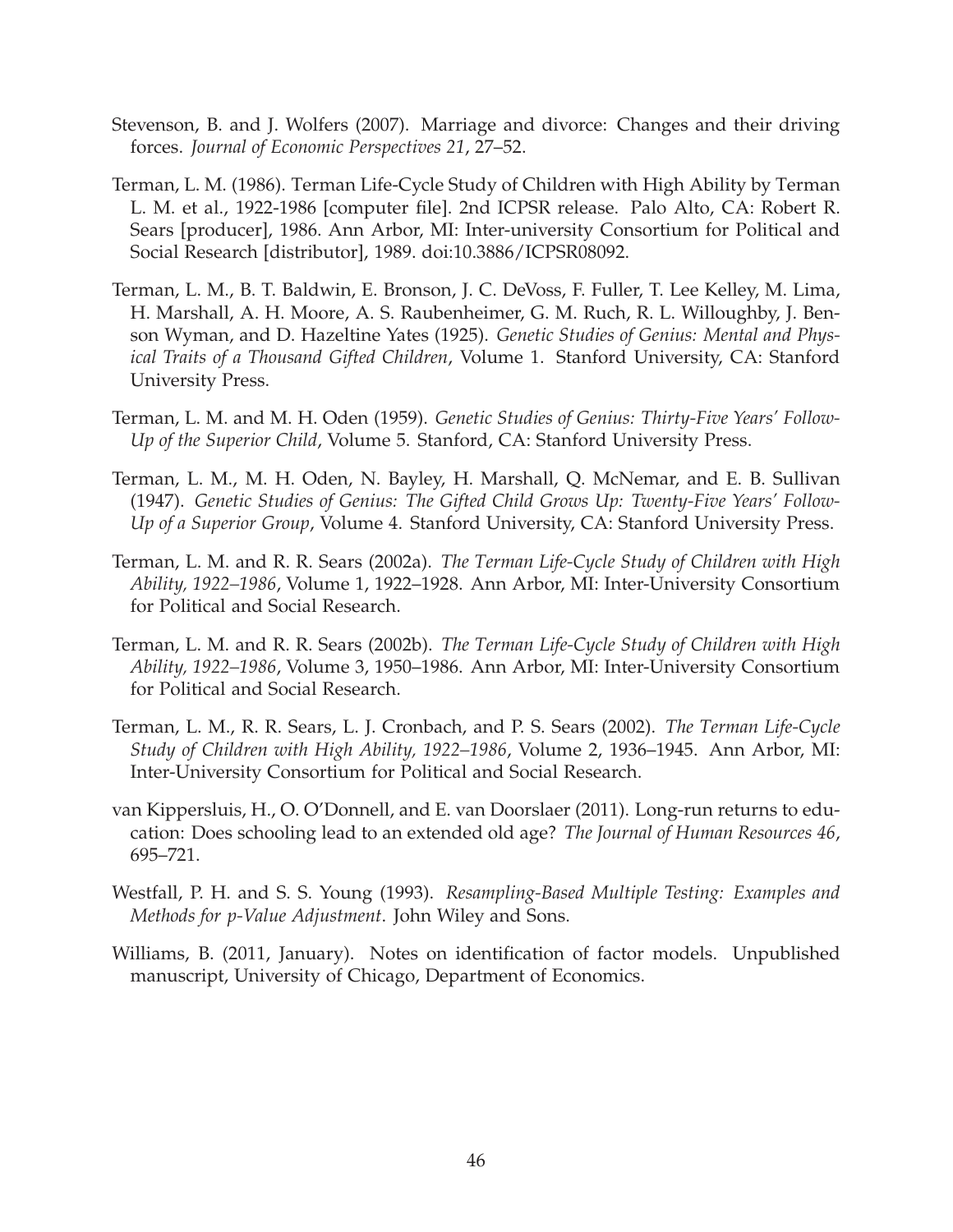# <span id="page-50-0"></span>**A Appendix**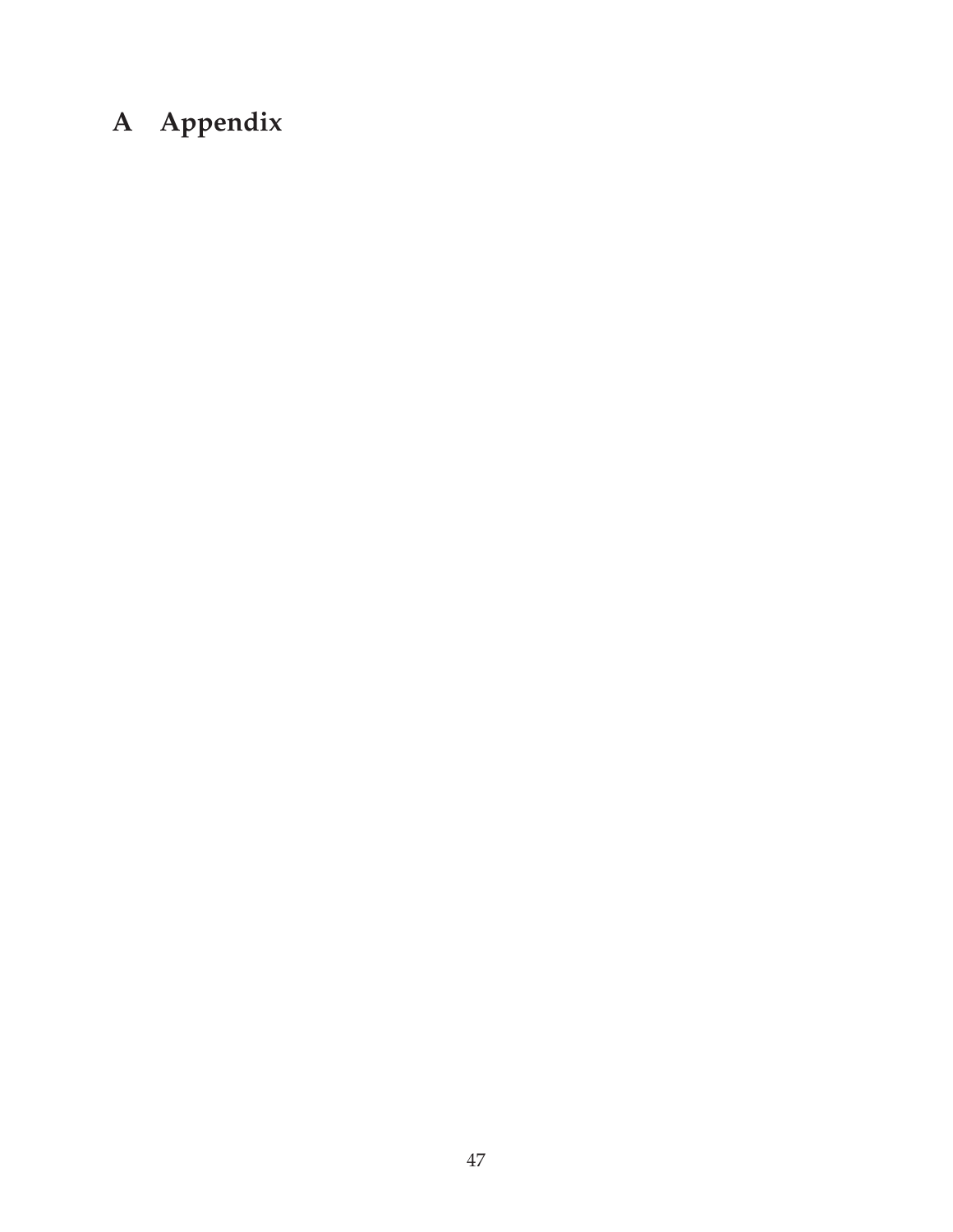# **Figure 6:** Survey Questions for Heavy Drinking

<span id="page-51-0"></span>

| 19 50 CODES PROTOCOL General Information | VARLABLE # B50078    |
|------------------------------------------|----------------------|
| Record $\#$ 503 ; Column $\#$ 16         |                      |
| TITLE: Use of alcohol                    |                      |
|                                          |                      |
| Location on Protocol: Q.6d               | X Scalar; Non-scalar |
|                                          | X Digital; Addend    |
| $1$ = never or rarely take a drink       |                      |
| 2 m moderate drinker                     |                      |
| $3$ = fairly heavy drinker               |                      |
| 4 = alcohol is a serious problem         |                      |

<span id="page-51-1"></span>**Notes:** Taken from [Terman](#page-49-1) [\(1986\)](#page-49-1). Ratings 3 and 4 were considered to be indicative of heavy drinking.

**Figure 7:** Survey Questions for Mental Health

| <b>IERMAN STUDY OF THE GIFTED</b>                                                                                                   |                    |                          |  |
|-------------------------------------------------------------------------------------------------------------------------------------|--------------------|--------------------------|--|
| 19 50 CODES PROTOCOL General Information                                                                                            |                    | VARIABLE # B50075-B50077 |  |
| Record # 503 ; Column # 13-15                                                                                                       |                    |                          |  |
| TITLE: Mental health and general adjustment, 1950                                                                                   |                    |                          |  |
|                                                                                                                                     |                    |                          |  |
|                                                                                                                                     |                    |                          |  |
|                                                                                                                                     | Scalar; Non-scalar |                          |  |
|                                                                                                                                     | X Digital; Addend  |                          |  |
| $0$ = satisfactory                                                                                                                  |                    |                          |  |
| $l =$ some difficulty                                                                                                               |                    |                          |  |
| Location on Protocol: 0.6c<br>* B50075 - mental health and general adjustment (cumulative) (Col. 13)<br>2 = considerable difficulty |                    |                          |  |

**Source:** Taken from [Terman](#page-49-1) [\(1986\)](#page-49-1).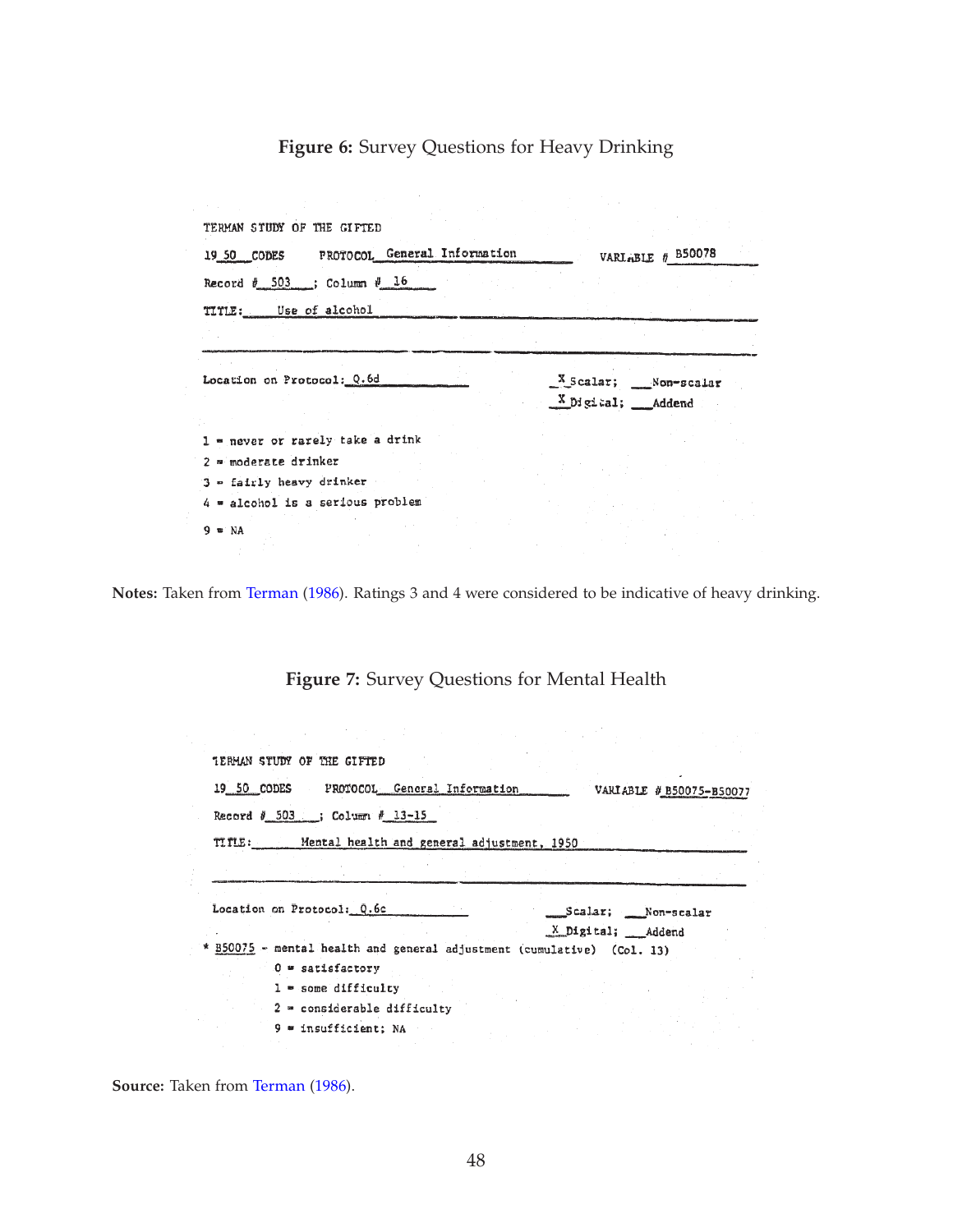# Table 10: Heavy Drinking

<span id="page-52-0"></span>

|                           |                            |      |          | Females    |         |          |      |         | Males      |         |          |
|---------------------------|----------------------------|------|----------|------------|---------|----------|------|---------|------------|---------|----------|
|                           |                            |      |          |            |         | stepdown |      |         |            |         | stepdown |
|                           |                            |      |          |            |         | adjusted |      |         |            |         | adjusted |
|                           |                            | mean | effect   | std. error | p-value | p-value  | mean | effect  | std. error | p-value | p-value  |
| <b>Ever Drank Heavily</b> | Conscientiousness          | .205 | $-.011$  | (.028)     | .695    | .886     | .394 | $-.055$ | (.023)     | .018    | .036     |
| in 1940-1960              | Openness                   |      | $-.073$  | (.028)     | .011    | .036     |      | .035    | (.025)     | .167    | .362     |
|                           | Extraversion               |      | .054     | (.024)     | .028    | .091     |      | .061    | (.024)     | .009    | .031     |
|                           | Agreeableness              |      | $-.017$  | (.024)     | .470    | .597     |      | $-.045$ | (.027)     | .103    | .158     |
|                           | Neuroticism                |      | .020     | (.023)     | .403    | .403     |      | .036    | (.023)     | .118    | .248     |
|                           | Cognition                  |      | .033     | (.021)     | .106    | .246     |      | .024    | (.021)     | .234    | .411     |
|                           | Bachelor's degree or above |      | $-.019$  | (.039)     | .627    | .627     |      | $-.109$ | (.046)     | .013    | .038     |
|                           | Joint                      |      |          |            | .002    | .008     |      |         |            | .000    | .001     |
| <b>Drank Heavily</b>      | Conscientiousness          | .102 | .005     | (.022)     | .822    | .822     | .267 | $-.046$ | (.022)     | .033    | .065     |
| in 1940                   | Openness                   |      | $-.040$  | (.025)     | .112    | .201     |      | .008    | (.024)     | .728    | .926     |
|                           | Extraversion               |      | .008     | (.018)     | .678    | .678     |      | .044    | (.024)     | .071    | .127     |
|                           | Agreeableness              |      | $-.041$  | (.019)     | .040    | .072     |      | $-.048$ | (.025)     | .063    | .170     |
|                           | Neuroticism                |      | .020     | (.017)     | .239    | .331     |      | .033    | (.022)     | .132    | .252     |
|                           | Cognition                  |      | .029     | (.016)     | .059    | .222     |      | .057    | (.022)     | .011    | .031     |
|                           | Bachelor's degree or above |      | $-.042$  | (.031)     | .172    | .426     |      | $-.086$ | (.046)     | .063    | .118     |
|                           | Joint                      |      |          |            | .027    | .053     |      |         |            | .001    | .002     |
| <b>Drank Heavily</b>      | Conscientiousness          | .038 | $-.009$  | (.014)     | .523    | .892     | .118 | $-.012$ | (.017)     | .518    | .518     |
| in 1950                   | Openness                   |      | .008     | (.014)     | .559    | .559     |      | .003    | (.019)     | .893    | .893     |
|                           | Extraversion               |      | .014     | (.011)     | .206    | .320     |      | .040    | (.016)     | .011    | .040     |
|                           | Agreeableness              |      | $-.016$  | (.010)     | .055    | .180     |      | $-.031$ | (.017)     | .083    | .172     |
|                           | Neuroticism                |      | .018     | (.011)     | .057    | .244     |      | .039    | (.017)     | .016    | .067     |
|                           | Cognition                  |      | .013     | (.010)     | .206    | .352     |      | .009    | (.015)     | .554    | .554     |
|                           | Bachelor's degree or above |      | $-.014$  | (.021)     | .540    | .746     |      | $-.090$ | (.034)     | .013    | .029     |
|                           | Joint                      |      |          |            | .176    | .176     |      |         |            | .002    | .004     |
| <b>Drank Heavily</b>      | Conscientiousness          | .167 | $-.012$  | (.027)     | .659    | .919     | .347 | $-.072$ | (.026)     | .004    | .018     |
| in 1960                   | Openness                   |      | $-0.060$ | (.028)     | .030    | .089     |      | .056    | (.028)     | .038    | .147     |
|                           | Extraversion               |      | .049     | (.024)     | .038    | .119     |      | .044    | (.026)     | .080    | .080     |
|                           | Agreeableness              |      | .013     | (.023)     | .523    | .523     |      | $-.020$ | (.029)     | .475    | .475     |
|                           | Neuroticism                |      | .028     | (.023)     | .161    | .383     |      | .024    | (.025)     | .317    | .317     |
|                           | Cognition                  |      | .019     | (.020)     | .358    | .358     |      | .030    | (.024)     | .205    | .435     |
|                           | Bachelor's degree or above |      | $-.036$  | (.040)     | .373    | .663     |      | $-.077$ | (.051)     | .138    | .138     |
|                           | Joint                      |      |          |            | .023    | .068     |      |         |            | .007    | .007     |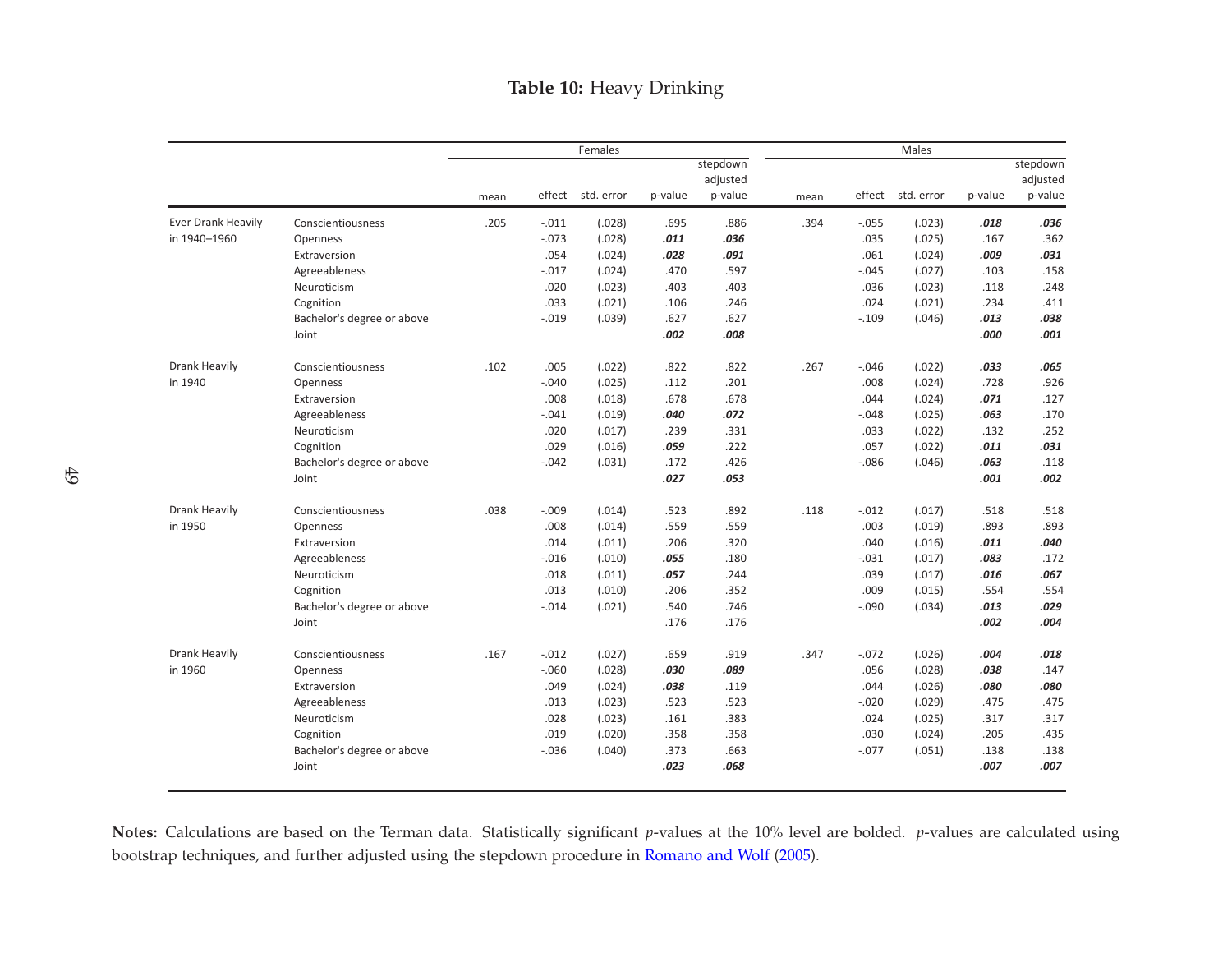### Table 11: Mental Health

<span id="page-53-0"></span>

|                                   |                            |      |         | Females    |         |                                 |      |          | Males             |         |                                 |
|-----------------------------------|----------------------------|------|---------|------------|---------|---------------------------------|------|----------|-------------------|---------|---------------------------------|
|                                   |                            | mean | effect  | std. error | p-value | stepdown<br>adjusted<br>p-value | mean |          | effect std. error | p-value | stepdown<br>adjusted<br>p-value |
|                                   |                            |      |         |            |         |                                 |      |          |                   |         |                                 |
| <b>Ever Had Mental Difficulty</b> | Conscientiousness          | .463 | .026    | (.029)     | .345    | .619                            | .415 | $-.071$  | (.025)            | .002    | .004                            |
| in 1940-1960                      | Openness                   |      | $-.007$ | (.034)     | .833    | .959                            |      | .085     | (.027)            | .000    | .004                            |
|                                   | Extraversion               |      | .018    | (.029)     | .525    | .846                            |      | $-.051$  | (.024)            | .034    | .066                            |
|                                   | Agreeableness              |      | $-.022$ | (.030)     | .478    | .698                            |      | $-.010$  | (.028)            | .704    | .882                            |
|                                   | Neuroticism                |      | .152    | (.026)     | .000    | .000                            |      | .134     | (.022)            | .000    | .000                            |
|                                   | Cognition                  |      | .000    | (.023)     | .987    | .987                            |      | .007     | (.022)            | .774    | .936                            |
|                                   | Bachelor's degree or above |      | $-.009$ | (.049)     | .876    | .961                            |      | $-.026$  | (.044)            | .526    | .740                            |
|                                   | Joint                      |      |         |            | .000    | .000                            |      |          |                   | .000    | .000                            |
| Mental Difficulty in 1940         | Conscientiousness          | .328 | .015    | (.029)     | .619    | .619                            | .278 | $-.078$  | (.024)            | .002    | .006                            |
|                                   | Openness                   |      | $-.006$ | (.032)     | .863    | .863                            |      | .086     | (.024)            | .000    | .002                            |
|                                   | Extraversion               |      | .022    | (.027)     | .381    | .756                            |      | $-.077$  | (.023)            | .004    | .006                            |
|                                   | Agreeableness              |      | $-.028$ | (.028)     | .298    | .559                            |      | .002     | (.025)            | .918    | .918                            |
|                                   | Neuroticism                |      | .137    | (.025)     | .000    | .000                            |      | .120     | (.020)            | .000    | .000                            |
|                                   | Cognition                  |      | .000    | (.023)     | .989    | 1.000                           |      | $-.013$  | (.020)            | .536    | .870                            |
|                                   | Bachelor's degree or above |      | $-.040$ | (.048)     | .400    | .683                            |      | $-0.052$ | (.042)            | .204    | .474                            |
|                                   | Joint                      |      |         |            | .000    | .000                            |      |          |                   | .000    | .000                            |
| Mental Difficulty in 1950         | Conscientiousness          | .333 | .042    | (.031)     | .167    | .409                            | .272 | $-0.040$ | (.024)            | .088    | .088                            |
|                                   | Openness                   |      | .015    | (.033)     | .612    | .944                            |      | .034     | (.026)            | .190    | .190                            |
|                                   | Extraversion               |      | .015    | (.029)     | .610    | .839                            |      | .008     | (.025)            | .762    | .762                            |
|                                   | Agreeableness              |      | .003    | (.029)     | .895    | .895                            |      | $-030$   | (.028)            | .280    | .536                            |
|                                   | Neuroticism                |      | .134    | (.027)     | .000    | .000                            |      | .111     | (.021)            | .000    | .000                            |
|                                   | Cognition                  |      | .010    | (.024)     | .655    | .916                            |      | .001     | (.019)            | .946    | .946                            |
|                                   | Bachelor's degree or above |      | .001    | (.049)     | .970    | .970                            |      | .033     | (.043)            | .460    | .768                            |
|                                   | Joint                      |      |         |            | .000    | .000                            |      |          |                   | .000    | .000                            |
| Mental Difficulty in 1960         | Conscientiousness          | .344 | .024    | (.030)     | .422    | .619                            | .294 | $-.080$  | (.027)            | .006    | .008                            |
|                                   | Openness                   |      | $-.009$ | (.034)     | .777    | .976                            |      | .091     | (.027)            | .004    | .008                            |
|                                   | Extraversion               |      | .012    | (.028)     | .681    | .681                            |      | $-.101$  | (.024)            | .000    | .000                            |
|                                   | Agreeableness              |      | $-.044$ | (.031)     | .141    | .355                            |      | .030     | (.028)            | .288    | .598                            |
|                                   | Neuroticism                |      | .123    | (.027)     | .000    | .000                            |      | .120     | (.022)            | .000    | .000                            |
|                                   | Cognition                  |      | $-.017$ | (.024)     | .490    | .829                            |      | .009     | (.022)            | .640    | .942                            |
|                                   | Bachelor's degree or above |      | $-.042$ | (.050)     | .403    | .734                            |      | .003     | (.044)            | .948    | .948                            |
|                                   | Joint                      |      |         |            | .000    | .000                            |      |          |                   | .000    | .000                            |
|                                   |                            |      |         |            |         |                                 |      |          |                   |         |                                 |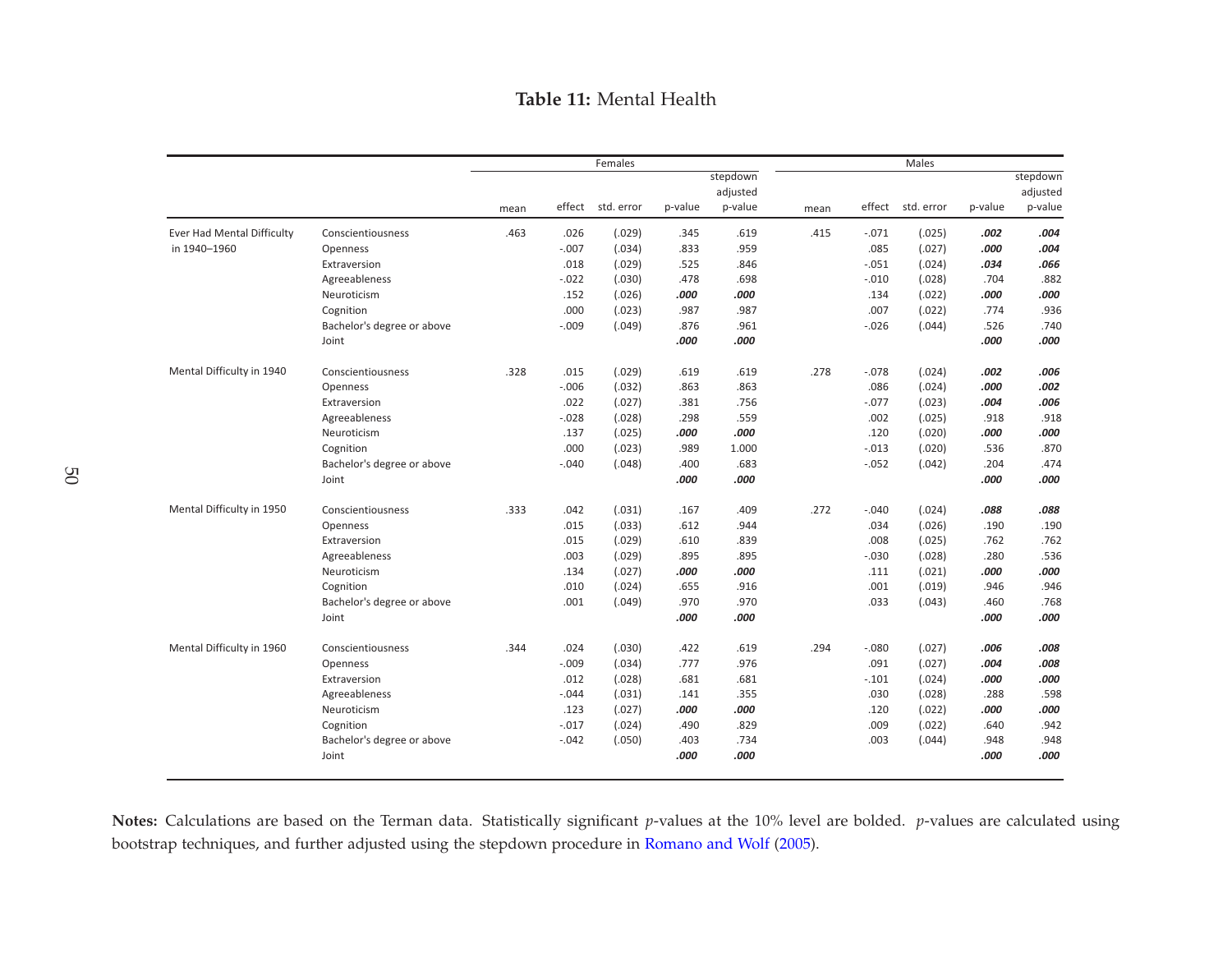## Table 12: General Health

<span id="page-54-0"></span>

|                           |                            |         |         | Females    |         |                                 |         |          | Males      |         |                                 |
|---------------------------|----------------------------|---------|---------|------------|---------|---------------------------------|---------|----------|------------|---------|---------------------------------|
|                           |                            | mean    | effect  | std. error | p-value | stepdown<br>adjusted<br>p-value | mean    | effect   | std. error | p-value | stepdown<br>adjusted<br>p-value |
| Never Poor or Fair Health | Conscientiousness          | .873    | .024    | (.023)     | .287    | .679                            | .926    | .012     | (.015)     | .428    | .659                            |
| in 1940-1960              | Openness                   |         | $-.012$ | (.023)     | .621    | .925                            |         | $-0.032$ | (.014)     | .028    | .070                            |
|                           | Extraversion               |         | .009    | (.020)     | .640    | .934                            |         | .019     | (.014)     | .169    | .283                            |
|                           | Agreeableness              |         | $-.016$ | (.015)     | .259    | .259                            |         | .005     | (.013)     | .659    | .880                            |
|                           | Neuroticism                |         | $-.044$ | (.018)     | .009    | .009                            |         | $-.021$  | (.015)     | .157    | .157                            |
|                           | Cognition                  |         | $-.017$ | (.019)     | .394    | .754                            |         | .003     | (.011)     | .745    | .992                            |
|                           | Bachelor's degree or above |         | .116    | (.035)     | .000    | .002                            |         | .046     | (.026)     | .078    | .237                            |
|                           | Joint                      |         |         |            | .002    | .003                            |         |          |            | .096    | .096                            |
| General Health in 1940    | Conscientiousness          | $-.016$ | $-.029$ | (.066)     | .657    | .880                            | .029    | .043     | (.057)     | .446    | .446                            |
|                           | Openness                   |         | $-.021$ | (.074)     | .805    | .946                            |         | $-.081$  | (.058)     | .161    | .277                            |
|                           | Extraversion               |         | $-.096$ | (.064)     | .124    | .360                            |         | .103     | (.051)     | .058    | .155                            |
|                           | Agreeableness              |         | $-.133$ | (.056)     | .019    | .071                            |         | $-0.029$ | (.059)     | .671    | .944                            |
|                           | Neuroticism                |         | $-.318$ | (.051)     | .000    | .000                            |         | $-.279$  | (.056)     | .000    | .000                            |
|                           | Cognition                  |         | .009    | (.052)     | .880    | .880                            |         | $-.007$  | (.044)     | .890    | .890                            |
|                           | Bachelor's degree or above |         | .283    | (.106)     | .004    | .019                            |         | .164     | (.108)     | .114    | .223                            |
|                           | Joint                      |         |         |            | .000    | .000                            |         |          |            | .000    | .000                            |
| General Health in 1950    | Conscientiousness          | $-.005$ | $-.011$ | (.067)     | .872    | .872                            | $-.004$ | .135     | (.052)     | .008    | .036                            |
|                           | Openness                   |         | .018    | (.072)     | .769    | .769                            |         | $-0.152$ | (.056)     | .014    | .032                            |
|                           | Extraversion               |         | .029    | (.065)     | .668    | .863                            |         | .096     | (.052)     | .060    | .147                            |
|                           | Agreeableness              |         | $-.094$ | (.052)     | .056    | .148                            |         | .003     | (.055)     | .956    | .956                            |
|                           | Neuroticism                |         | $-.267$ | (.055)     | .000    | .000                            |         | $-.242$  | (.056)     | .000    | .000                            |
|                           | Cognition                  |         | $-.025$ | (.055)     | .610    | .944                            |         | $-0.020$ | (.043)     | .671    | .972                            |
|                           | Bachelor's degree or above |         | .172    | (.100)     | .094    | .154                            |         | .143     | (.105)     | .173    | .173                            |
|                           | Joint                      |         |         |            | .000    | .000                            |         |          |            | .000    | .000                            |
| General Health in 1960    | Conscientiousness          | .006    | .048    | (.081)     | .522    | .880                            | $-.012$ | .056     | (.058)     | .351    | .697                            |
|                           | Openness                   |         | $-.070$ | (.080)     | .405    | .805                            |         | $-.040$  | (.065)     | .560    | .560                            |
|                           | Extraversion               |         | .017    | (.071)     | .835    | .835                            |         | .068     | (.071)     | .329    | .329                            |
|                           | Agreeableness              |         | $-.087$ | (.060)     | .148    | .244                            |         | .094     | (.062)     | .090    | .355                            |
|                           | Neuroticism                |         | $-.241$ | (.060)     | .002    | .002                            |         | $-.211$  | (.058)     | .000    | .000                            |
|                           | Cognition                  |         | .021    | (.054)     | .704    | .895                            |         | $-.011$  | (.044)     | .841    | .978                            |
|                           | Bachelor's degree or above |         | .060    | (.109)     | .582    | .582                            |         | .197     | (.120)     | .096    | .243                            |
|                           | Joint                      |         |         |            | .003    | .003                            |         |          |            | .001    | .002                            |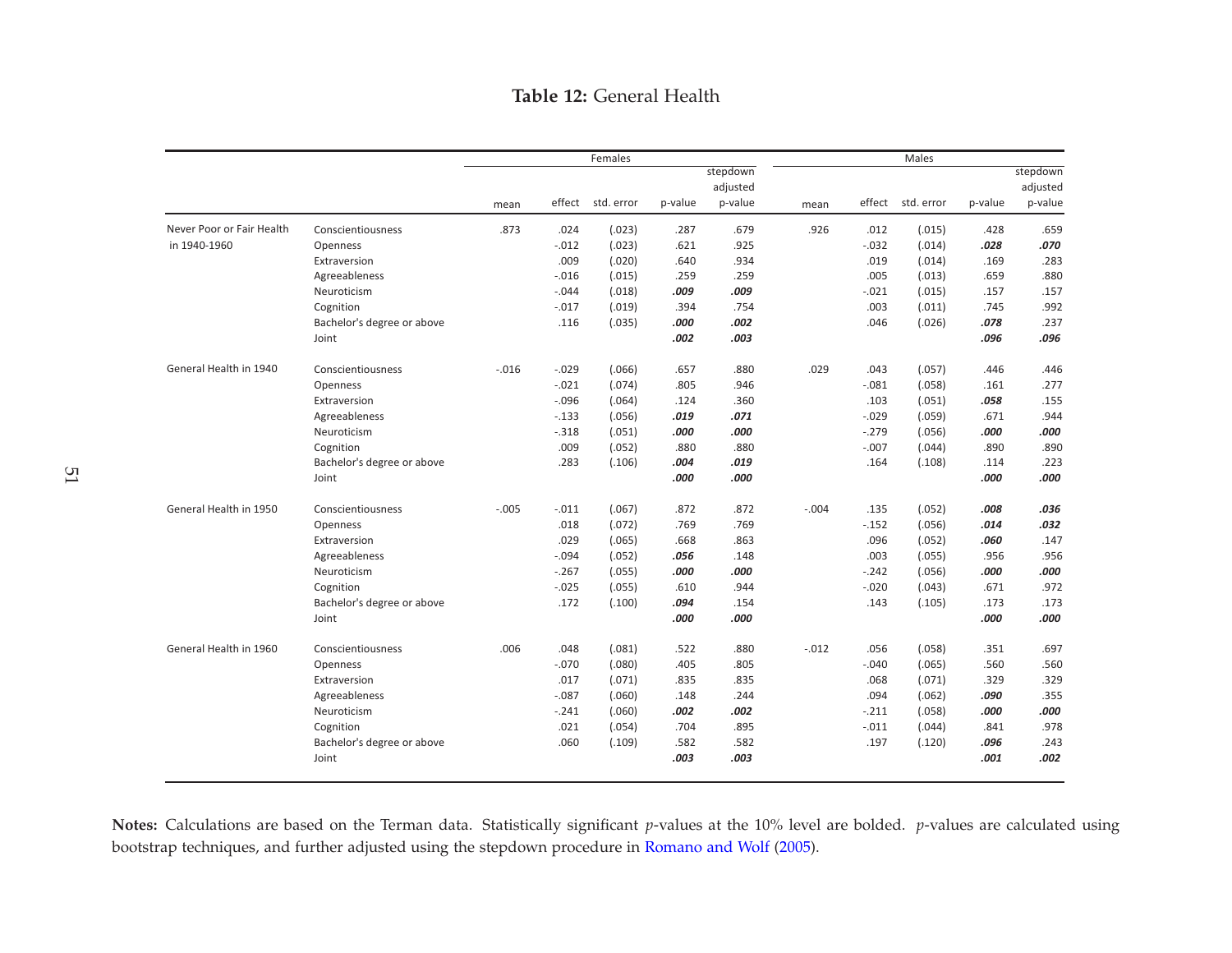<span id="page-55-0"></span>

|                                 |         | Males             |         |      |                                 |         | Females           |         |      |                            |                    |
|---------------------------------|---------|-------------------|---------|------|---------------------------------|---------|-------------------|---------|------|----------------------------|--------------------|
| stepdown<br>adjusted<br>p-value | p-value | effect std. error |         | mean | stepdown<br>adjusted<br>p-value | p-value | effect std. error |         | mean |                            |                    |
|                                 | .926    | (.024)            | .002    | .176 | $\sim$                          | .316    | (.027)            | .027    | .173 | Conscientiousness          | Exercise           |
|                                 | .089    | (.026)            | $-.044$ |      | ٠                               | .118    | (.031)            | $-.048$ |      | Openness                   |                    |
|                                 | .988    | (.027)            | .000    |      | ÷,                              | .185    | (.029)            | $-.039$ |      | Extraversion               |                    |
|                                 | .709    | (.030)            | .011    |      | $\sim$                          | .583    | (.028)            | $-.016$ |      | Agreeableness              |                    |
|                                 | .012    | (.026)            | $-.066$ |      | $\overline{a}$                  | .364    | (.028)            | $-.025$ |      | Neuroticism                |                    |
|                                 | .720    | (.020)            | $-.007$ |      | $\sim$                          | .252    | (.023)            | .026    |      | Cognition                  |                    |
|                                 | .062    | (.058)            | .108    |      | ٠                               | .829    | (.046)            | .010    |      | Bachelor's degree or above |                    |
|                                 | .059    |                   |         |      |                                 | .402    |                   |         |      | Joint                      |                    |
|                                 | .807    | (.022)            | $-.007$ | .225 | $\overline{\phantom{a}}$        | .718    | (.024)            | .009    | .160 | Conscientiousness          | <b>BMI</b>         |
|                                 | .456    | (.023)            | $-.014$ |      | ÷,                              | .699    | (.025)            | .010    |      | Openness                   |                    |
|                                 | .783    | (.022)            | $-.001$ |      | $\sim$                          | .595    | (.023)            | $-.012$ |      | Extraversion               |                    |
|                                 | .120    | (.023)            | $-.037$ |      | $\overline{a}$                  | .688    | (.025)            | $-.010$ |      | Agreeableness              |                    |
|                                 | .842    | (.021)            | .021    |      | $\sim$                          | .071    | (.021)            | $-.037$ |      | Neuroticism                |                    |
|                                 | .159    | (.018)            | $-.019$ |      | $\overline{a}$                  | .730    | (.017)            | $-.006$ |      | Cognition                  |                    |
|                                 | .661    | (.044)            | .012    |      |                                 | .075    | (.042)            | $-.074$ |      | Bachelor's degree or above |                    |
|                                 | .571    |                   |         |      |                                 | .486    |                   |         |      | Joint                      |                    |
|                                 | .017    | (.045)            | $-.107$ | .521 | $\sim$                          | .294    | (.050)            | $-.052$ | .425 | Conscientiousness          | <b>Ever Smoked</b> |
|                                 | .773    | (.055)            | .016    |      | ÷,                              | .731    | (.054)            | $-.019$ |      | Openness                   |                    |
|                                 | .145    | (.046)            | .067    |      | $\sim$                          | .770    | (.045)            | .013    |      | Extraversion               |                    |
|                                 | .228    | (.048)            | .057    |      | ÷                               | .951    | (.050)            | $-.003$ |      | Agreeableness              |                    |
|                                 | .549    | (.048)            | .029    |      | ٠                               | .606    | (.045)            | .023    |      | Neuroticism                |                    |
|                                 | .672    | (.039)            | .017    |      | $\sim$                          | .940    | (.033)            | .002    |      | Cognition                  |                    |
|                                 | .163    | (.119)            | .165    |      |                                 | .273    | (.081)            | .089    |      | Bachelor's degree or above |                    |
|                                 | .162    |                   |         |      |                                 | .772    |                   |         |      | Joint                      |                    |
|                                 |         |                   |         |      |                                 |         |                   |         |      |                            |                    |

## Table 13: Physical Activity and BMI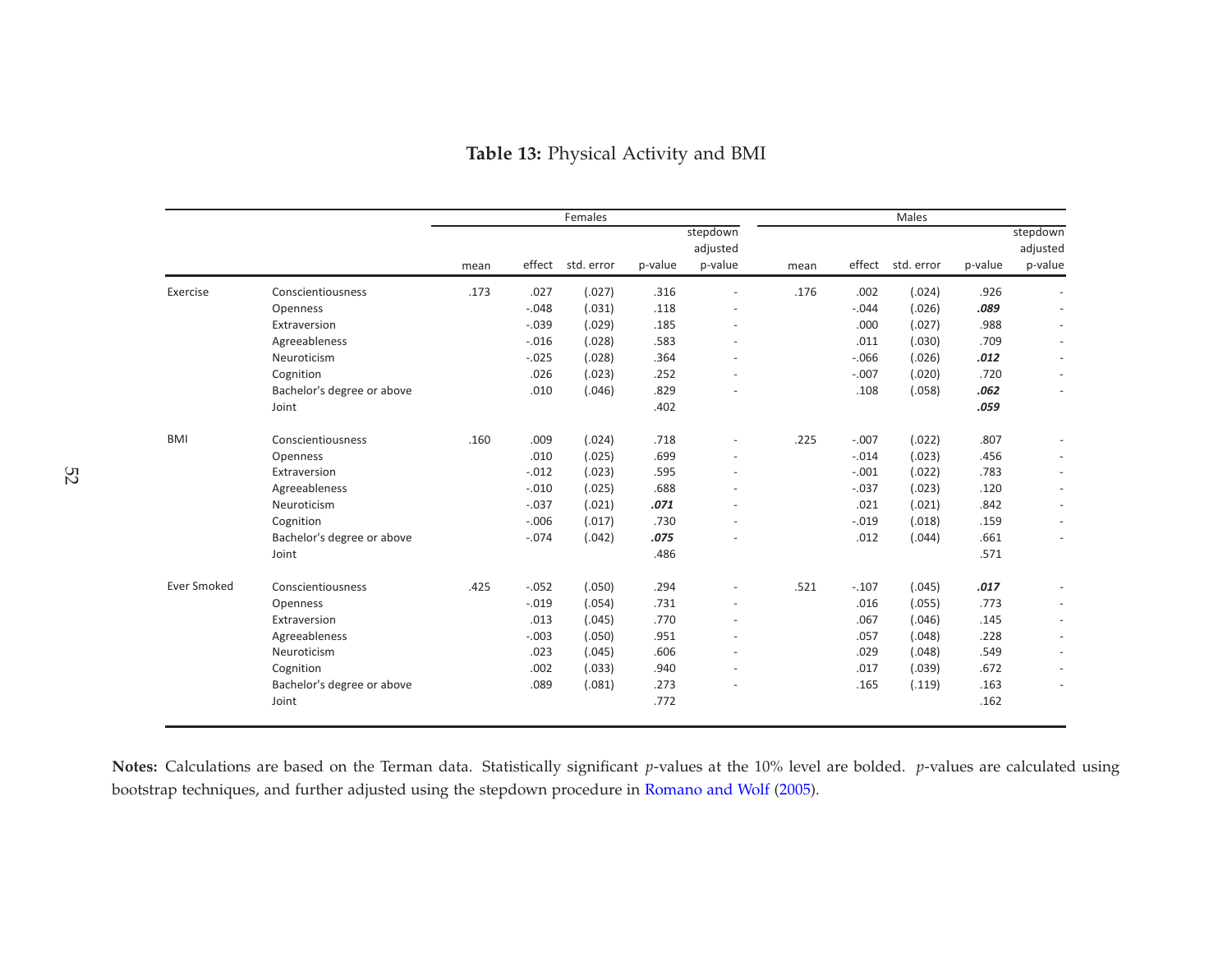## Table 14: Group Membership

<span id="page-56-0"></span>

|                            |                            |       |         | Females    |         |          |       |         | Males      |         |          |
|----------------------------|----------------------------|-------|---------|------------|---------|----------|-------|---------|------------|---------|----------|
|                            |                            |       |         |            |         | stepdown |       |         |            |         | stepdown |
|                            |                            |       |         |            |         | adjusted |       |         |            |         | adjusted |
|                            |                            | mean  | effect  | std. error | p-value | p-value  | mean  | effect  | std. error | p-value | p-value  |
| Any Organization           | Conscientiousness          | .900  | .027    | (.018)     | .123    | .319     | .937  | .000    | (.013)     | .969    | .969     |
| in 1940-1960               | Openness                   |       | .000    | (.019)     | .978    | .978     |       | .004    | (.014)     | .732    | .924     |
|                            | Extraversion               |       | .024    | (.020)     | .225    | .511     |       | .020    | (.012)     | .096    | .340     |
|                            | Agreeableness              |       | .003    | (.023)     | .901    | .985     |       | .009    | (.015)     | .534    | .808     |
|                            | Neuroticism                |       | .003    | (.017)     | .852    | .852     |       | $-.011$ | (.013)     | .377    | .621     |
|                            | Cognition                  |       | .006    | (.013)     | .581    | .581     |       | $-.017$ | (.011)     | .002    | .004     |
|                            | Bachelor's degree or above |       | .066    | (.033)     | .044    | .044     |       | .084    | (.027)     | .107    | .203     |
|                            | Joint                      |       |         |            | .400    | .400     |       |         |            | .007    | .022     |
| # of Organizations in 1940 | Conscientiousness          | 2.506 | .162    | (.115)     | .156    | .273     | 2.435 | .086    | (.092)     | .349    | .786     |
|                            | Openness                   |       | $-.138$ | (.124)     | .244    | .526     |       | $-.107$ | (.102)     | .281    | .721     |
|                            | Extraversion               |       | .132    | (.111)     | .233    | .407     |       | .073    | (.085)     | .399    | .619     |
|                            | Agreeableness              |       | .056    | (.096)     | .559    | .916     |       | .034    | (.095)     | .728    | .728     |
|                            | Neuroticism                |       | .101    | (.085)     | .238    | .604     |       | $-.072$ | (.078)     | .355    | .732     |
|                            | Cognition                  |       | $-.093$ | (.085)     | .278    | .458     |       | $-.175$ | (.078)     | .111    | .111     |
|                            | Bachelor's degree or above |       | .789    | (.175)     | .000    | .000     |       | .245    | (.154)     | .028    | .081     |
|                            | Joint                      |       |         |            | .001    | .003     |       |         |            | .114    | .114     |
| # of Organizations in 1950 | Conscientiousness          | 1.565 | .186    | (.098)     | .062    | .198     | 2.714 | .007    | (.120)     | .972    | 1.000    |
|                            | Openness                   |       | .046    | (.124)     | .707    | .919     |       | $-.034$ | (.132)     | .765    | .765     |
|                            | Extraversion               |       | .169    | (.104)     | .084    | .333     |       | $-.001$ | (.132)     | .993    | .993     |
|                            | Agreeableness              |       | .007    | (.112)     | .958    | .958     |       | .258    | (.114)     | .015    | .087     |
|                            | Neuroticism                |       | $-.104$ | (.092)     | .244    | .535     |       | $-.008$ | (.107)     | .926    | .926     |
|                            | Cognition                  |       | $-.120$ | (.079)     | .143    | .352     |       | .012    | (.104)     | .000    | .000     |
|                            | Bachelor's degree or above |       | .877    | (.153)     | .000    | .000     |       | 1.172   | (.198)     | .919    | .919     |
|                            | Joint                      |       |         |            | .000    | .000     |       |         |            | .000    | .000     |
| # of Organizations in 1960 | Conscientiousness          | 2.567 | .072    | (.154)     | .676    | .676     | 3.423 | $-.033$ | (.149)     | .810    | .993     |
|                            | Openness                   |       | .248    | (.162)     | .117    | .394     |       | .142    | (.164)     | .373    | .741     |
|                            | Extraversion               |       | $-.139$ | (.157)     | .346    | .346     |       | $-.182$ | (.142)     | .203    | .505     |
|                            | Agreeableness              |       | $-.135$ | (.170)     | .383    | .877     |       | .255    | (.144)     | .076    | .190     |
|                            | Neuroticism                |       | .105    | (.137)     | .454    | .685     |       | $-.214$ | (.122)     | .085    | .257     |
|                            | Cognition                  |       | $-.352$ | (.128)     | .007    | .022     |       | .327    | (.121)     | .000    | .000     |
|                            | Bachelor's degree or above |       | 1.213   | (.256)     | .000    | .000     |       | 1.501   | (.244)     | .002    | .031     |
|                            | Joint                      |       |         |            | .000    | .000     |       |         |            | .000    | .000     |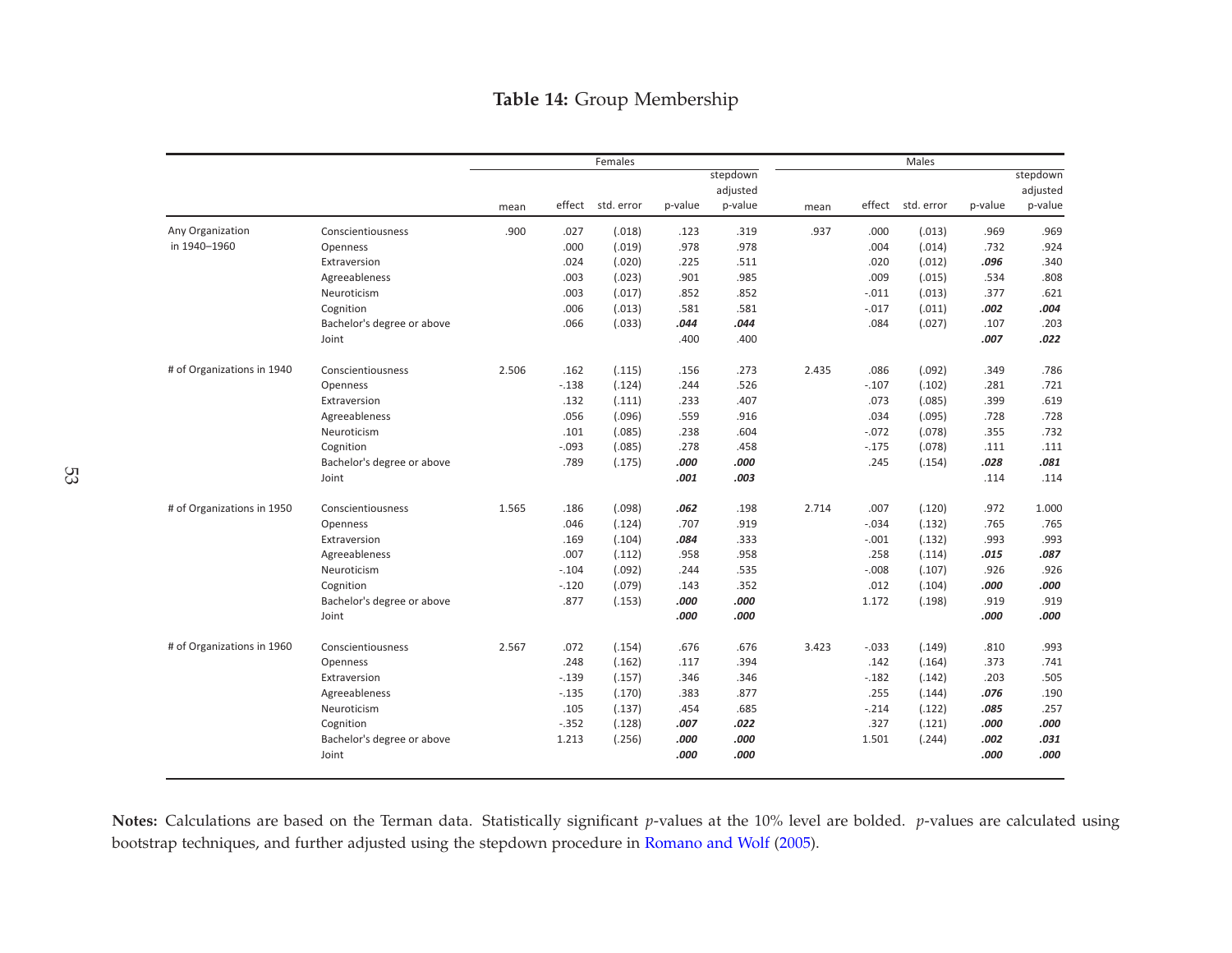## Table 15: Marriage Status

<span id="page-57-0"></span>

|                          |                            |      |          | Females    |         |          |      |          | Males      |         |          |
|--------------------------|----------------------------|------|----------|------------|---------|----------|------|----------|------------|---------|----------|
|                          |                            |      |          |            |         | stepdown |      |          |            |         | stepdown |
|                          |                            |      |          |            |         | adjusted |      |          |            |         | adjusted |
|                          |                            | mean | effect   | std. error | p-value | p-value  | mean | effect   | std. error | p-value | p-value  |
| Never Married            | Conscientiousness          | .085 | .017     | (.016)     | .281    | .492     | .061 | .023     | (.012)     | .048    | .106     |
|                          | Openness                   |      | .012     | (.021)     | .559    | .559     |      | .012     | (.011)     | .263    | .263     |
|                          | Extraversion               |      | $-.001$  | (.017)     | .937    | .937     |      | $-0.028$ | (.014)     | .036    | .158     |
|                          | Agreeableness              |      | .004     | (.019)     | .805    | .805     |      | $-0.017$ | (.013)     | .189    | .556     |
|                          | Neuroticism                |      | .005     | (.017)     | .784    | .940     |      | .024     | (.011)     | .024    | .120     |
|                          | Cognition                  |      | $-0.023$ | (.012)     | .044    | .209     |      | $-.014$  | (.009)     | .120    | .341     |
|                          | Bachelor's degree or above |      | .074     | (.022)     | .002    | .007     |      | $-0.006$ | (.022)     | .797    | .797     |
|                          | Joint                      |      |          |            | .006    | .024     |      |          |            | .006    | .019     |
| <b>Married Once</b>      | Conscientiousness          | .456 | $-.003$  | (.029)     | .912    | .912     | .614 | .056     | (.025)     | .022    | .072     |
| and Still Married        | Openness                   |      | $-.024$  | (.035)     | .494    | .717     |      | $-.048$  | (.028)     | .091    | .192     |
|                          | Extraversion               |      | $-.008$  | (.031)     | .770    | .963     |      | .011     | (.026)     | .687    | .871     |
|                          | Agreeableness              |      | .029     | (.032)     | .297    | .691     |      | .031     | (.029)     | .301    | .621     |
|                          | Neuroticism                |      | $-0.006$ | (.030)     | .833    | .833     |      | $-.010$  | (.023)     | .694    | .694     |
|                          | Cognition                  |      | $-.007$  | (.026)     | .775    | .775     |      | .012     | (.021)     | .627    | .866     |
|                          | Bachelor's degree or above |      | .129     | (.051)     | .012    | .053     |      | .120     | (.048)     | .010    | .050     |
|                          | Joint                      |      |          |            | .235    | .235     |      |          |            | .014    | .027     |
| <b>Ended up Divorced</b> | Conscientiousness          | .133 | $-.041$  | (.022)     | .063    | .251     | .068 | $-.023$  | (.014)     | .084    | .084     |
|                          | Openness                   |      | .039     | (.027)     | .146    | .466     |      | .050     | (.015)     | .002    | .007     |
|                          | Extraversion               |      | .023     | (.019)     | .244    | .596     |      | $-0.027$ | (.014)     | .045    | .158     |
|                          | Agreeableness              |      | $-0.013$ | (.020)     | .506    | .726     |      | .000     | (.015)     | .971    | .971     |
|                          | Neuroticism                |      | .011     | (.021)     | .617    | .933     |      | .024     | (.012)     | .053    | .127     |
|                          | Cognition                  |      | .008     | (.016)     | .594    | .937     |      | $-.018$  | (.010)     | .074    | .264     |
|                          | Bachelor's degree or above |      | $-0.039$ | (.035)     | .262    | .262     |      | $-.007$  | (.025)     | .773    | .969     |
|                          | Joint                      |      |          |            | .089    | .178     |      |          |            | .006    | .022     |
| <b>Ever Divorced</b>     | Conscientiousness          | .253 | $-0.032$ | (.027)     | .227    | .524     | .267 | $-.055$  | (.022)     | .012    | .055     |
|                          | Openness                   |      | .036     | (.032)     | .248    | .575     |      | .039     | (.024)     | .105    | .189     |
|                          | Extraversion               |      | .027     | (.026)     | .278    | .629     |      | $-.020$  | (.023)     | .392    | .698     |
|                          | Agreeableness              |      | $-0.038$ | (.026)     | .077    | .323     |      | $-.045$  | (.026)     | .072    | .307     |
|                          | Neuroticism                |      | .045     | (.027)     | .079    | .237     |      | .026     | (.021)     | .230    | .331     |
|                          | Cognition                  |      | .022     | (.022)     | .318    | .705     |      | $-.012$  | (.019)     | .510    | .878     |
|                          | Bachelor's degree or above |      | $-.111$  | (.046)     | .019    | .046     |      | $-.137$  | (.044)     | .002    | .012     |
|                          | Joint                      |      |          |            | .000    | .001     |      |          |            | .000    | .001     |
| Divorced at least Twice  | Conscientiousness          | .064 | $-0.034$ | (.019)     | .070    | .253     | .067 | $-.044$  | (.015)     | .002    | .022     |
|                          | Openness                   |      | .022     | (.019)     | .213    | .619     |      | .031     | (.014)     | .026    | .094     |
|                          | Extraversion               |      | .026     | (.015)     | .077    | .295     |      | $-.004$  | (.012)     | .773    | .773     |
|                          | Agreeableness              |      | .034     | (.016)     | .035    | .107     |      | .002     | (.013)     | .854    | .978     |
|                          | Neuroticism                |      | .028     | (.016)     | .086    | .244     |      | .025     | (.012)     | .043    | .129     |
|                          | Cognition                  |      | .005     | (.011)     | .640    | .870     |      | $-.002$  | (.010)     | .785    | .785     |
|                          | Bachelor's degree or above |      | $-0.054$ | (.026)     | .056    | .086     |      | $-.042$  | (.027)     | .117    | .331     |
|                          | Joint                      |      |          |            | .008    | .023     |      |          |            | .024    | .024     |